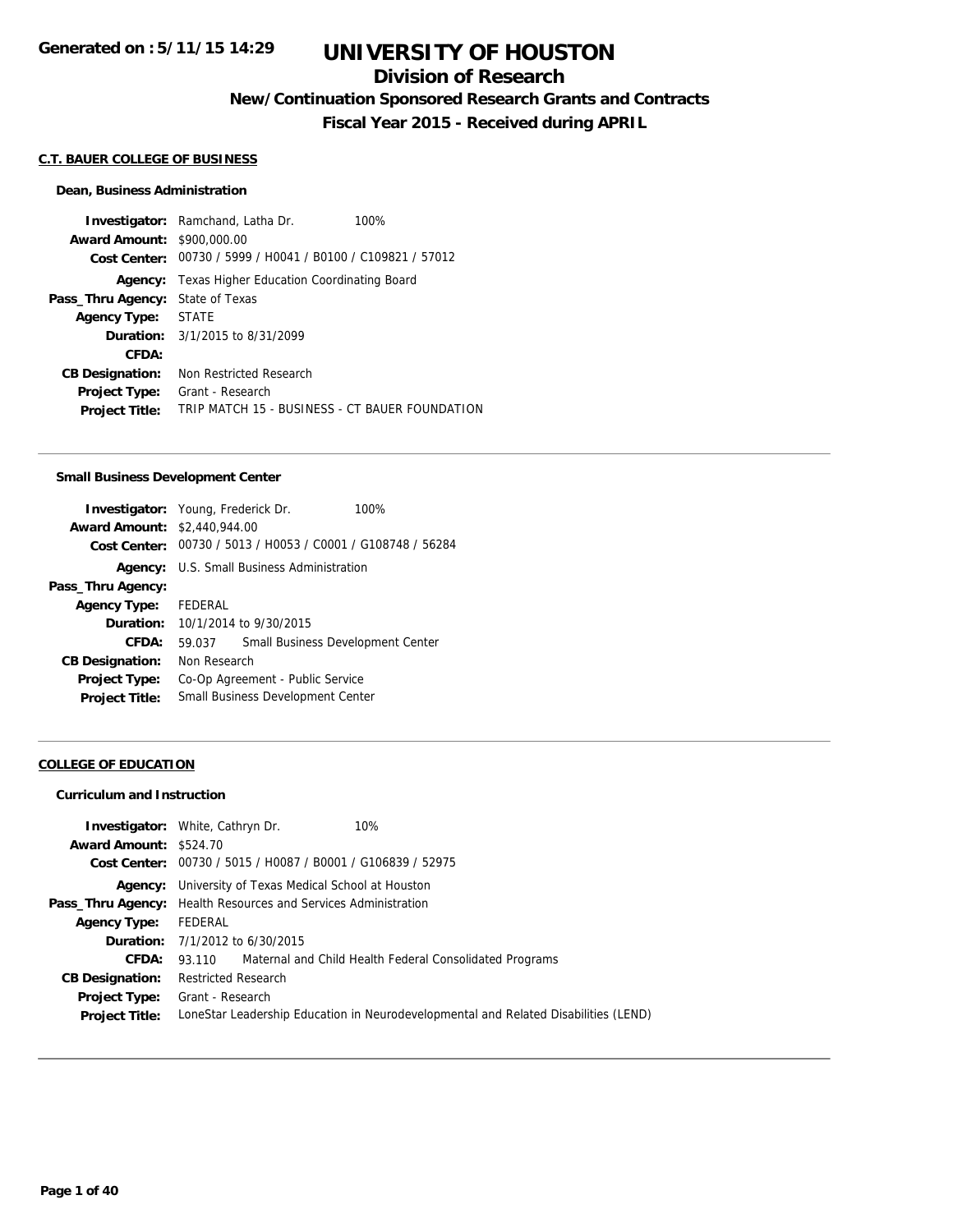# **Division of Research**

**New/Continuation Sponsored Research Grants and Contracts**

**Fiscal Year 2015 - Received during APRIL**

### **COLLEGE OF EDUCATION**

### **Curriculum and Instruction**

|                               | <b>Investigator:</b> Hawkins, Jacqueline Dr.<br>10%                                 |
|-------------------------------|-------------------------------------------------------------------------------------|
| <b>Award Amount: \$524.70</b> |                                                                                     |
|                               | Cost Center: 00730 / 5015 / H0087 / B0001 / G106839 / 52975                         |
|                               | <b>Agency:</b> University of Texas Medical School at Houston                        |
|                               | <b>Pass_Thru Agency:</b> Health Resources and Services Administration               |
| <b>Agency Type:</b>           | FEDERAL                                                                             |
|                               | <b>Duration:</b> 7/1/2012 to 6/30/2015                                              |
| CFDA:                         | 93.110 Maternal and Child Health Federal Consolidated Programs                      |
| <b>CB Designation:</b>        | <b>Restricted Research</b>                                                          |
| Project Type:                 | Grant - Research                                                                    |
| <b>Project Title:</b>         | LoneStar Leadership Education in Neurodevelopmental and Related Disabilities (LEND) |
|                               |                                                                                     |

## **Psychological, Health, and Learning Sciences**

| <b>Investigator:</b> Horn, Catherine Dr.                    | 100%                                                                                  |
|-------------------------------------------------------------|---------------------------------------------------------------------------------------|
| <b>Award Amount: \$48,410.00</b>                            |                                                                                       |
| Cost Center: 00730 / 5021 / H0064 / B0100 / G107390 / 57013 |                                                                                       |
| Michigan State University                                   |                                                                                       |
| Pass_Thru Agency: William T. Grant Foundation               |                                                                                       |
| FOUNDATION                                                  |                                                                                       |
| <b>Duration:</b> 7/1/2014 to 6/30/2015                      |                                                                                       |
|                                                             |                                                                                       |
| Non Restricted Research                                     |                                                                                       |
| Grant - Research                                            |                                                                                       |
|                                                             | Amici and the Courts: A Case Study of the Research use Process of Intermediary Actors |
|                                                             |                                                                                       |

## **UH Charter School**

| <b>Award Amount:</b><br>Cost Center: | <b>Investigator:</b> Black, Carolyn Dr.<br>\$2,000.00<br>00730 / 5014 / H0441 / C0001 / C104228 / 49775 | 100% |
|--------------------------------------|---------------------------------------------------------------------------------------------------------|------|
|                                      | <b>Agency:</b> Texas Education Agency                                                                   |      |
| Pass_Thru Agency:                    |                                                                                                         |      |
| <b>Agency Type:</b>                  | STATE                                                                                                   |      |
|                                      | <b>Duration:</b> $9/1/2011$ to $9/30/2015$                                                              |      |
| CFDA:                                |                                                                                                         |      |
| <b>CB Designation:</b>               | Non Research                                                                                            |      |
| Project Type:                        | Grant - Public Service                                                                                  |      |
| <b>Project Title:</b>                | Charter School: School Breakfast Program FY12                                                           |      |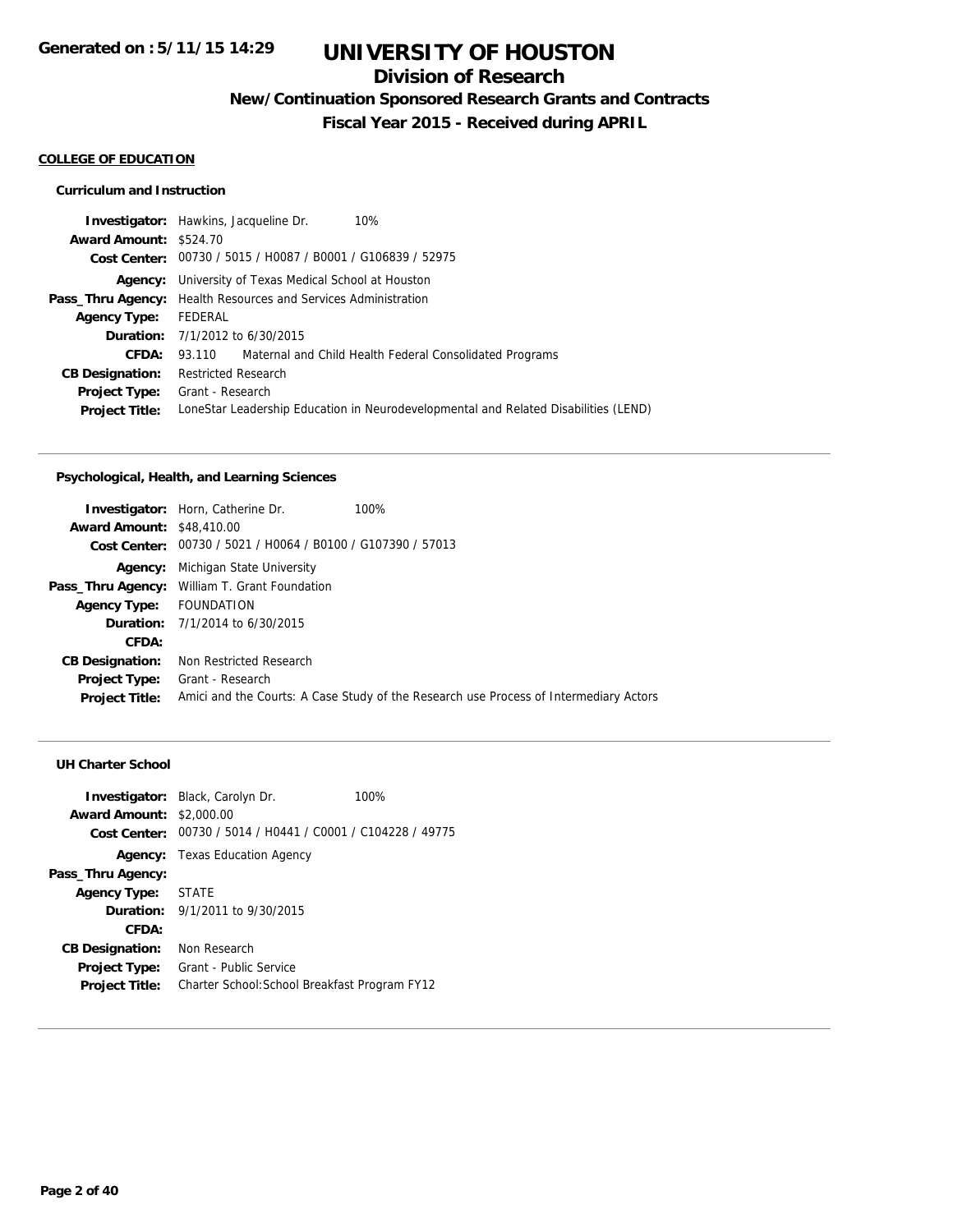# **Division of Research**

**New/Continuation Sponsored Research Grants and Contracts**

**Fiscal Year 2015 - Received during APRIL**

### **COLLEGE OF LIBERAL ARTS AND SOCIAL SCIENCES**

### **Communication**

| Investigator: Ni, Lan Dr.       | 100%                                                                                                                                    |
|---------------------------------|-----------------------------------------------------------------------------------------------------------------------------------------|
| <b>Award Amount: \$1,200.40</b> |                                                                                                                                         |
|                                 | Cost Center: 00730 / 5021 / H0084 / B0100 / C107370 / 54408                                                                             |
|                                 | <b>Agency:</b> Penn State University - The Arthur W. Page Center Research Center                                                        |
| Pass_Thru Agency:               |                                                                                                                                         |
| <b>Agency Type:</b>             | UNIVERSITY                                                                                                                              |
|                                 | <b>Duration:</b> $11/5/2013$ to $6/30/2015$                                                                                             |
| CFDA:                           |                                                                                                                                         |
| <b>CB Designation:</b>          | Non Restricted Research                                                                                                                 |
| <b>Project Type:</b>            | Grant - Research                                                                                                                        |
| <b>Project Title:</b>           | Ethical Community Stakeholder Engagement in the Global Environment: Impact on Relationship Management and<br><b>Conflict Resolution</b> |

#### **Communication Disorders**

|                                  | <b>Investigator:</b> Maher, Lynn Dr.                        | 100% |
|----------------------------------|-------------------------------------------------------------|------|
| <b>Award Amount: \$47,911.00</b> |                                                             |      |
|                                  | Cost Center: 00730 / 5021 / H0087 / C0001 / C109687 / 57255 |      |
| Agency:                          | United Way of Greater Houston                               |      |
| Pass_Thru Agency:                |                                                             |      |
| Agency Type: NON PROFIT          |                                                             |      |
|                                  | <b>Duration:</b> $1/1/2015$ to $12/31/2015$                 |      |
| CFDA:                            |                                                             |      |
| <b>CB Designation:</b>           | Non Research                                                |      |
| <b>Project Type:</b>             | Grant - Public Service                                      |      |
| <b>Project Title:</b>            | United Way Support for Services: 2015                       |      |
|                                  |                                                             |      |

|                                 | <b>Investigator:</b> Ivey, Michelle Dr.                               | 25%                                                                                 |
|---------------------------------|-----------------------------------------------------------------------|-------------------------------------------------------------------------------------|
| <b>Award Amount: \$1,311.75</b> |                                                                       |                                                                                     |
|                                 | Cost Center: 00730 / 5015 / H0087 / B0001 / G106839 / 52975           |                                                                                     |
|                                 | <b>Agency:</b> University of Texas Medical School at Houston          |                                                                                     |
|                                 | <b>Pass_Thru Agency:</b> Health Resources and Services Administration |                                                                                     |
| <b>Agency Type:</b>             | FEDERAL                                                               |                                                                                     |
|                                 | <b>Duration:</b> $7/1/2012$ to $6/30/2015$                            |                                                                                     |
|                                 |                                                                       | <b>CFDA:</b> 93.110 Maternal and Child Health Federal Consolidated Programs         |
| <b>CB Designation:</b>          | <b>Restricted Research</b>                                            |                                                                                     |
|                                 | <b>Project Type:</b> Grant - Research                                 |                                                                                     |
| <b>Project Title:</b>           |                                                                       | LoneStar Leadership Education in Neurodevelopmental and Related Disabilities (LEND) |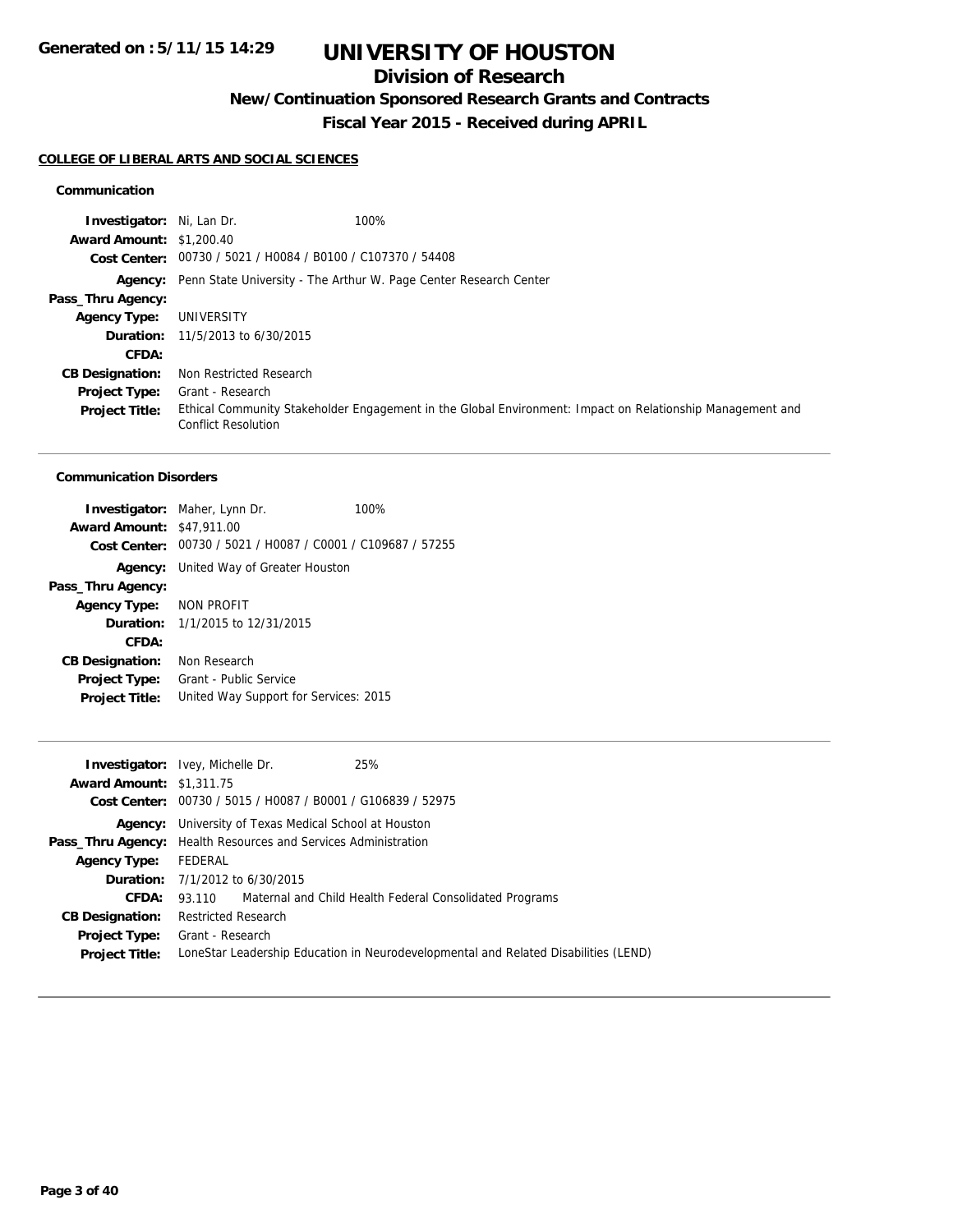# **Division of Research**

**New/Continuation Sponsored Research Grants and Contracts**

**Fiscal Year 2015 - Received during APRIL**

#### **COLLEGE OF LIBERAL ARTS AND SOCIAL SCIENCES**

### **Cynthia Woods Mitchell Center for the Arts**

**Investigator:** Farber, Karen Ms. 100% **Award Amount:** \$8,000.00 **Cost Center:** 00730 / 5016 / H0473 / C0001 / C108311 / 57193 **Agency:** Texas Commission on the Arts **Pass\_Thru Agency: Agency Type:** STATE **Duration:** 9/1/2014 to 8/31/2015 **CFDA: CB Designation:** Non Research **Project Type:** Contract - Research **Project Title:** Arts Create Yr2

#### **Health and Human Performance**

|                         | <b>Investigator:</b> Lee, Dong Hun Dr.                      | 20%                                                                             |
|-------------------------|-------------------------------------------------------------|---------------------------------------------------------------------------------|
| Award Amount: \$870.00  |                                                             |                                                                                 |
|                         | Cost Center: 00730 / 5021 / H0065 / C0001 / C109357 / 57079 |                                                                                 |
|                         | <b>Agency:</b> United States Tennis Association             |                                                                                 |
| Pass_Thru Agency:       |                                                             |                                                                                 |
| Agency Type: NON PROFIT |                                                             |                                                                                 |
|                         | <b>Duration:</b> 3/1/2015 to 2/28/2016                      |                                                                                 |
| CFDA:                   |                                                             |                                                                                 |
| <b>CB Designation:</b>  | Non Research                                                |                                                                                 |
| <b>Project Type:</b>    | Grant - Public Service                                      |                                                                                 |
| <b>Project Title:</b>   |                                                             | Programmatic advancements of wheelchair tennis through Adaptive Athletics at UH |
|                         |                                                             |                                                                                 |

|                                 | <b>Investigator:</b> Cottingham, Michael Dr.<br>80%                             |
|---------------------------------|---------------------------------------------------------------------------------|
| <b>Award Amount: \$3,480.00</b> |                                                                                 |
|                                 | Cost Center: 00730 / 5021 / H0065 / C0001 / C109357 / 57079                     |
|                                 | <b>Agency:</b> United States Tennis Association                                 |
| Pass_Thru Agency:               |                                                                                 |
| Agency Type: NON PROFIT         |                                                                                 |
|                                 | <b>Duration:</b> 3/1/2015 to 2/28/2016                                          |
| CFDA:                           |                                                                                 |
| <b>CB Designation:</b>          | Non Research                                                                    |
| <b>Project Type:</b>            | Grant - Public Service                                                          |
| <b>Project Title:</b>           | Programmatic advancements of wheelchair tennis through Adaptive Athletics at UH |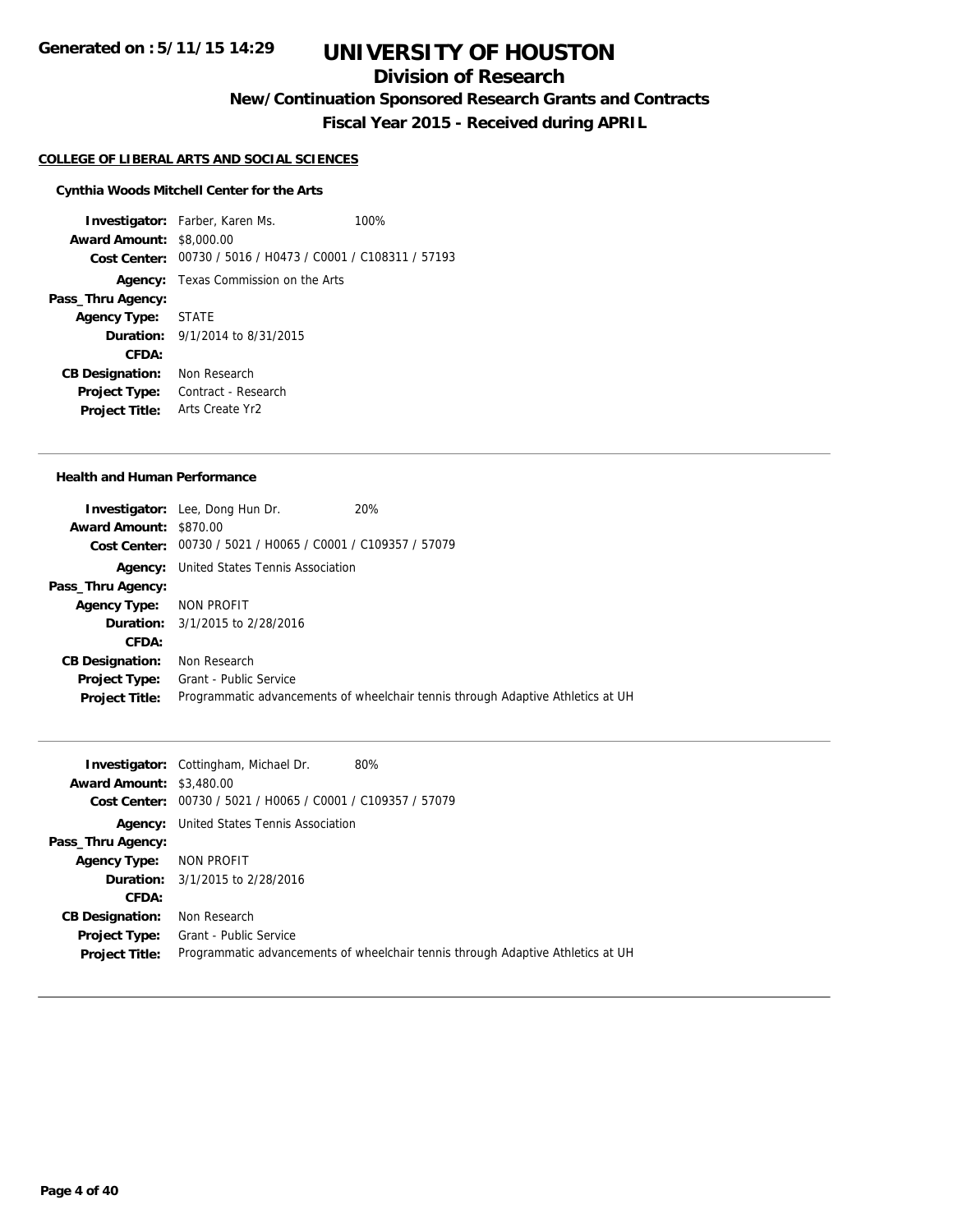**Generated on : 5/11/15 14:29**

# **UNIVERSITY OF HOUSTON**

# **Division of Research**

**New/Continuation Sponsored Research Grants and Contracts**

**Fiscal Year 2015 - Received during APRIL**

### **COLLEGE OF LIBERAL ARTS AND SOCIAL SCIENCES**

## **Psychology**

| <b>Award Amount: \$23,579.17</b> | <b>Investigator:</b> Leasure, J. Leigh Dr.                        | 5.9%                                                                  |
|----------------------------------|-------------------------------------------------------------------|-----------------------------------------------------------------------|
|                                  | Cost Center: 00730 / 5013 / H0117 / B0001 / G108391 / 57162       |                                                                       |
|                                  | <b>Agency:</b> National Institute on Alcohol Abuse and Alcoholism |                                                                       |
| Pass_Thru Agency:                |                                                                   |                                                                       |
| <b>Agency Type:</b>              | FEDERAL                                                           |                                                                       |
|                                  | <b>Duration:</b> 3/20/2015 to 2/29/2016                           |                                                                       |
| <b>CFDA:</b>                     | 93.077                                                            | Family Smoking Prevention and Tobacco Control Act Regulatory Research |
| <b>CB Designation:</b>           | <b>Restricted Research</b>                                        |                                                                       |
| <b>Project Type:</b>             | Grant - Research                                                  |                                                                       |
| <b>Project Title:</b>            |                                                                   | Role of Munc13-1 as a presynaptic effector of ethanol action          |

|                                  | 100%<br><b>Investigator:</b> Spitzmueller, Christiane Dr.                                |
|----------------------------------|------------------------------------------------------------------------------------------|
| <b>Award Amount: \$16,157,00</b> |                                                                                          |
|                                  | Cost Center: 00730 / 5013 / H0125 / B0100 / G109707 / 57194                              |
| Agency:                          | Michael E. DeBakey Veterans Affairs Medical Center                                       |
| Pass_Thru Agency:                |                                                                                          |
| <b>Agency Type:</b>              | FEDERAL                                                                                  |
|                                  | <b>Duration:</b> 10/1/2014 to 9/30/2015                                                  |
| <b>CFDA:</b>                     | VA Supportive Services for Veteran Families Program<br>64.033                            |
| <b>CB Designation:</b>           | Non Restricted Research                                                                  |
| Project Type:                    | Grant - Research                                                                         |
| <b>Project Title:</b>            | IPA 2: Linking Clinician Interaction and Coordination to Clinical Performance in VA PACT |

|                                 | 100%<br><b>Investigator:</b> Spitzmueller, Christiane Dr.                |
|---------------------------------|--------------------------------------------------------------------------|
| <b>Award Amount: \$5,700.00</b> |                                                                          |
|                                 | Cost Center: 00730 / 5022 / H0125 / B0001 / C109104 / 56333              |
| Agency:                         | Convergent Performance                                                   |
| Pass_Thru Agency:               |                                                                          |
| <b>Agency Type:</b>             | PROFIT                                                                   |
|                                 | <b>Duration:</b> 8/1/2014 to 8/31/2015                                   |
| CFDA:                           |                                                                          |
| <b>CB Designation:</b>          | <b>Restricted Research</b>                                               |
| <b>Project Type:</b>            | Grant - Research                                                         |
| <b>Project Title:</b>           | Second Survey-Based Safety Culture Assessment for Convergent Performance |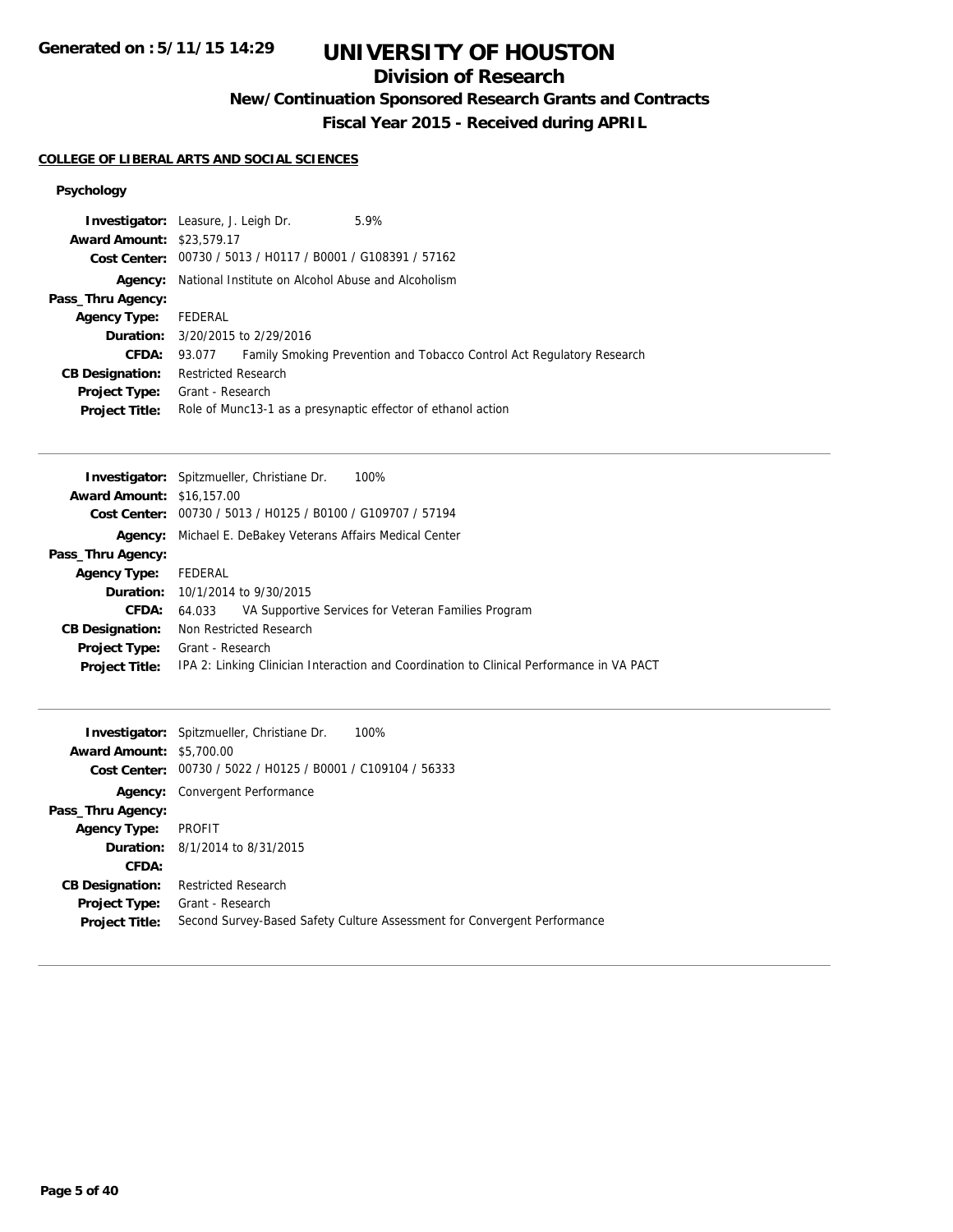# **Division of Research**

**New/Continuation Sponsored Research Grants and Contracts**

**Fiscal Year 2015 - Received during APRIL**

### **COLLEGE OF LIBERAL ARTS AND SOCIAL SCIENCES**

## **Psychology**

|                        | <b>Investigator:</b> Fletcher, Jack Dr.<br>10%                                      |
|------------------------|-------------------------------------------------------------------------------------|
| Award Amount: \$524.70 |                                                                                     |
|                        | Cost Center: 00730 / 5015 / H0087 / B0001 / G106839 / 52975                         |
|                        | <b>Agency:</b> University of Texas Medical School at Houston                        |
|                        | <b>Pass_Thru Agency:</b> Health Resources and Services Administration               |
| <b>Agency Type:</b>    | FEDERAL                                                                             |
|                        | <b>Duration:</b> 7/1/2012 to 6/30/2015                                              |
| <b>CFDA:</b>           | 93.110 Maternal and Child Health Federal Consolidated Programs                      |
| <b>CB Designation:</b> | <b>Restricted Research</b>                                                          |
|                        | <b>Project Type:</b> Grant - Research                                               |
| <b>Project Title:</b>  | LoneStar Leadership Education in Neurodevelopmental and Related Disabilities (LEND) |

| <b>Investigator:</b> Barr, Christopher Dr.            |                                        |                                                             | 20%                                                   |
|-------------------------------------------------------|----------------------------------------|-------------------------------------------------------------|-------------------------------------------------------|
| <b>Award Amount: \$9,217.60</b>                       |                                        |                                                             |                                                       |
|                                                       |                                        | Cost Center: 00730 / 5013 / H0288 / B0001 / G109063 / 56124 |                                                       |
|                                                       | <b>Agency:</b> University of Miami     |                                                             |                                                       |
| <b>Pass_Thru Agency:</b> U.S. Department of Education |                                        |                                                             |                                                       |
| Agency Type: FEDERAL                                  |                                        |                                                             |                                                       |
|                                                       | <b>Duration:</b> 9/1/2014 to 2/28/2015 |                                                             |                                                       |
| CFDA:                                                 | 84.324                                 | Special Education Research                                  |                                                       |
| <b>CB Designation:</b>                                | <b>Restricted Research</b>             |                                                             |                                                       |
| <b>Project Type:</b>                                  | Grant - Research                       |                                                             |                                                       |
| <b>Project Title:</b>                                 |                                        |                                                             | Reading Achievement Multi-Component Program (RAMP-UP) |

### **School of Music**

| <b>Award Amount: \$9,000.00</b> | <b>Investigator:</b> Austin, Alan Mr.                       | 100% |
|---------------------------------|-------------------------------------------------------------|------|
|                                 | Cost Center: 00730 / 5016 / H0090 / C0001 / C108232 / 57060 |      |
|                                 | <b>Agency:</b> Texas Commission on the Arts                 |      |
| Pass_Thru Agency:               |                                                             |      |
| Agency Type: STATE              |                                                             |      |
|                                 | <b>Duration:</b> 9/1/2014 to 8/31/2015                      |      |
| CFDA:                           |                                                             |      |
| <b>CB Designation:</b>          | Non Research                                                |      |
| <b>Project Type:</b>            | Contract - Public Service                                   |      |
| <b>Project Title:</b>           | - Yr2- Arts Create                                          |      |
|                                 |                                                             |      |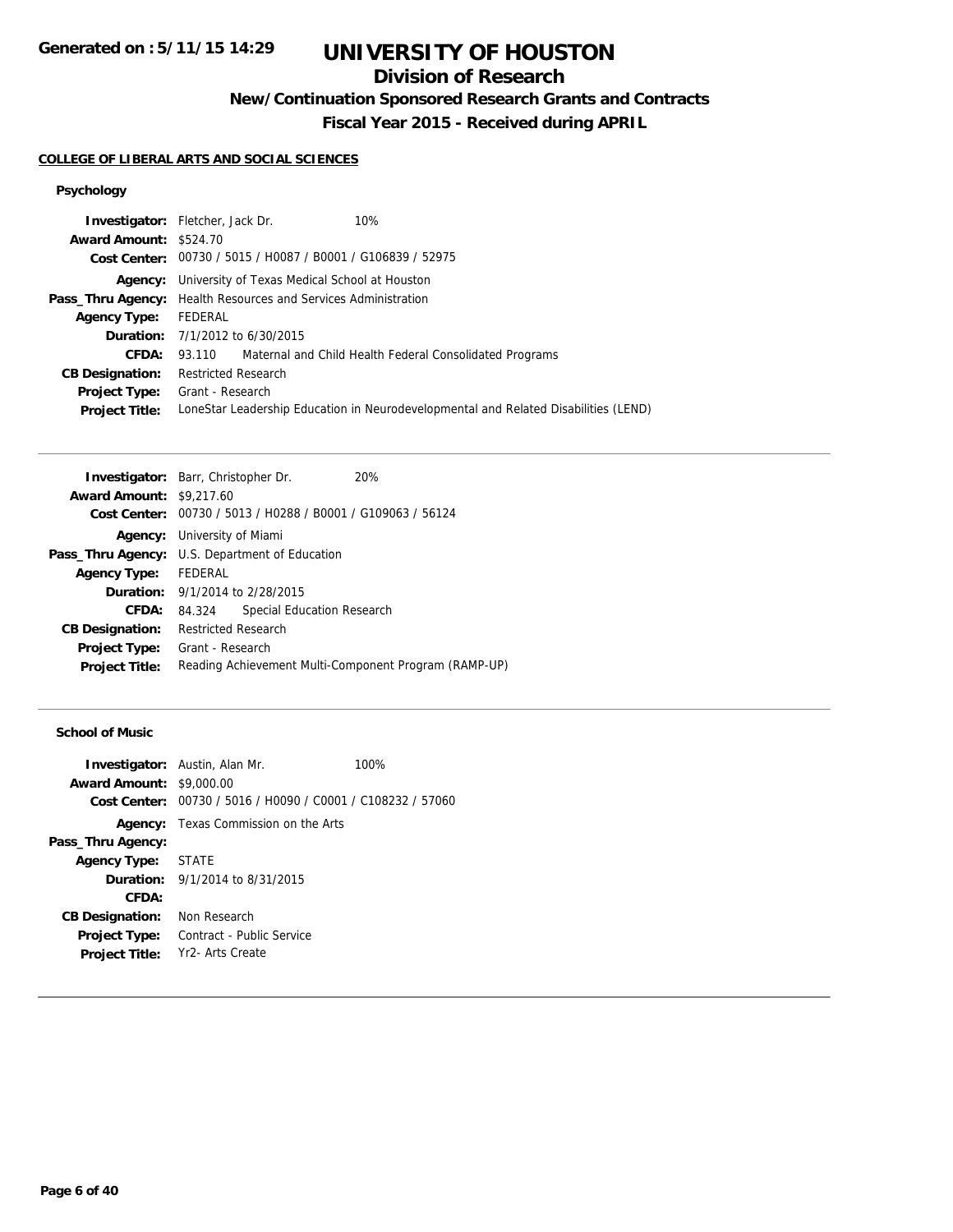# **Division of Research**

**New/Continuation Sponsored Research Grants and Contracts**

**Fiscal Year 2015 - Received during APRIL**

### **COLLEGE OF NATURAL SCIENCES AND MATHEMATICS**

|                                   | 100%<br><b>Investigator:</b> Kelleher Meisel, Erin Dr.                                                         |
|-----------------------------------|----------------------------------------------------------------------------------------------------------------|
| <b>Award Amount: \$330,173,00</b> |                                                                                                                |
|                                   | Cost Center: 00730 / 5013 / H0104 / B0001 / G108847 / 57092                                                    |
|                                   | <b>Agency:</b> National Science Foundation                                                                     |
| Pass_Thru Agency:                 |                                                                                                                |
| <b>Agency Type:</b>               | FEDERAL                                                                                                        |
|                                   | <b>Duration:</b> 3/15/2015 to 2/28/2019                                                                        |
| <b>CFDA:</b>                      | <b>Biological Sciences</b><br>47.074                                                                           |
| <b>CB Designation:</b>            | Restricted Research                                                                                            |
| <b>Project Type:</b>              | Grant - Research                                                                                               |
| <b>Project Title:</b>             | Disentangling the Roles of Mutation and Selection in the Evolution of Host-Repression of Transposable Elements |

| <b>Award Amount: \$18,812.50</b><br>00730 / 5013 / H0067 / B0001 / G108761 / 56852<br>Cost Center:<br>National Institute of Allergy and Infectious Diseases<br>Agency:<br>Pass_Thru Agency:<br>FEDERAL<br><b>Agency Type:</b><br><b>Duration:</b> $2/1/2015$ to $1/31/2017$<br>Allergy, Immunology, and Transplantation Research<br>CFDA:<br>93.855<br><b>Restricted Research</b><br><b>CB Designation:</b><br>Grant - Research<br><b>Project Type:</b><br>Viral nanoparticles as ultrasensitive reporters in lateral-flow assays<br><b>Project Title:</b> | <b>Investigator:</b> Willson, Richard Dr. | 10% |
|------------------------------------------------------------------------------------------------------------------------------------------------------------------------------------------------------------------------------------------------------------------------------------------------------------------------------------------------------------------------------------------------------------------------------------------------------------------------------------------------------------------------------------------------------------|-------------------------------------------|-----|
|                                                                                                                                                                                                                                                                                                                                                                                                                                                                                                                                                            |                                           |     |
|                                                                                                                                                                                                                                                                                                                                                                                                                                                                                                                                                            |                                           |     |
|                                                                                                                                                                                                                                                                                                                                                                                                                                                                                                                                                            |                                           |     |
|                                                                                                                                                                                                                                                                                                                                                                                                                                                                                                                                                            |                                           |     |
|                                                                                                                                                                                                                                                                                                                                                                                                                                                                                                                                                            |                                           |     |
|                                                                                                                                                                                                                                                                                                                                                                                                                                                                                                                                                            |                                           |     |
|                                                                                                                                                                                                                                                                                                                                                                                                                                                                                                                                                            |                                           |     |
|                                                                                                                                                                                                                                                                                                                                                                                                                                                                                                                                                            |                                           |     |
|                                                                                                                                                                                                                                                                                                                                                                                                                                                                                                                                                            |                                           |     |
|                                                                                                                                                                                                                                                                                                                                                                                                                                                                                                                                                            |                                           |     |

|                                  | <b>Investigator:</b> Wells, Dan E. Dr.                      | 100% |
|----------------------------------|-------------------------------------------------------------|------|
| <b>Award Amount: \$30,000.00</b> |                                                             |      |
|                                  | Cost Center: 00730 / 5999 / H0104 / B0100 / C109862 / 57016 |      |
|                                  | <b>Agency:</b> Texas Higher Education Coordinating Board    |      |
| Pass_Thru Agency:                | State of Texas                                              |      |
| Agency Type:                     | <b>STATE</b>                                                |      |
|                                  | <b>Duration:</b> 3/1/2015 to 8/31/2099                      |      |
| CFDA:                            |                                                             |      |
| <b>CB Designation:</b>           | Non Restricted Research                                     |      |
| <b>Project Type:</b>             | Grant - Research                                            |      |
| <b>Project Title:</b>            | TRIP MATCH 15 - NSM - CONOCO PHILLIPS                       |      |
|                                  |                                                             |      |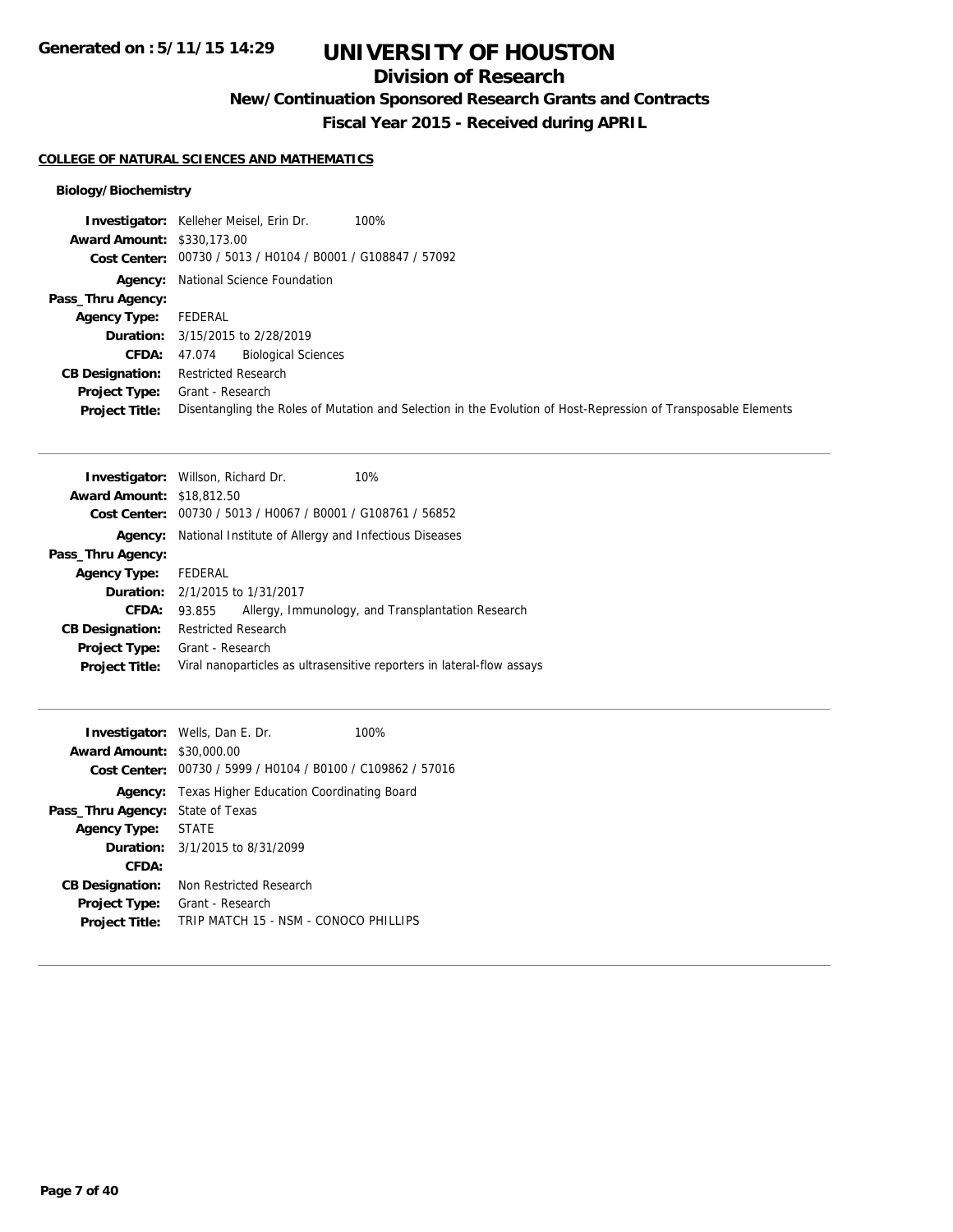# **Division of Research**

**New/Continuation Sponsored Research Grants and Contracts**

**Fiscal Year 2015 - Received during APRIL**

## **COLLEGE OF NATURAL SCIENCES AND MATHEMATICS**

| <b>Investigator:</b> Chung, Sang-Hyuk Dr. |                                        |                                                             | 50%                                                   |
|-------------------------------------------|----------------------------------------|-------------------------------------------------------------|-------------------------------------------------------|
| <b>Award Amount: \$172,134.50</b>         |                                        |                                                             |                                                       |
|                                           |                                        | Cost Center: 00730 / 5013 / H0515 / B0001 / G108706 / 57074 |                                                       |
|                                           |                                        | <b>Agency:</b> National Cancer Institute                    |                                                       |
| Pass_Thru Agency:                         |                                        |                                                             |                                                       |
| <b>Agency Type:</b>                       | FEDERAL                                |                                                             |                                                       |
|                                           | <b>Duration:</b> 4/1/2015 to 3/31/2016 |                                                             |                                                       |
| CFDA:                                     | 93.393                                 | Cancer Cause and Prevention Research                        |                                                       |
| <b>CB Designation:</b>                    | <b>Restricted Research</b>             |                                                             |                                                       |
| <b>Project Type:</b>                      | Grant - Research                       |                                                             |                                                       |
| <b>Project Title:</b>                     |                                        |                                                             | Mechanism of Progesterone Receptor in Cervical Cancer |

|                                  | <b>Investigator:</b> Gunaratne, Preethi Dr.           | 100%                                                                       |
|----------------------------------|-------------------------------------------------------|----------------------------------------------------------------------------|
| <b>Award Amount: \$40,558,00</b> |                                                       |                                                                            |
| <b>Cost Center:</b>              | 00730 / 5021 / H0104 / B0001 / G107308 / 56482        |                                                                            |
| Agency:                          | NYU Langone Medical Center                            |                                                                            |
|                                  | <b>Pass_Thru Agency:</b> State University of New York |                                                                            |
| <b>Agency Type: UNIVERSITY</b>   |                                                       |                                                                            |
|                                  | <b>Duration:</b> $6/1/2014$ to $8/31/2015$            |                                                                            |
| CFDA:                            |                                                       |                                                                            |
| <b>CB Designation:</b>           | <b>Restricted Research</b>                            |                                                                            |
| <b>Project Type:</b>             | Grant - Research                                      |                                                                            |
| <b>Project Title:</b>            |                                                       | Regulatory Networks Determining Sox2 Dependence of Osteosarcoma Stem Cells |
|                                  |                                                       |                                                                            |

| <b>Award Amount: \$7,030.75</b> | <b>Investigator:</b> Pennings, Steve Dr.                    | 25% |
|---------------------------------|-------------------------------------------------------------|-----|
|                                 | Cost Center: 00730 / 5013 / H0104 / B0001 / G109352 / 56466 |     |
|                                 | <b>Agency:</b> University of Georgia                        |     |
|                                 | <b>Pass_Thru Agency:</b> National Science Foundation        |     |
| <b>Agency Type:</b>             | FEDERAL                                                     |     |
|                                 | <b>Duration:</b> $9/1/2014$ to $11/30/2015$                 |     |
| CFDA:                           | Geosciences<br>47.050                                       |     |
| <b>CB Designation:</b>          | <b>Restricted Research</b>                                  |     |
| <b>Project Type:</b>            | Grant - Research                                            |     |
| <b>Project Title:</b>           | LTER: Georgia Coastal Ecosystems-III                        |     |
|                                 |                                                             |     |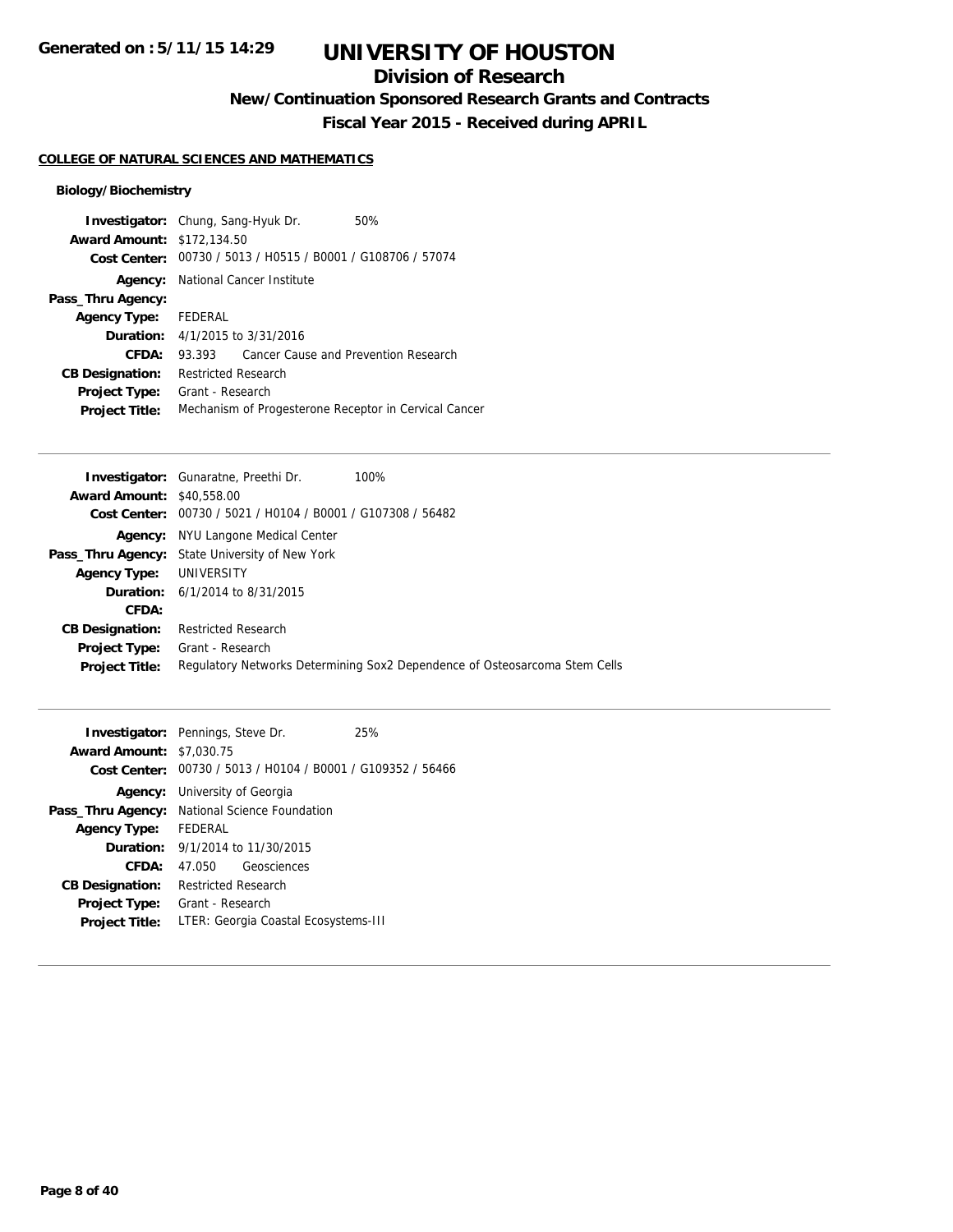**Generated on : 5/11/15 14:29**

# **UNIVERSITY OF HOUSTON**

# **Division of Research**

**New/Continuation Sponsored Research Grants and Contracts**

**Fiscal Year 2015 - Received during APRIL**

### **COLLEGE OF NATURAL SCIENCES AND MATHEMATICS**

|                                   | <b>Investigator:</b> Roman, Gregg Dr.                        | 31.6%                                                                 |
|-----------------------------------|--------------------------------------------------------------|-----------------------------------------------------------------------|
| <b>Award Amount: \$126,288.45</b> |                                                              |                                                                       |
|                                   | Cost Center: 00730 / 5013 / H0117 / B0001 / G108391 / 57162  |                                                                       |
| <b>Agency:</b>                    | National Institute on Alcohol Abuse and Alcoholism           |                                                                       |
| Pass_Thru Agency:                 |                                                              |                                                                       |
| <b>Agency Type:</b>               | FEDERAL                                                      |                                                                       |
|                                   | <b>Duration:</b> 3/20/2015 to 2/29/2016                      |                                                                       |
| <b>CFDA:</b>                      | 93.077                                                       | Family Smoking Prevention and Tobacco Control Act Regulatory Research |
| <b>CB Designation:</b>            | <b>Restricted Research</b>                                   |                                                                       |
| <b>Project Type:</b>              | Grant - Research                                             |                                                                       |
| <b>Project Title:</b>             | Role of Munc13-1 as a presynaptic effector of ethanol action |                                                                       |

|                                         | <b>Investigator:</b> Wells, Dan E. Dr.         | 100% |
|-----------------------------------------|------------------------------------------------|------|
| <b>Award Amount: \$207,187.50</b>       |                                                |      |
| Cost Center:                            | 00730 / 5999 / H0104 / B0100 / C109861 / 57017 |      |
| Agency:                                 | Texas Higher Education Coordinating Board      |      |
| <b>Pass_Thru Agency: State of Texas</b> |                                                |      |
| <b>Agency Type:</b>                     | <b>STATE</b>                                   |      |
|                                         | <b>Duration:</b> 3/1/2015 to 8/31/2099         |      |
| CFDA:                                   |                                                |      |
| <b>CB Designation:</b>                  | Non Restricted Research                        |      |
| <b>Project Type:</b>                    | Grant - Research                               |      |
| <b>Project Title:</b>                   | TRIP MATCH 15 - NSM - WELCH FOUNDATION         |      |
|                                         |                                                |      |

|                                  | <b>Investigator:</b> Pennings, Steve Dr.<br>50%                                                        |  |
|----------------------------------|--------------------------------------------------------------------------------------------------------|--|
| <b>Award Amount: \$27,005.00</b> |                                                                                                        |  |
|                                  | Cost Center: 00730 / 5015 / H0104 / B0001 / G107110 / 55696                                            |  |
|                                  | <b>Agency:</b> Texas A&M University                                                                    |  |
|                                  | <b>Pass_Thru Agency:</b> U.S. Department of Commerce - National Oceanic and Atmospheric Administration |  |
| <b>Agency Type:</b>              | FEDERAL                                                                                                |  |
|                                  | <b>Duration:</b> 2/1/2014 to 1/31/2016                                                                 |  |
| <b>CFDA:</b>                     | Sea Grant Support<br>11.417                                                                            |  |
| <b>CB Designation:</b>           | Restricted Research                                                                                    |  |
| <b>Project Type:</b>             | Co-Op Agreement - Research                                                                             |  |
| <b>Project Title:</b>            | Mangroves are invading Texas salt marshes: what are the consequences?                                  |  |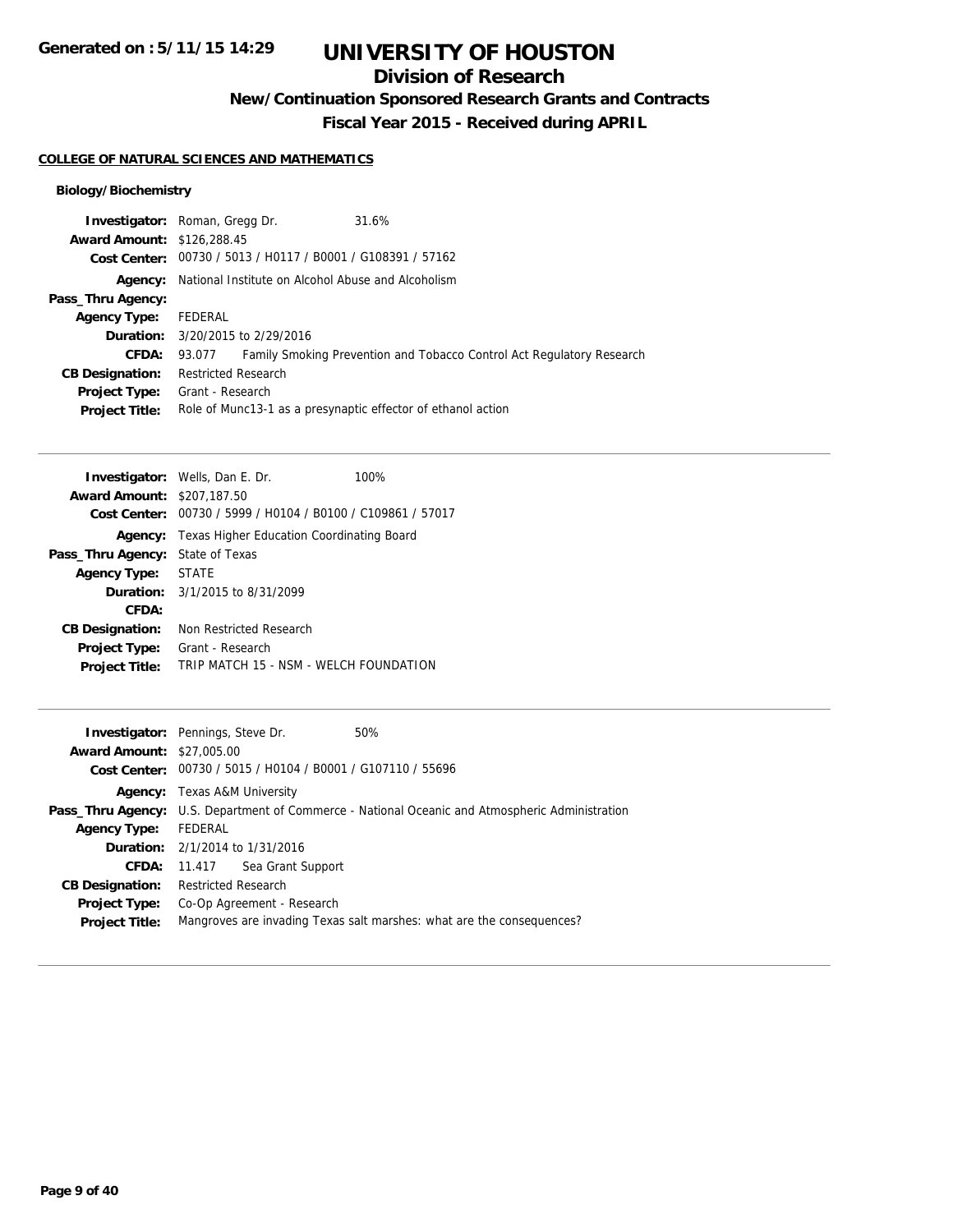# **Division of Research**

**New/Continuation Sponsored Research Grants and Contracts**

**Fiscal Year 2015 - Received during APRIL**

## **COLLEGE OF NATURAL SCIENCES AND MATHEMATICS**

|                                   | <b>Investigator:</b> Wells, Dan E. Dr.         | 100% |
|-----------------------------------|------------------------------------------------|------|
| <b>Award Amount: \$166,666.75</b> |                                                |      |
| Cost Center:                      | 00730 / 5999 / H0104 / B0100 / C109863 / 57014 |      |
| Agency:                           | Texas Higher Education Coordinating Board      |      |
| Pass_Thru Agency:                 | State of Texas                                 |      |
| <b>Agency Type:</b>               | <b>STATE</b>                                   |      |
|                                   | <b>Duration:</b> 3/1/2015 to 8/31/2099         |      |
| CFDA:                             |                                                |      |
| <b>CB Designation:</b>            | Non Restricted Research                        |      |
| <b>Project Type:</b>              | Grant - Research                               |      |
| <b>Project Title:</b>             | TRIP MATCH 15 - NSM - ENTERPRISE PRODUCTS      |      |

|                                  | <b>Investigator:</b> Garbey, Marc Dr.                       | 37.5% |
|----------------------------------|-------------------------------------------------------------|-------|
| <b>Award Amount: \$10.546.13</b> |                                                             |       |
|                                  | Cost Center: 00730 / 5013 / H0104 / B0001 / G109352 / 56466 |       |
|                                  | <b>Agency:</b> University of Georgia                        |       |
|                                  | <b>Pass_Thru Agency:</b> National Science Foundation        |       |
| <b>Agency Type:</b>              | FEDERAL                                                     |       |
| <b>Duration:</b>                 | 9/1/2014 to 11/30/2015                                      |       |
| CFDA:                            | Geosciences<br>47.050                                       |       |
| <b>CB Designation:</b>           | <b>Restricted Research</b>                                  |       |
| <b>Project Type:</b>             | Grant - Research                                            |       |
| <b>Project Title:</b>            | LTER: Georgia Coastal Ecosystems-III                        |       |

|                                   | <b>Investigator:</b> Weihua, Zhang Dr. |                | 100%                                                                    |
|-----------------------------------|----------------------------------------|----------------|-------------------------------------------------------------------------|
|                                   |                                        |                |                                                                         |
| <b>Award Amount: \$182,481.00</b> |                                        |                |                                                                         |
|                                   |                                        |                | Cost Center: 00730 / 5013 / H0104 / B0001 / G107184 / 55782             |
| Agency:                           | National Institute on Aging            |                |                                                                         |
| Pass_Thru Agency:                 |                                        |                |                                                                         |
| Agency Type: FEDERAL              |                                        |                |                                                                         |
|                                   | <b>Duration:</b> 8/1/2014 to 3/31/2016 |                |                                                                         |
|                                   | <b>CFDA: 93.866</b>                    | Aging Research |                                                                         |
| <b>CB Designation:</b>            | <b>Restricted Research</b>             |                |                                                                         |
| <b>Project Type:</b>              | Grant - Research                       |                |                                                                         |
| <b>Project Title:</b>             |                                        |                | Per1 Regulated SGLT1 Expression in the Pathogenesis of BPH During Aging |
|                                   |                                        |                |                                                                         |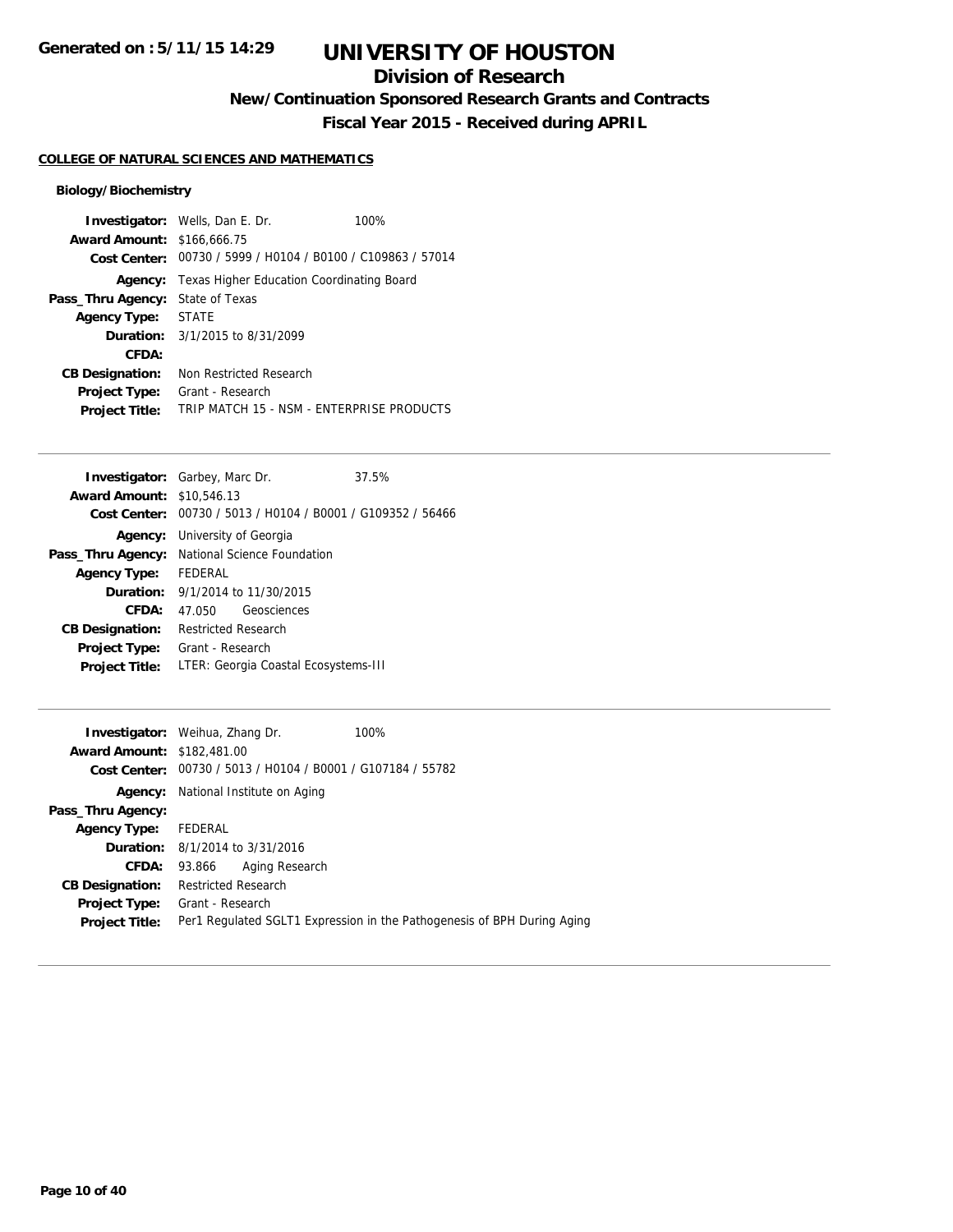# **Division of Research**

**New/Continuation Sponsored Research Grants and Contracts**

**Fiscal Year 2015 - Received during APRIL**

### **COLLEGE OF NATURAL SCIENCES AND MATHEMATICS**

## **Center for Nuclear Receptors and Cell Signaling**

| <b>Investigator:</b> Zhang, Xiaoliu Dr. |                                               |                                                             | 100% |
|-----------------------------------------|-----------------------------------------------|-------------------------------------------------------------|------|
| <b>Award Amount: \$30,191.00</b>        |                                               |                                                             |      |
|                                         |                                               | Cost Center: 00730 / 5013 / H0515 / B0001 / G099896 / 45068 |      |
|                                         |                                               | <b>Agency:</b> National Cancer Institute                    |      |
| Pass_Thru Agency:                       |                                               |                                                             |      |
| Agency Type: FEDERAL                    |                                               |                                                             |      |
|                                         |                                               | <b>Duration:</b> 9/14/2009 to 5/31/2015                     |      |
| CFDA:                                   |                                               | 93.395 Cancer Treatment Research                            |      |
| <b>CB Designation:</b>                  | <b>Restricted Research</b>                    |                                                             |      |
| <b>Project Type:</b>                    | Grant - Research                              |                                                             |      |
| <b>Project Title:</b>                   | Development of an HSV-2 Based Oncolytic Virus |                                                             |      |

|                                   | Investigator: Chung, Sang-Hyuk Dr.<br>50%                   |
|-----------------------------------|-------------------------------------------------------------|
| <b>Award Amount: \$172,134.50</b> |                                                             |
|                                   | Cost Center: 00730 / 5013 / H0515 / B0001 / G108706 / 57074 |
| Agency:                           | National Cancer Institute                                   |
| Pass_Thru Agency:                 |                                                             |
| Agency Type: FEDERAL              |                                                             |
|                                   | <b>Duration:</b> 4/1/2015 to 3/31/2016                      |
| CFDA:                             | Cancer Cause and Prevention Research<br>93.393              |
| <b>CB Designation:</b>            | <b>Restricted Research</b>                                  |
| <b>Project Type:</b>              | Grant - Research                                            |
| <b>Project Title:</b>             | Mechanism of Progesterone Receptor in Cervical Cancer       |

## **Chemistry**

| <b>Award Amount: \$117,500.00</b> | <b>Investigator:</b> Hoffman, David M. Dr.<br>100%<br>Cost Center: 00730 / 5999 / H0107 / B0001 / C106945 / 55398 |
|-----------------------------------|-------------------------------------------------------------------------------------------------------------------|
| Agency:                           | Texas Higher Education Coordinating Board                                                                         |
| Pass_Thru Agency:                 | State of Texas                                                                                                    |
| <b>Agency Type:</b>               | <b>STATE</b>                                                                                                      |
|                                   | <b>Duration:</b> 5/1/2013 to 8/31/2099                                                                            |
| CFDA:                             |                                                                                                                   |
| <b>CB Designation:</b>            | Restricted Research                                                                                               |
| <b>Project Type:</b>              | Grant - Research                                                                                                  |
| <b>Project Title:</b>             | TRIP - CHEMISTRY WELCH                                                                                            |
|                                   |                                                                                                                   |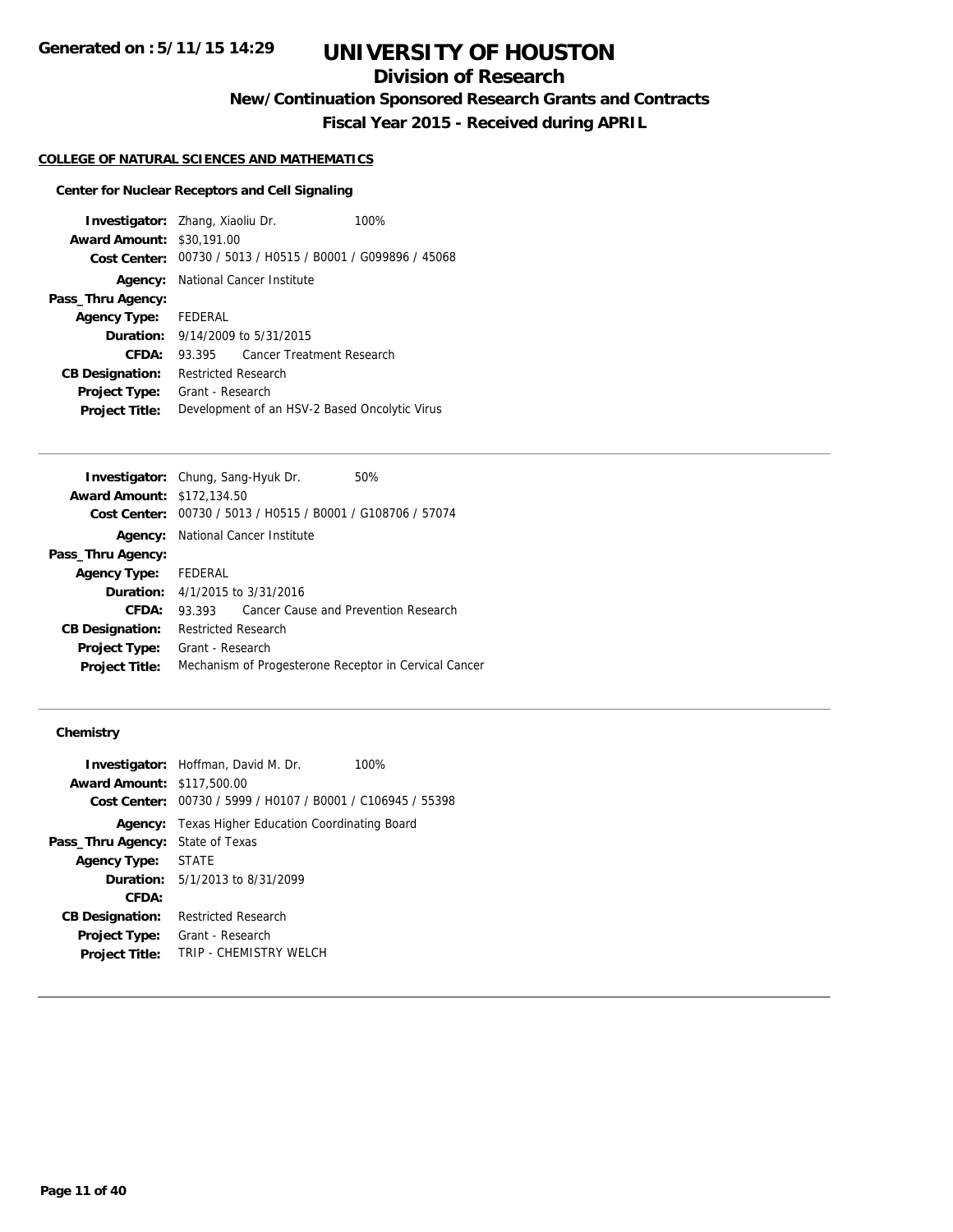# **Division of Research**

**New/Continuation Sponsored Research Grants and Contracts**

**Fiscal Year 2015 - Received during APRIL**

## **COLLEGE OF NATURAL SCIENCES AND MATHEMATICS**

## **Chemistry**

|                                  | 20%<br><b>Investigator:</b> Cai, Chengzhi Dr.                                                               |
|----------------------------------|-------------------------------------------------------------------------------------------------------------|
| <b>Award Amount: \$73,745.00</b> |                                                                                                             |
|                                  | Cost Center: 00730 / 5013 / H0114 / B0001 / G104189 / 50786                                                 |
|                                  | <b>Agency:</b> National Eye Institute                                                                       |
| Pass_Thru Agency:                |                                                                                                             |
| <b>Agency Type:</b>              | FEDERAL                                                                                                     |
|                                  | <b>Duration:</b> 5/1/2012 to 4/30/2017                                                                      |
| <b>CFDA:</b>                     | Vision Research<br>93.867                                                                                   |
| <b>CB Designation:</b>           | <b>Restricted Research</b>                                                                                  |
| <b>Project Type:</b>             | Grant - Research                                                                                            |
| <b>Project Title:</b>            | The Role Of Antimicrobial Peptides at the Ocular Surface (changed from Defensins and Corneal Wound Healing) |

|                                   | 100%<br>Investigator: Lubchenko, Vassiliy Dr.                 |
|-----------------------------------|---------------------------------------------------------------|
| <b>Award Amount: \$152,000.00</b> |                                                               |
|                                   | Cost Center: 00730 / 5013 / H0107 / B0001 / G109161 / 57056   |
| Agency:                           | National Science Foundation                                   |
| Pass_Thru Agency:                 |                                                               |
| <b>Agency Type:</b>               | FEDERAL                                                       |
|                                   | <b>Duration:</b> 4/1/2015 to 3/31/2018                        |
| CFDA:                             | Mathematical and Physical Sciences<br>47.049                  |
| <b>CB Designation:</b>            | <b>Restricted Research</b>                                    |
| <b>Project Type:</b>              | Grant - Research                                              |
| <b>Project Title:</b>             | Structure and Electronic Anomalies of Amorphous Chalcogenides |
|                                   |                                                               |

## **Computer Science**

| <b>Award Amount: \$70,000.00</b><br>Cost Center: | <b>Investigator:</b> Chapman, Barbara M. Dr.<br>00730 / 5021 / H0246 / B0001 / G106248 / 53943 | 50% |
|--------------------------------------------------|------------------------------------------------------------------------------------------------|-----|
|                                                  | <b>Agency:</b> UT-Battelle, LLC                                                                |     |
| Pass_Thru Agency:                                |                                                                                                |     |
| Agency Type:                                     | NON PROFIT                                                                                     |     |
|                                                  | <b>Duration:</b> 11/1/2012 to 10/31/2015                                                       |     |
| CFDA:                                            |                                                                                                |     |
| <b>CB Designation:</b>                           | <b>Restricted Research</b>                                                                     |     |
| <b>Project Type:</b>                             | Contract - Research                                                                            |     |
| <b>Project Title:</b>                            | OpenSHMEM Support                                                                              |     |
|                                                  |                                                                                                |     |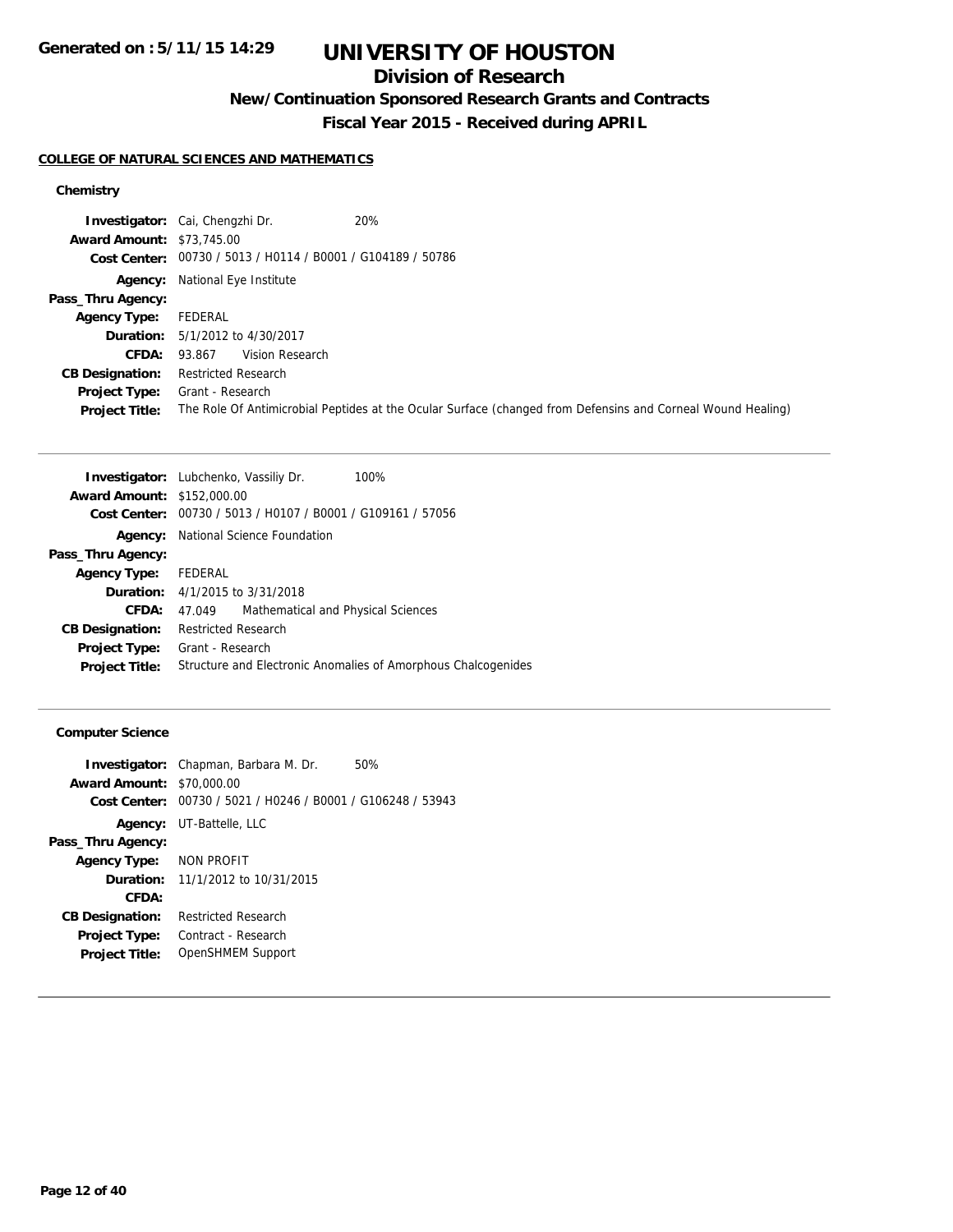# **Division of Research**

# **New/Continuation Sponsored Research Grants and Contracts**

**Fiscal Year 2015 - Received during APRIL**

### **COLLEGE OF NATURAL SCIENCES AND MATHEMATICS**

### **Computer Science**

|                                             | Investigator: Verma, Rakesh M. Dr.<br>25%                                        |  |  |
|---------------------------------------------|----------------------------------------------------------------------------------|--|--|
| <b>Award Amount:</b><br><b>Cost Center:</b> | \$34,250.00<br>00730 / 5013 / H0108 / B0001 / G108123 / 55751                    |  |  |
| Agency:                                     | National Science Foundation                                                      |  |  |
| Pass_Thru Agency:                           |                                                                                  |  |  |
| Agency Type:                                | <b>FEDERAL</b>                                                                   |  |  |
| Duration:                                   | 8/1/2014 to 7/31/2019                                                            |  |  |
| CFDA:                                       | <b>Education and Human Resources</b><br>47.076                                   |  |  |
| <b>CB Designation:</b>                      | Non Research                                                                     |  |  |
| Project Type:                               | Grant - Research                                                                 |  |  |
| <b>Project Title:</b>                       | Scholarships for Service: Increasing Talented Trusted Computing                  |  |  |
|                                             | Professionals                                                                    |  |  |
|                                             |                                                                                  |  |  |
|                                             | Investigator: Shi, Weidong Dr.<br>25%                                            |  |  |
| <b>Award Amount:</b>                        | \$34,250.00                                                                      |  |  |
| <b>Cost Center:</b>                         | 00730 / 5013 / H0108 / B0001 / G108123 / 55751                                   |  |  |
| Agency:                                     | National Science Foundation                                                      |  |  |
| Pass_Thru Agency:                           |                                                                                  |  |  |
| <b>Agency Type:</b>                         | FEDERAL                                                                          |  |  |
| Duration:                                   | 8/1/2014 to 7/31/2019                                                            |  |  |
| <b>CFDA:</b>                                | <b>Education and Human Resources</b><br>47.076                                   |  |  |
| <b>CB Designation:</b>                      | Non Research                                                                     |  |  |
| Project Type:                               | Grant - Research                                                                 |  |  |
| <b>Project Title:</b>                       | Scholarships for Service: Increasing Talented Trusted Computing<br>Professionals |  |  |
|                                             |                                                                                  |  |  |
|                                             |                                                                                  |  |  |
|                                             | Investigator: Huang, Shou-Hsuan Dr.<br>25%                                       |  |  |
| <b>Award Amount:</b><br><b>Cost Center:</b> | \$34,250.00<br>00730 / 5013 / H0108 / B0001 / G108123 / 55751                    |  |  |
| Agency:                                     | National Science Foundation                                                      |  |  |
| Pass_Thru Agency:                           |                                                                                  |  |  |
| <b>Agency Type:</b>                         | <b>FEDERAL</b>                                                                   |  |  |
| Duration:                                   | 8/1/2014 to 7/31/2019                                                            |  |  |
| <b>CFDA:</b>                                | <b>Education and Human Resources</b><br>47.076                                   |  |  |
| <b>CB Designation:</b>                      | Non Research                                                                     |  |  |
| Project Type:                               | Grant - Research                                                                 |  |  |
| <b>Project Title:</b>                       | Scholarships for Service: Increasing Talented Trusted Computing<br>Professionals |  |  |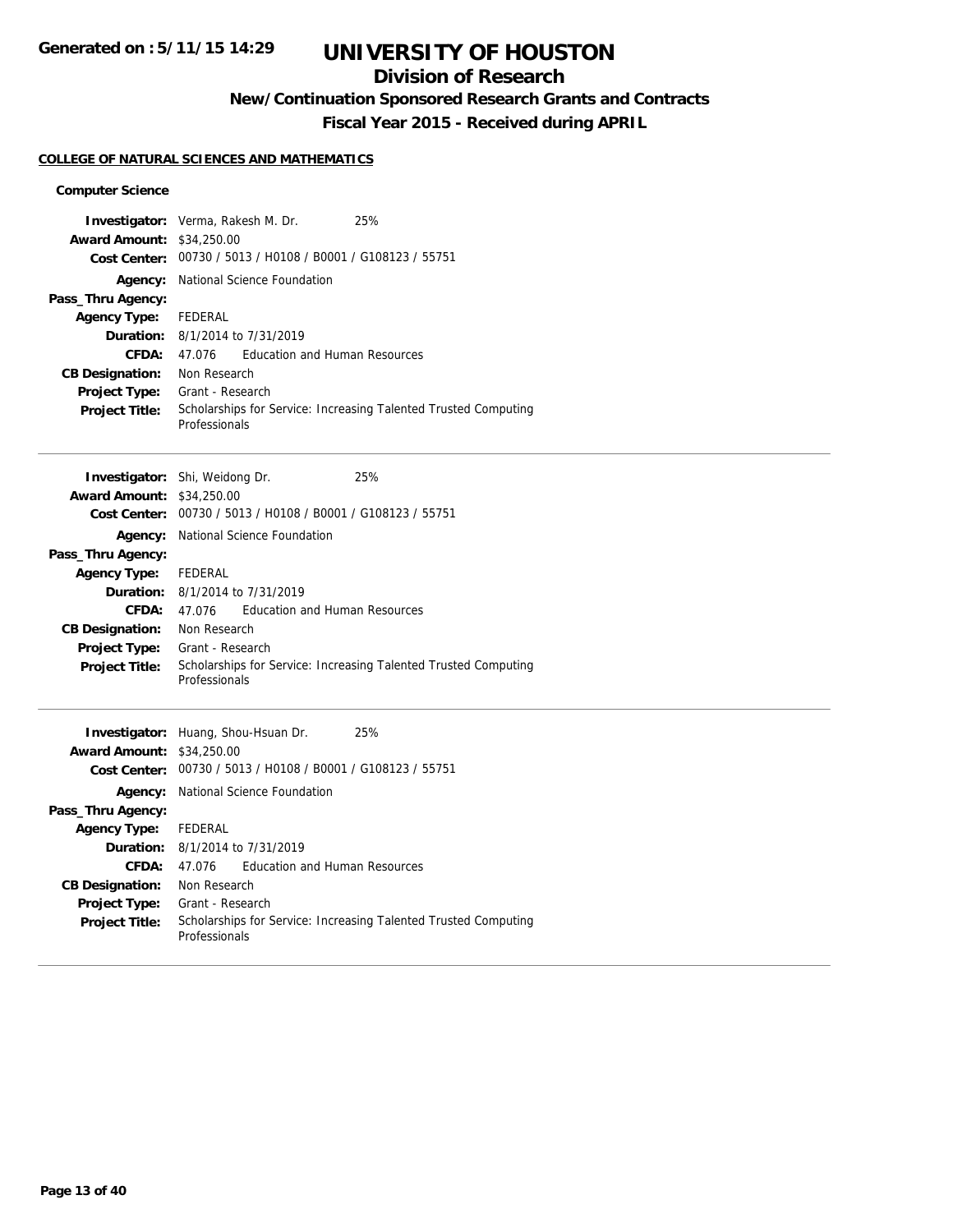# **Division of Research**

# **New/Continuation Sponsored Research Grants and Contracts**

**Fiscal Year 2015 - Received during APRIL**

### **COLLEGE OF NATURAL SCIENCES AND MATHEMATICS**

### **Computer Science**

| <b>Award Amount:</b>   | <b>Investigator:</b> Pavlidis, Ioannis Dr.<br>\$85,099.00<br>Cost Center: 00730 / 5022 / H0288 / B0001 / G106793 / 55148 | 50% |
|------------------------|--------------------------------------------------------------------------------------------------------------------------|-----|
|                        | <b>Agency:</b> Toyota Motor Corporation                                                                                  |     |
| Pass_Thru Agency:      | Texas Transportation Institute                                                                                           |     |
| <b>Agency Type:</b>    | <b>STATE</b>                                                                                                             |     |
|                        | <b>Duration:</b> 1/17/2014 to 1/17/2017                                                                                  |     |
| CFDA:                  |                                                                                                                          |     |
| <b>CB Designation:</b> | <b>Restricted Research</b>                                                                                               |     |
| Project Type:          | Contract - Research                                                                                                      |     |
| <b>Project Title:</b>  | Toyota Economic Loss Settlement Safety Research                                                                          |     |

|                                  | <b>Investigator:</b> Leiss, Ernst L. Dr.<br>25%                                                                 |  |
|----------------------------------|-----------------------------------------------------------------------------------------------------------------|--|
| <b>Award Amount: \$34,250.00</b> |                                                                                                                 |  |
|                                  | Cost Center: 00730 / 5013 / H0108 / B0001 / G108123 / 55751                                                     |  |
|                                  | Agency: National Science Foundation                                                                             |  |
| Pass_Thru Agency:                |                                                                                                                 |  |
| <b>Agency Type:</b>              | FEDERAL                                                                                                         |  |
| Duration:                        | 8/1/2014 to 7/31/2019                                                                                           |  |
| <b>CFDA:</b>                     | Education and Human Resources<br>47.076                                                                         |  |
| <b>CB Designation:</b>           | Non Research                                                                                                    |  |
| <b>Project Type:</b>             | Grant - Research                                                                                                |  |
| <b>Project Title:</b>            | Scholarships for Service: Increasing Talented Trusted Computing<br>Professionals                                |  |
|                                  | <b>Investigator:</b> Gnawali, Omprakash Dr.<br>100%                                                             |  |
| <b>Award Amount: \$7,000.00</b>  |                                                                                                                 |  |
|                                  | Cost Center: 00730 / 5013 / H0108 / B0001 / G109677 / 56975                                                     |  |
|                                  | <b>Agency:</b> People Power                                                                                     |  |
|                                  | Pass_Thru Agency: U.S. Navy Office of Naval Research                                                            |  |
| <b>Agency Type:</b>              | FEDERAL                                                                                                         |  |
| Duration:                        | 2/1/2015 to 4/1/2015                                                                                            |  |
| CFDA:                            | Basic and Applied Scientific Research<br>12.300                                                                 |  |
| <b>CB Designation:</b>           | <b>Restricted Research</b>                                                                                      |  |
| <b>Project Type:</b>             | Grant - Research                                                                                                |  |
| <b>Project Title:</b>            | The Effectiveness of User Engagement in Reducing Residential Energy Use and the Stickiness of the Habits Formed |  |

by the Users During the Phase of Engagement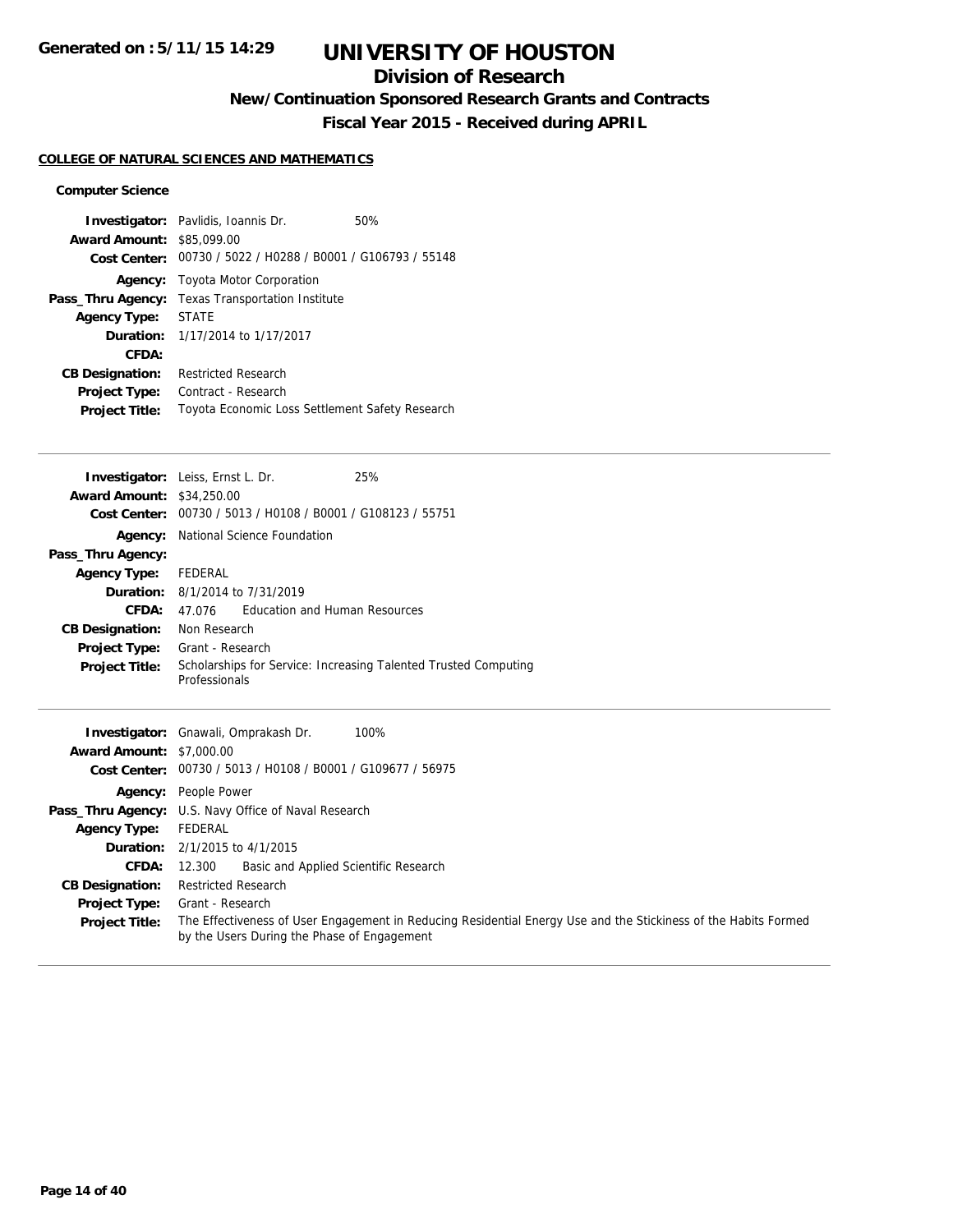# **Division of Research**

**New/Continuation Sponsored Research Grants and Contracts**

**Fiscal Year 2015 - Received during APRIL**

### **COLLEGE OF NATURAL SCIENCES AND MATHEMATICS**

## **Earth & Atmospheric Sciences**

|                                  | <b>Investigator:</b> Lefer, Barry Dr.                       | 25%                                                                                                          |
|----------------------------------|-------------------------------------------------------------|--------------------------------------------------------------------------------------------------------------|
| <b>Award Amount: \$34,197.50</b> |                                                             |                                                                                                              |
|                                  | Cost Center: 00730 / 5016 / H0109 / B0001 / G109865 / 57072 |                                                                                                              |
|                                  | <b>Agency:</b> Texas Commission on Environmental Quality    |                                                                                                              |
| Pass_Thru Agency:                |                                                             |                                                                                                              |
| Agency Type:                     | <b>STATE</b>                                                |                                                                                                              |
|                                  | <b>Duration:</b> $2/20/2015$ to $3/31/2016$                 |                                                                                                              |
| CFDA:                            |                                                             |                                                                                                              |
| <b>CB Designation:</b>           | <b>Restricted Research</b>                                  |                                                                                                              |
| <b>Project Type:</b>             | Grant - Research                                            |                                                                                                              |
| <b>Project Title:</b>            | Ozone Production at two Key Sites in Houston                | Analysis of Impacts of Nitrogen Oxides, Volatile Organic Compound, and Meteorological Variables on Ozone and |

| <b>Investigator:</b> Jiang, Xun Dr.                         | 50%                                                                                                         |  |
|-------------------------------------------------------------|-------------------------------------------------------------------------------------------------------------|--|
| <b>Award Amount: \$20,000.00</b>                            |                                                                                                             |  |
| Cost Center: 00730 / 5013 / H0429 / B0001 / G103623 / 53806 |                                                                                                             |  |
| <b>Agency:</b> California Institute of Technology           |                                                                                                             |  |
|                                                             | <b>Pass_Thru Agency:</b> NASA - National Aeronautics and Space Administration - Goddard Space Flight Center |  |
| FEDERAL                                                     |                                                                                                             |  |
| <b>Duration:</b> 5/22/2013 to 3/31/2016                     |                                                                                                             |  |
| 43.001                                                      | Aerospace Education Services Program                                                                        |  |
| <b>Restricted Research</b>                                  |                                                                                                             |  |
| Grant - Research                                            |                                                                                                             |  |
|                                                             | Enhancing the Speed and Quality of CO2 Retrievals From the OCO-2 Mission                                    |  |
|                                                             |                                                                                                             |  |

| <b>Award Amount: \$84,927.00</b>                                                      | 100%<br><b>Investigator:</b> Choi, Yunsoo Dr.<br>Cost Center: 00730 / 5018 / H0109 / B0001 / G107737 / 57006                                                                                                                 |
|---------------------------------------------------------------------------------------|------------------------------------------------------------------------------------------------------------------------------------------------------------------------------------------------------------------------------|
| <b>Agency Type:</b><br><b>CFDA:</b><br><b>CB Designation:</b><br><b>Project Type:</b> | <b>Agency:</b> University of Texas at Austin<br><b>Pass_Thru Agency:</b> Texas Commission on Environmental Quality<br>STATE<br><b>Duration:</b> $1/27/2015$ to $9/30/2015$<br><b>Restricted Research</b><br>Grant - Research |
| <b>Project Title:</b>                                                                 | Constraining NOx Emissions Using Satellite NO2 Column Measurements Over the Southeast Texas                                                                                                                                  |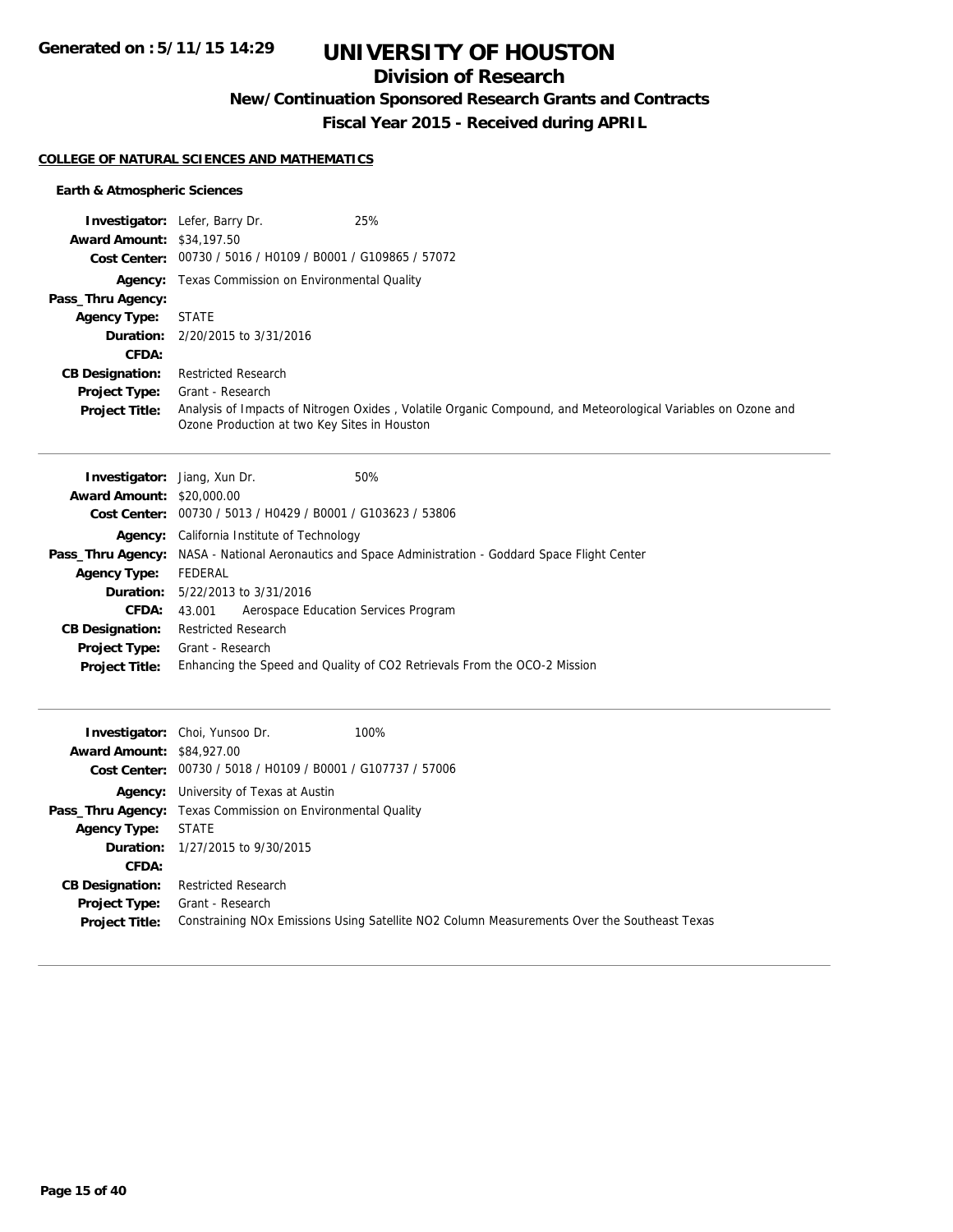# **Division of Research**

**New/Continuation Sponsored Research Grants and Contracts**

**Fiscal Year 2015 - Received during APRIL**

## **COLLEGE OF NATURAL SCIENCES AND MATHEMATICS**

## **Earth & Atmospheric Sciences**

|                                 | <b>Investigator:</b> Snow, Jonathan Dr.                      | 33% |
|---------------------------------|--------------------------------------------------------------|-----|
| <b>Award Amount: \$8,250.00</b> |                                                              |     |
|                                 | Cost Center: 00730 / 5022 / H0109 / B0001 / C107283 / 55458  |     |
|                                 | <b>Agency:</b> Various Private Profit Agencies               |     |
| Pass_Thru Agency:               |                                                              |     |
| <b>Agency Type:</b>             | PROFIT                                                       |     |
|                                 | <b>Duration:</b> 6/1/2014 to 5/31/2016                       |     |
| CFDA:                           |                                                              |     |
| <b>CB Designation:</b>          | <b>Restricted Research</b>                                   |     |
| <b>Project Type:</b>            | Contract - Research                                          |     |
| <b>Project Title:</b>           | Igneous Rocks of the Gulf of Mexico region (iGoM) Consortium |     |

|                                 | <b>Investigator:</b> Hall, Stuart A. Dr.       | 33%                                                          |
|---------------------------------|------------------------------------------------|--------------------------------------------------------------|
| <b>Award Amount: \$8,250.00</b> |                                                |                                                              |
| Cost Center:                    | 00730 / 5022 / H0109 / B0001 / C107283 / 55458 |                                                              |
|                                 | <b>Agency:</b> Various Private Profit Agencies |                                                              |
| Pass_Thru Agency:               |                                                |                                                              |
| <b>Agency Type:</b>             | <b>PROFIT</b>                                  |                                                              |
|                                 | <b>Duration:</b> $6/1/2014$ to $5/31/2016$     |                                                              |
| CFDA:                           |                                                |                                                              |
| <b>CB Designation:</b>          | <b>Restricted Research</b>                     |                                                              |
| <b>Project Type:</b>            | Contract - Research                            |                                                              |
| <b>Project Title:</b>           |                                                | Igneous Rocks of the Gulf of Mexico region (iGoM) Consortium |
|                                 |                                                |                                                              |

|                                 | <b>Investigator:</b> Murphy, Michael Dr.                     | 34% |
|---------------------------------|--------------------------------------------------------------|-----|
| <b>Award Amount: \$8,500.00</b> |                                                              |     |
| Cost Center: .                  | 00730 / 5022 / H0109 / B0001 / C107283 / 55458               |     |
|                                 | <b>Agency:</b> Various Private Profit Agencies               |     |
| Pass_Thru Agency:               |                                                              |     |
| <b>Agency Type:</b>             | PROFIT                                                       |     |
|                                 | <b>Duration:</b> 6/1/2014 to 5/31/2016                       |     |
| CFDA:                           |                                                              |     |
| <b>CB Designation:</b>          | <b>Restricted Research</b>                                   |     |
| <b>Project Type:</b>            | Contract - Research                                          |     |
| <b>Project Title:</b>           | Igneous Rocks of the Gulf of Mexico region (iGoM) Consortium |     |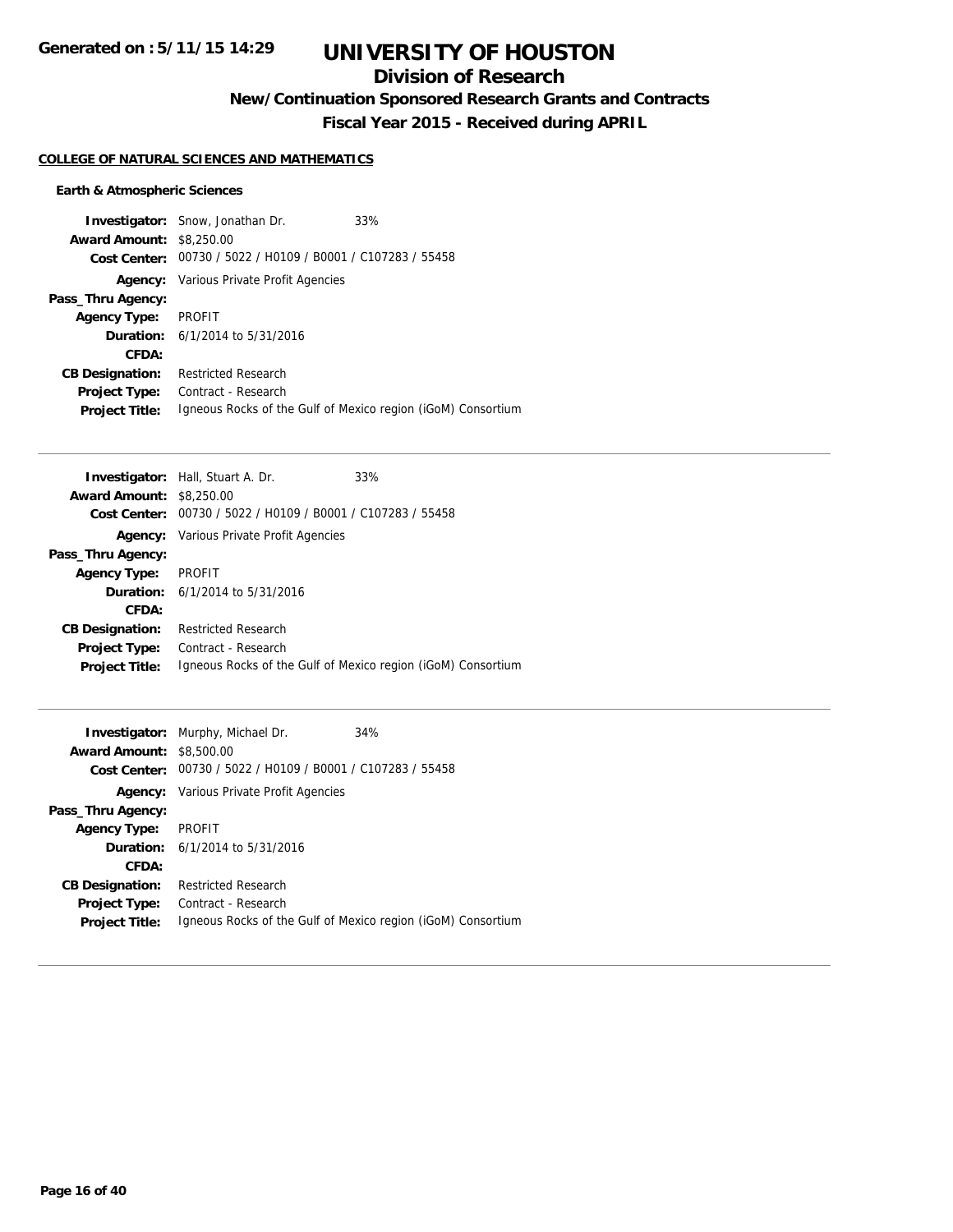# **Division of Research**

**New/Continuation Sponsored Research Grants and Contracts**

**Fiscal Year 2015 - Received during APRIL**

### **COLLEGE OF NATURAL SCIENCES AND MATHEMATICS**

## **Earth & Atmospheric Sciences**

|                                  | Investigator: Flynn, James Dr.<br>25%                                                                                                                                |  |  |
|----------------------------------|----------------------------------------------------------------------------------------------------------------------------------------------------------------------|--|--|
| <b>Award Amount: \$34,197.50</b> |                                                                                                                                                                      |  |  |
|                                  | Cost Center: 00730 / 5016 / H0109 / B0001 / G109865 / 57072                                                                                                          |  |  |
|                                  | Agency: Texas Commission on Environmental Quality                                                                                                                    |  |  |
| Pass_Thru Agency:                |                                                                                                                                                                      |  |  |
| <b>Agency Type:</b>              | <b>STATE</b>                                                                                                                                                         |  |  |
| Duration:                        | 2/20/2015 to 3/31/2016                                                                                                                                               |  |  |
| CFDA:                            |                                                                                                                                                                      |  |  |
| <b>CB Designation:</b>           | <b>Restricted Research</b>                                                                                                                                           |  |  |
| Project Type:                    | Grant - Research                                                                                                                                                     |  |  |
| <b>Project Title:</b>            | Analysis of Impacts of Nitrogen Oxides, Volatile Organic Compound, and Meteorological Variables on Ozone and<br>Ozone Production at two Key Sites in Houston         |  |  |
|                                  |                                                                                                                                                                      |  |  |
|                                  | 100%<br><b>Investigator:</b> Sager, William Dr.                                                                                                                      |  |  |
| <b>Award Amount: \$71,006.00</b> |                                                                                                                                                                      |  |  |
|                                  | Cost Center: 00730 / 5013 / H0109 / B0001 / G108868 / 57075                                                                                                          |  |  |
|                                  | Agency: National Science Foundation                                                                                                                                  |  |  |
| Pass_Thru Agency:                |                                                                                                                                                                      |  |  |
| <b>Agency Type:</b>              | <b>FEDERAL</b>                                                                                                                                                       |  |  |
| Duration:                        | 4/1/2015 to 3/31/2016                                                                                                                                                |  |  |
| <b>CFDA:</b>                     | 47.050<br>Geosciences                                                                                                                                                |  |  |
| <b>CB Designation:</b>           | <b>Restricted Research</b>                                                                                                                                           |  |  |
| <b>Project Type:</b>             | Grant - Research                                                                                                                                                     |  |  |
| <b>Project Title:</b>            | Collaborative Proposal: How Did the World's Largest Single Volcano Form at a Triple Junction? A Magnetic and<br>Bathymetry Survey of Tamu Massif, Shatsky Rise       |  |  |
|                                  |                                                                                                                                                                      |  |  |
|                                  | Investigator: Robinson, Alexander Dr.<br>100%                                                                                                                        |  |  |
| <b>Award Amount: \$76,751.00</b> |                                                                                                                                                                      |  |  |
|                                  | Cost Center: 00730 / 5013 / H0109 / B0001 / G108731 / 56851                                                                                                          |  |  |
|                                  | <b>Agency:</b> National Science Foundation                                                                                                                           |  |  |
| Pass_Thru Agency:                |                                                                                                                                                                      |  |  |
| <b>Agency Type:</b>              | <b>FEDERAL</b>                                                                                                                                                       |  |  |
| Duration:                        | 2/1/2015 to 1/31/2018                                                                                                                                                |  |  |
| <b>CFDA:</b>                     | 47.050<br>Geosciences                                                                                                                                                |  |  |
| <b>CB Designation:</b>           | <b>Restricted Research</b>                                                                                                                                           |  |  |
| <b>Project Type:</b>             | Grant - Research                                                                                                                                                     |  |  |
| <b>Project Title:</b>            | Collaborative Research: Investigating Mesozoic deformation in the Pamir: Implications for crustal thickening in the<br>Pamir and the evolution of the Tibetan orogen |  |  |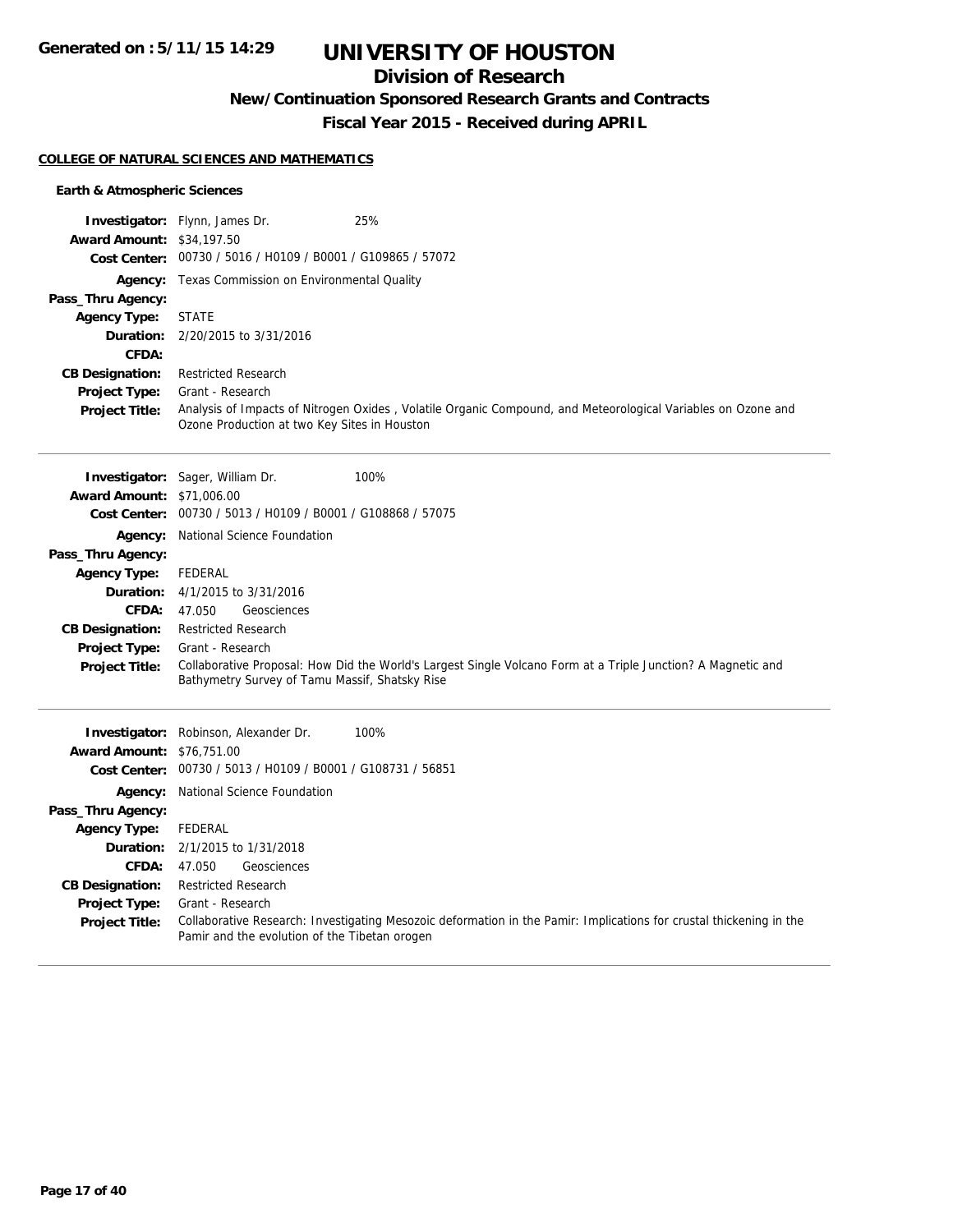# **Division of Research**

**New/Continuation Sponsored Research Grants and Contracts**

**Fiscal Year 2015 - Received during APRIL**

#### **COLLEGE OF NATURAL SCIENCES AND MATHEMATICS**

#### **Earth & Atmospheric Sciences**

**Investigator:** Han, De-Hua Dr. 100% **Award Amount:** \$40,000.00 **Cost Center:** 00730 / 5022 / H0109 / B0001 / C106965 / 53599 **Agency:** Various Private Profit Agencies **Pass\_Thru Agency: Agency Type:** PROFIT **Duration:** 5/30/2013 to 12/31/2020 **CFDA: CB Designation:** Restricted Research **Project Type:** Contract - Research **Project Title:** Fluid & Rock Properties and Seismic Hydrocarbon Indicators

#### **Institute for Climate and Atmospheric Science**

|                                  | 25%<br><b>Investigator:</b> Flynn, James Dr.                                                                                                                 |  |
|----------------------------------|--------------------------------------------------------------------------------------------------------------------------------------------------------------|--|
| <b>Award Amount: \$34,197.50</b> |                                                                                                                                                              |  |
|                                  | Cost Center: 00730 / 5016 / H0109 / B0001 / G109865 / 57072                                                                                                  |  |
|                                  | <b>Agency:</b> Texas Commission on Environmental Quality                                                                                                     |  |
| Pass_Thru Agency:                |                                                                                                                                                              |  |
| <b>Agency Type:</b>              | <b>STATE</b>                                                                                                                                                 |  |
|                                  | <b>Duration:</b> 2/20/2015 to 3/31/2016                                                                                                                      |  |
| CFDA:                            |                                                                                                                                                              |  |
| <b>CB Designation:</b>           | <b>Restricted Research</b>                                                                                                                                   |  |
| Project Type:                    | Grant - Research                                                                                                                                             |  |
| <b>Project Title:</b>            | Analysis of Impacts of Nitrogen Oxides, Volatile Organic Compound, and Meteorological Variables on Ozone and<br>Ozone Production at two Key Sites in Houston |  |

| <b>Award Amount: \$34,197.50</b> | <b>Investigator:</b> Lefer, Barry Dr.<br>Cost Center: 00730 / 5016 / H0109 / B0001 / G109865 / 57072 | 25%                                                                                                          |  |
|----------------------------------|------------------------------------------------------------------------------------------------------|--------------------------------------------------------------------------------------------------------------|--|
|                                  | <b>Agency:</b> Texas Commission on Environmental Quality                                             |                                                                                                              |  |
| Pass_Thru Agency:                |                                                                                                      |                                                                                                              |  |
| <b>Agency Type:</b>              | <b>STATE</b>                                                                                         |                                                                                                              |  |
|                                  | <b>Duration:</b> 2/20/2015 to 3/31/2016                                                              |                                                                                                              |  |
| CFDA:                            |                                                                                                      |                                                                                                              |  |
| <b>CB Designation:</b>           | <b>Restricted Research</b>                                                                           |                                                                                                              |  |
| <b>Project Type:</b>             | Grant - Research                                                                                     |                                                                                                              |  |
| <b>Project Title:</b>            | Ozone Production at two Key Sites in Houston                                                         | Analysis of Impacts of Nitrogen Oxides, Volatile Organic Compound, and Meteorological Variables on Ozone and |  |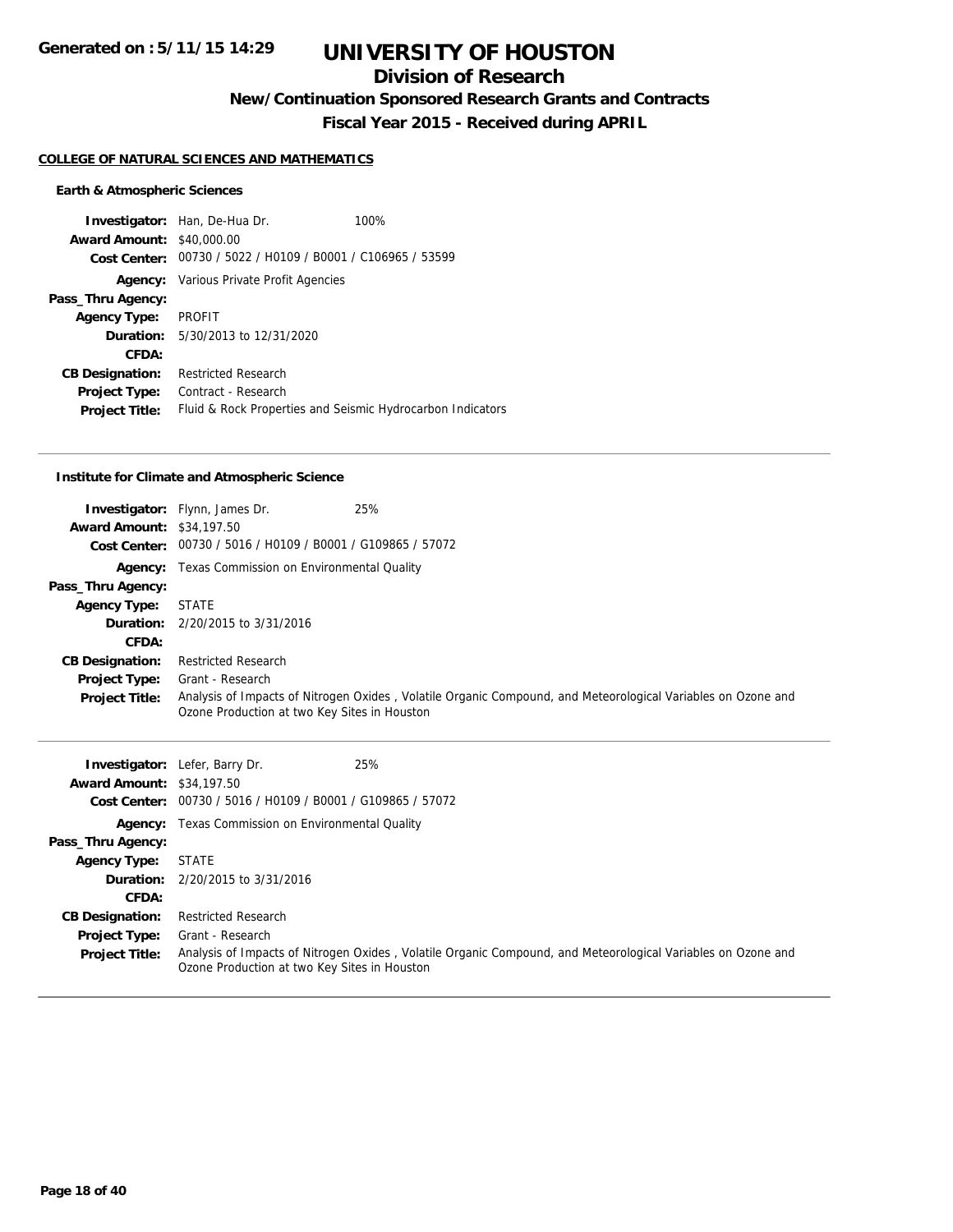# **Division of Research**

**New/Continuation Sponsored Research Grants and Contracts**

**Fiscal Year 2015 - Received during APRIL**

## **COLLEGE OF NATURAL SCIENCES AND MATHEMATICS**

## **Institute for Climate and Atmospheric Science**

| <b>Investigator:</b> Jiang, Xun Dr. |                                                             | 50%                                                                                                         |
|-------------------------------------|-------------------------------------------------------------|-------------------------------------------------------------------------------------------------------------|
| <b>Award Amount: \$20,000.00</b>    |                                                             |                                                                                                             |
|                                     | Cost Center: 00730 / 5013 / H0429 / B0001 / G103623 / 53806 |                                                                                                             |
|                                     | <b>Agency:</b> California Institute of Technology           |                                                                                                             |
|                                     |                                                             | <b>Pass_Thru Agency:</b> NASA - National Aeronautics and Space Administration - Goddard Space Flight Center |
| <b>Agency Type:</b>                 | FEDERAL                                                     |                                                                                                             |
|                                     | <b>Duration:</b> 5/22/2013 to 3/31/2016                     |                                                                                                             |
| CFDA:                               | Aerospace Education Services Program<br>43.001              |                                                                                                             |
| <b>CB Designation:</b>              | <b>Restricted Research</b>                                  |                                                                                                             |
| Project Type:                       | Grant - Research                                            |                                                                                                             |
| <b>Project Title:</b>               |                                                             | Enhancing the Speed and Quality of CO2 Retrievals From the OCO-2 Mission                                    |
|                                     |                                                             |                                                                                                             |

#### **Mathematics**

| <b>Award Amount: \$58,244.50</b> | 50%<br><b>Investigator:</b> Quaini, Annalisa Dr.                                                                               |
|----------------------------------|--------------------------------------------------------------------------------------------------------------------------------|
|                                  | Cost Center: 00730 / 5013 / H0110 / B0001 / G105931 / 53979                                                                    |
|                                  | <b>Agency:</b> National Science Foundation                                                                                     |
| Pass_Thru Agency:                |                                                                                                                                |
| <b>Agency Type:</b>              | FEDERAL                                                                                                                        |
|                                  | <b>Duration:</b> 10/1/2013 to 9/30/2016                                                                                        |
| CFDA:                            | Mathematical and Physical Sciences<br>47.049                                                                                   |
| <b>CB Designation:</b>           | <b>Restricted Research</b>                                                                                                     |
| <b>Project Type:</b>             | Grant - Research                                                                                                               |
| <b>Project Title:</b>            | Collaborative Research: Advancing the diagnosis and quantification of mitral valve regurgitation with mathematical<br>modeling |

| <b>Award Amount: \$58,244.50</b> | 50%<br><b>Investigator:</b> Canic, Suncica Dr.                                                                                 |
|----------------------------------|--------------------------------------------------------------------------------------------------------------------------------|
|                                  |                                                                                                                                |
|                                  | Cost Center: 00730 / 5013 / H0110 / B0001 / G105931 / 53979                                                                    |
|                                  | <b>Agency:</b> National Science Foundation                                                                                     |
| Pass_Thru Agency:                |                                                                                                                                |
| <b>Agency Type:</b>              | FEDERAL                                                                                                                        |
|                                  | <b>Duration:</b> 10/1/2013 to 9/30/2016                                                                                        |
| <b>CFDA:</b> $47.049$            | Mathematical and Physical Sciences                                                                                             |
| <b>CB Designation:</b>           | <b>Restricted Research</b>                                                                                                     |
| <b>Project Type:</b>             | Grant - Research                                                                                                               |
| <b>Project Title:</b>            | Collaborative Research: Advancing the diagnosis and quantification of mitral valve regurgitation with mathematical<br>modeling |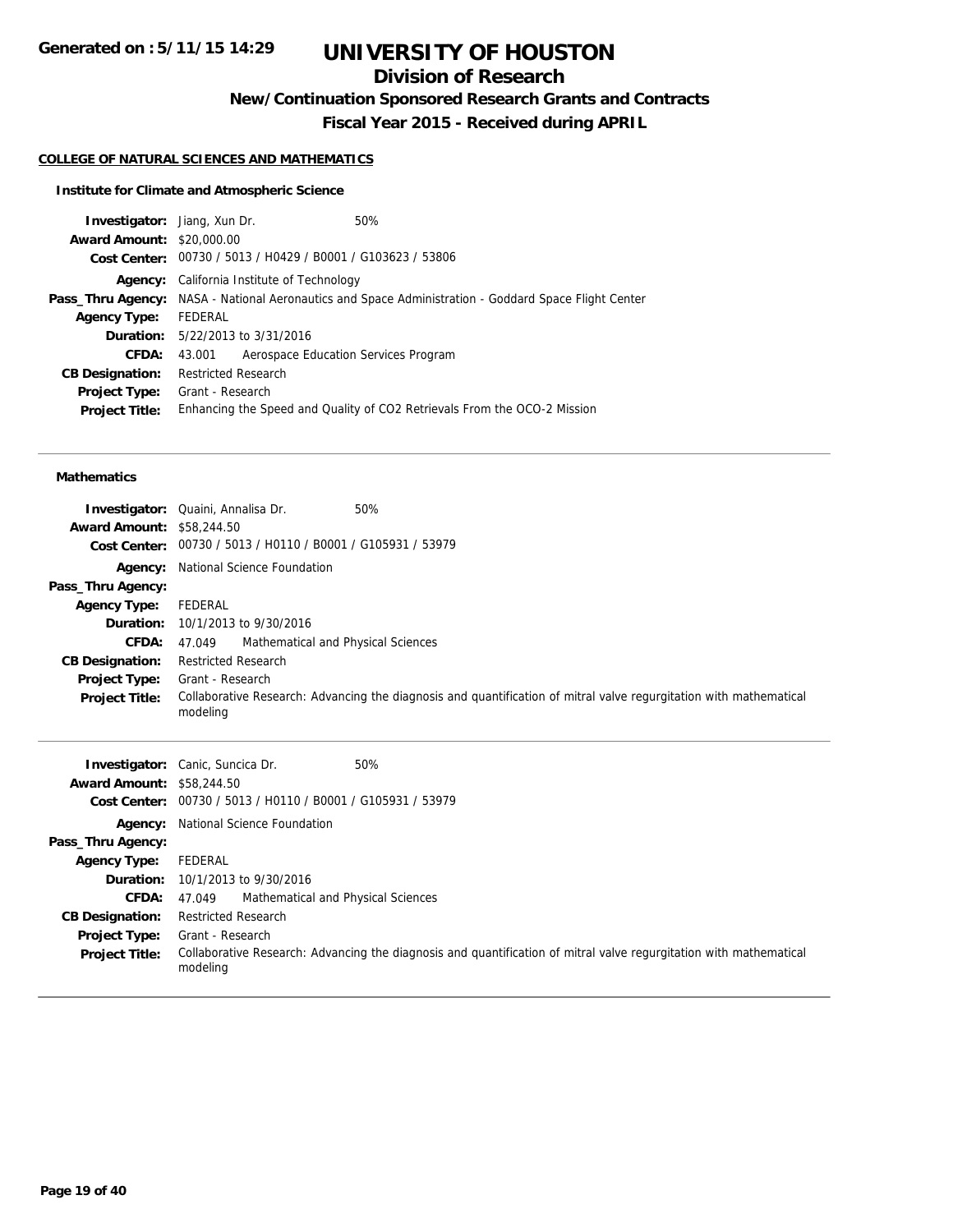# **Division of Research**

**New/Continuation Sponsored Research Grants and Contracts**

**Fiscal Year 2015 - Received during APRIL**

## **COLLEGE OF NATURAL SCIENCES AND MATHEMATICS**

## **Mathematics**

|                                                             |  | 100%                                                                                                                            |                                                                                                                             |
|-------------------------------------------------------------|--|---------------------------------------------------------------------------------------------------------------------------------|-----------------------------------------------------------------------------------------------------------------------------|
|                                                             |  |                                                                                                                                 |                                                                                                                             |
| Cost Center: 00730 / 5013 / H0110 / B0001 / G105545 / 52748 |  |                                                                                                                                 |                                                                                                                             |
| <b>Agency:</b> U.S. Air Force Office of Scientific Research |  |                                                                                                                                 |                                                                                                                             |
|                                                             |  |                                                                                                                                 |                                                                                                                             |
| FEDERAL                                                     |  |                                                                                                                                 |                                                                                                                             |
|                                                             |  |                                                                                                                                 |                                                                                                                             |
| 12.800                                                      |  |                                                                                                                                 |                                                                                                                             |
|                                                             |  |                                                                                                                                 |                                                                                                                             |
|                                                             |  |                                                                                                                                 |                                                                                                                             |
|                                                             |  |                                                                                                                                 |                                                                                                                             |
|                                                             |  | <b>Investigator:</b> Onofrei, Daniel Dr.<br><b>Award Amount: \$120,000.00</b><br><b>Restricted Research</b><br>Grant - Research | <b>Duration:</b> 3/15/2013 to 3/14/2016<br>Air Force Defense Research Sciences Program<br>Control of electromagnetic fields |

#### **Physics**

| <b>Award Amount: \$120,000.00</b> | 100%<br><b>Investigator:</b> Timmins, Anthony Dr.                                            |
|-----------------------------------|----------------------------------------------------------------------------------------------|
|                                   | Cost Center: 00730 / 5013 / H0112 / B0001 / G108591 / 56734                                  |
|                                   | <b>Agency:</b> U.S. Department of Energy - Office of Science                                 |
| Pass_Thru Agency:                 |                                                                                              |
| Agency Type: FEDERAL              |                                                                                              |
|                                   | <b>Duration:</b> 2/1/2015 to 1/31/2017                                                       |
| <b>CFDA:</b>                      | Office of Energy Research Financial Assistance Program<br>81.049                             |
| <b>CB Designation:</b>            | Restricted Research                                                                          |
| Project Type:                     | Grant - Research                                                                             |
| <b>Project Title:</b>             | Characterization of the initial state and medium properties of heavy-ion collisions at ALICE |
|                                   |                                                                                              |

|                                  | 100%<br><b>Investigator:</b> Pinsky, Lawrence S. Dr.                                                       |
|----------------------------------|------------------------------------------------------------------------------------------------------------|
| <b>Award Amount: \$37,120.00</b> |                                                                                                            |
|                                  | Cost Center: 00730 / 5016 / H0112 / B0001 / G108055 / 55068                                                |
|                                  | <b>Agency:</b> University of Texas MD Anderson Cancer Center                                               |
| Pass_Thru Agency:                |                                                                                                            |
| <b>Agency Type:</b>              | <b>STATE</b>                                                                                               |
|                                  | <b>Duration:</b> 2/1/2014 to 1/31/2016                                                                     |
| CFDA:                            |                                                                                                            |
| <b>CB Designation:</b>           | <b>Restricted Research</b>                                                                                 |
| <b>Project Type:</b>             | Grant - Research                                                                                           |
| <b>Project Title:</b>            | Implementation of radiosensitive gel to verify dose distributions for MR-quided treatment delivery systems |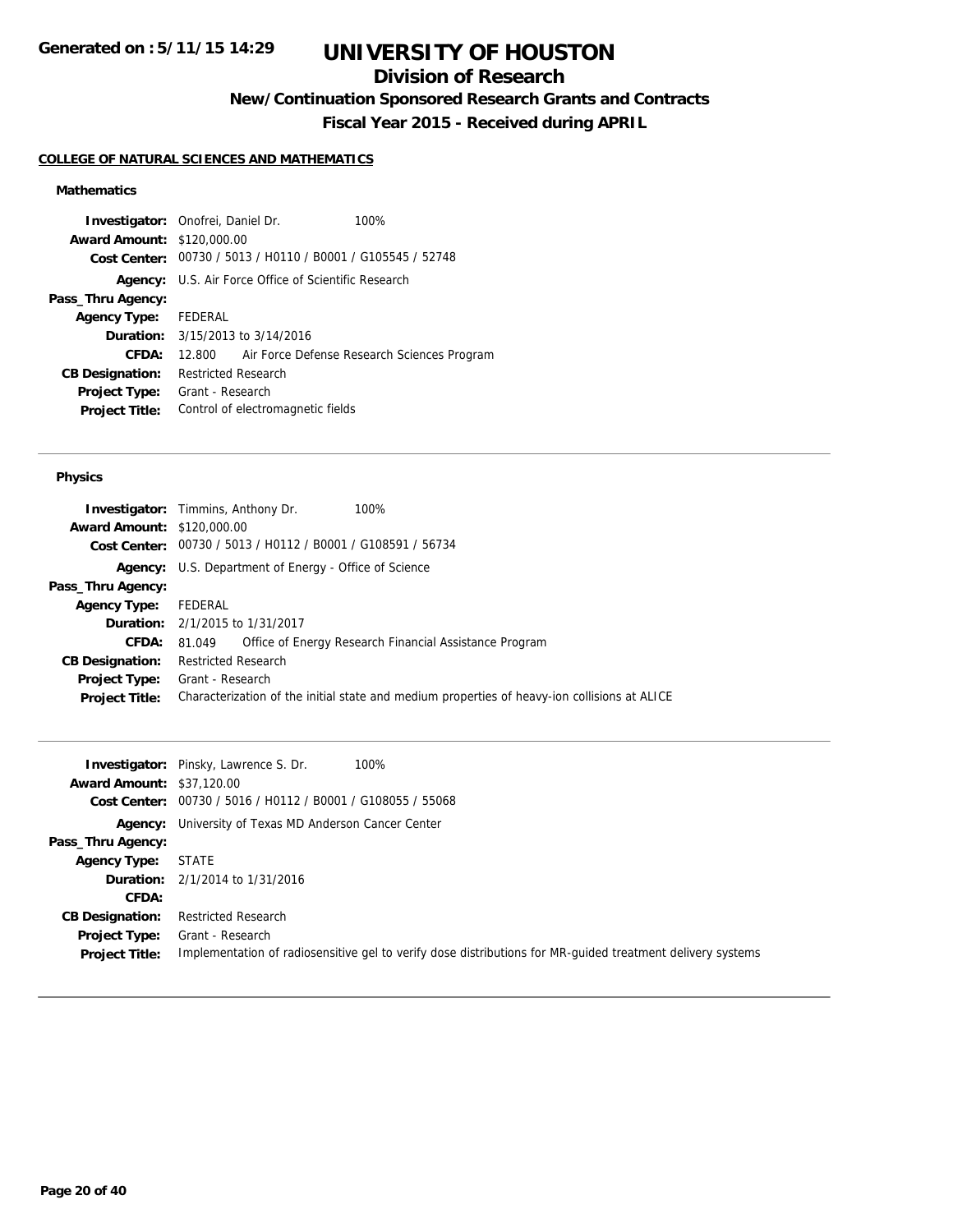**Generated on : 5/11/15 14:29**

# **UNIVERSITY OF HOUSTON**

# **Division of Research**

**New/Continuation Sponsored Research Grants and Contracts**

**Fiscal Year 2015 - Received during APRIL**

## **COLLEGE OF NATURAL SCIENCES AND MATHEMATICS**

### **Physics**

|                                  | 17%<br><b>Investigator:</b> Ren, Zhifeng Dr.                                             |
|----------------------------------|------------------------------------------------------------------------------------------|
| <b>Award Amount: \$39,100.00</b> |                                                                                          |
|                                  | Cost Center: 00730 / 5043 / H0452 / B0001 / G106483 / 52950                              |
|                                  | <b>Agency:</b> U.S. Air Force Academy                                                    |
| Pass_Thru Agency:                |                                                                                          |
| <b>Agency Type:</b>              | FEDERAL                                                                                  |
|                                  | <b>Duration:</b> 5/1/2013 to 4/30/2018                                                   |
| <b>CFDA:</b>                     | 12.800 Air Force Defense Research Sciences Program                                       |
| <b>CB Designation:</b>           | <b>Restricted Research</b>                                                               |
| <b>Project Type:</b>             | Grant - Research                                                                         |
| <b>Project Title:</b>            | Vibration Spectrometer for Detecting Single Atoms Using Carbon Nanotube Resonator Arrays |

|                                  | 16.5%<br><b>Investigator:</b> Chen, Shuo Dr.                                             |
|----------------------------------|------------------------------------------------------------------------------------------|
| <b>Award Amount: \$37,950.00</b> |                                                                                          |
|                                  | Cost Center: 00730 / 5043 / H0452 / B0001 / G106483 / 52950                              |
|                                  | <b>Agency:</b> U.S. Air Force Academy                                                    |
| Pass_Thru Agency:                |                                                                                          |
| Agency Type: FEDERAL             |                                                                                          |
|                                  | <b>Duration:</b> 5/1/2013 to 4/30/2018                                                   |
| <b>CFDA:</b>                     | 12.800 Air Force Defense Research Sciences Program                                       |
| <b>CB Designation:</b>           | Restricted Research                                                                      |
|                                  | <b>Project Type:</b> Grant - Research                                                    |
| <b>Project Title:</b>            | Vibration Spectrometer for Detecting Single Atoms Using Carbon Nanotube Resonator Arrays |
|                                  |                                                                                          |

## **COLLEGE OF OPTOMETRY**

### **Optometry Vision Sciences**

|                                   | <b>Investigator:</b> Berntsen, David Dr.         | 100%                                                        |
|-----------------------------------|--------------------------------------------------|-------------------------------------------------------------|
| <b>Award Amount: \$530,914.00</b> |                                                  |                                                             |
|                                   |                                                  | Cost Center: 00730 / 5013 / H0114 / B0001 / G109914 / 57091 |
|                                   | <b>Agency:</b> National Eye Institute            |                                                             |
| Pass_Thru Agency:                 |                                                  |                                                             |
| Agency Type: FEDERAL              |                                                  |                                                             |
|                                   | <b>Duration:</b> $4/1/2015$ to $3/31/2016$       |                                                             |
| CFDA:                             | Vision Research<br>93.867                        |                                                             |
| <b>CB Designation:</b>            | <b>Restricted Research</b>                       |                                                             |
| <b>Project Type:</b>              | Co-Op Agreement - Research                       |                                                             |
| <b>Project Title:</b>             | NIH U10-Soft Bifocal Contact Lens Myopia Control |                                                             |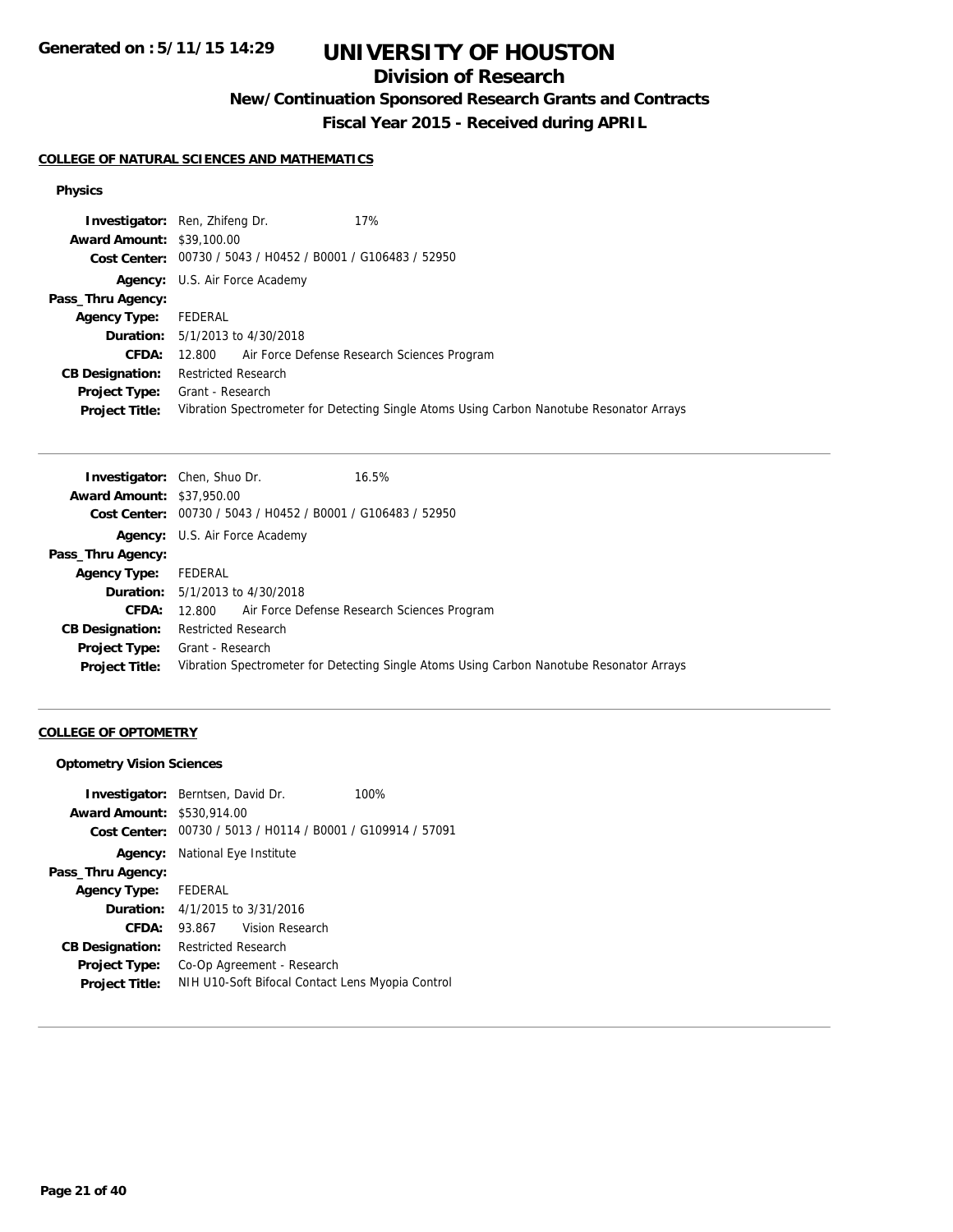# **Division of Research**

**New/Continuation Sponsored Research Grants and Contracts**

**Fiscal Year 2015 - Received during APRIL**

## **COLLEGE OF OPTOMETRY**

## **Optometry Vision Sciences**

|                                   | <b>Investigator:</b> Frishman, Laura J. Dr.                 | 100% |
|-----------------------------------|-------------------------------------------------------------|------|
| <b>Award Amount: \$109,653.00</b> |                                                             |      |
|                                   | Cost Center: 00730 / 5013 / H0114 / B0001 / G109905 / 57102 |      |
|                                   | <b>Agency:</b> National Eye Institute                       |      |
| Pass_Thru Agency:                 |                                                             |      |
| <b>Agency Type:</b>               | FEDERAL                                                     |      |
|                                   | <b>Duration:</b> 4/1/2015 to 3/31/2016                      |      |
| CFDA:                             | 93.867 Vision Research                                      |      |
| <b>CB Designation:</b>            | <b>Restricted Research</b>                                  |      |
| <b>Project Type:</b>              | Grant - Research                                            |      |
| <b>Project Title:</b>             | Short-term Training in Health Professional Schools          |      |

|                                   | Investigator: Smith III, Earl L. Dr.           | 100% |
|-----------------------------------|------------------------------------------------|------|
| <b>Award Amount: \$219,159.48</b> |                                                |      |
| Cost Center:                      | 00730 / 5021 / H0114 / B0001 / C108818 / 55752 |      |
| Agency:                           | Brien Holden Vision Institute                  |      |
| Pass_Thru Agency:                 |                                                |      |
| <b>Agency Type: UNIVERSITY</b>    |                                                |      |
| <b>Duration:</b>                  | 7/1/2014 to 6/30/2020                          |      |
| CFDA:                             |                                                |      |
| <b>CB Designation:</b>            | <b>Restricted Research</b>                     |      |
| <b>Project Type:</b>              | Special Research Agreement - Research          |      |
| <b>Project Title:</b>             | Optical Intervention                           |      |
|                                   |                                                |      |

| <b>Award Amount: \$294,980.00</b> | 80%<br><b>Investigator:</b> McDermott, Alison Dr.<br>Cost Center: 00730 / 5013 / H0114 / B0001 / G104189 / 50786 |
|-----------------------------------|------------------------------------------------------------------------------------------------------------------|
|                                   | <b>Agency:</b> National Eye Institute                                                                            |
| Pass_Thru Agency:                 |                                                                                                                  |
| <b>Agency Type:</b>               | FEDERAL                                                                                                          |
|                                   | <b>Duration:</b> 5/1/2012 to 4/30/2017                                                                           |
| CFDA: 93.867                      | Vision Research                                                                                                  |
| <b>CB Designation:</b>            | Restricted Research                                                                                              |
| <b>Project Type:</b>              | Grant - Research                                                                                                 |
| <b>Project Title:</b>             | The Role Of Antimicrobial Peptides at the Ocular Surface (changed from Defensins and Corneal Wound Healing)      |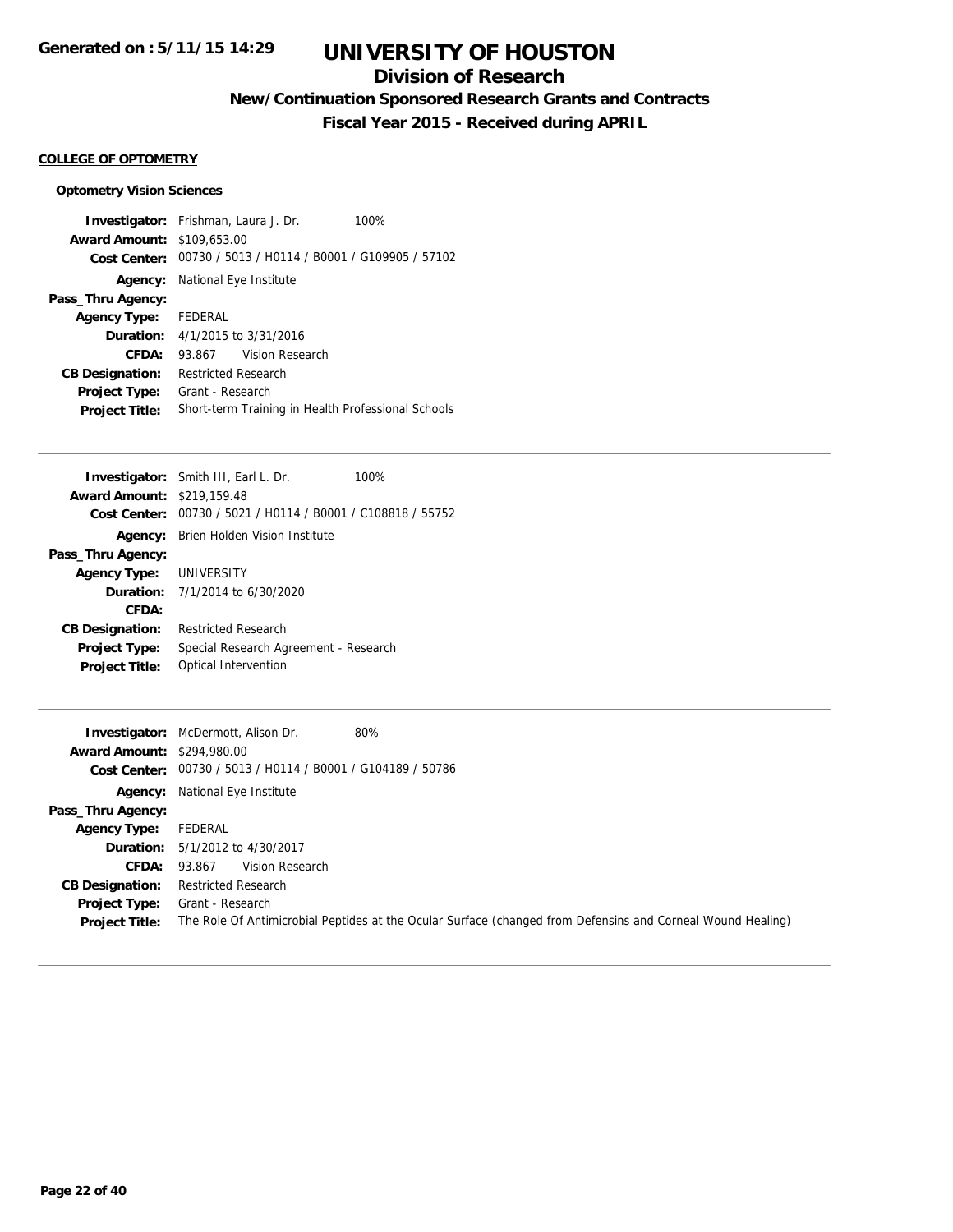# **Division of Research**

**New/Continuation Sponsored Research Grants and Contracts**

**Fiscal Year 2015 - Received during APRIL**

#### **COLLEGE OF PHARMACY**

### **Clinical Pharmacy & Administration**

|                                   | <b>Investigator:</b> Trivedi, Meghana Dr.                      | 100%                                      |
|-----------------------------------|----------------------------------------------------------------|-------------------------------------------|
| <b>Award Amount: \$224,400.00</b> |                                                                |                                           |
|                                   | Cost Center: 00730 / 5013 / H0118 / B0001 / C108239 / 56453    |                                           |
|                                   | <b>Agency:</b> U.S. Army Medical Research Acquisition Activity |                                           |
|                                   | <b>Pass_Thru Agency:</b> U.S. Department of Defense            |                                           |
| <b>Agency Type:</b>               | <b>FFDFRAL</b>                                                 |                                           |
|                                   | <b>Duration:</b> 9/30/2014 to 9/29/2017                        |                                           |
| CFDA:                             | 12.420                                                         | Military Medical Research and Development |
| <b>CB Designation:</b>            | <b>Restricted Research</b>                                     |                                           |
| <b>Project Type:</b>              | Grant - Research                                               |                                           |
| <b>Project Title:</b>             | Targeting GPR110 in HER2-Overexpressing Breast Cancer          |                                           |
|                                   |                                                                |                                           |

#### **Heart and Kidney Institute**

| <b>Investigator:</b> McConnell, Bradley Dr.<br>5%           |                                                                            |
|-------------------------------------------------------------|----------------------------------------------------------------------------|
| <b>Award Amount: \$3,500.00</b>                             |                                                                            |
| Cost Center: 00730 / 5021 / H0117 / B0001 / C108899 / 56910 |                                                                            |
| American Heart Association-SouthWest Affiliate              |                                                                            |
|                                                             |                                                                            |
| Agency Type: NON PROFIT                                     |                                                                            |
| <b>Duration:</b> 1/1/2015 to 12/31/2015                     |                                                                            |
|                                                             |                                                                            |
| <b>Restricted Research</b>                                  |                                                                            |
| Grant - Research                                            |                                                                            |
|                                                             | Probes to Elucidate the Role of BMP Signaling in Vasculature Calcification |
|                                                             |                                                                            |

## **Institute for Community Health**

| <b>Award Amount: \$2,487.20</b><br>Cost Center: | 2.5%<br><b>Investigator:</b> Fleming, Marc Dr.<br>00730 / 5022 / H0571 / B0001 / C109236 / 56974 |                                                                                                      |
|-------------------------------------------------|--------------------------------------------------------------------------------------------------|------------------------------------------------------------------------------------------------------|
| Agency:                                         | GlaxoSmithKline                                                                                  |                                                                                                      |
| Pass_Thru Agency:                               |                                                                                                  |                                                                                                      |
| <b>Agency Type:</b>                             | PROFIT                                                                                           |                                                                                                      |
|                                                 | Duration: 11/1/2014 to 12/9/2017                                                                 |                                                                                                      |
| CFDA:                                           |                                                                                                  |                                                                                                      |
| <b>CB Designation:</b>                          | <b>Restricted Research</b>                                                                       |                                                                                                      |
| <b>Project Type:</b>                            | Grant - Research                                                                                 |                                                                                                      |
| <b>Project Title:</b>                           | Hospitalization                                                                                  | Impact Of Medicare Advantage Prescription Drug Coverage Gap Among COPD Patients: Analysis Of Risk Of |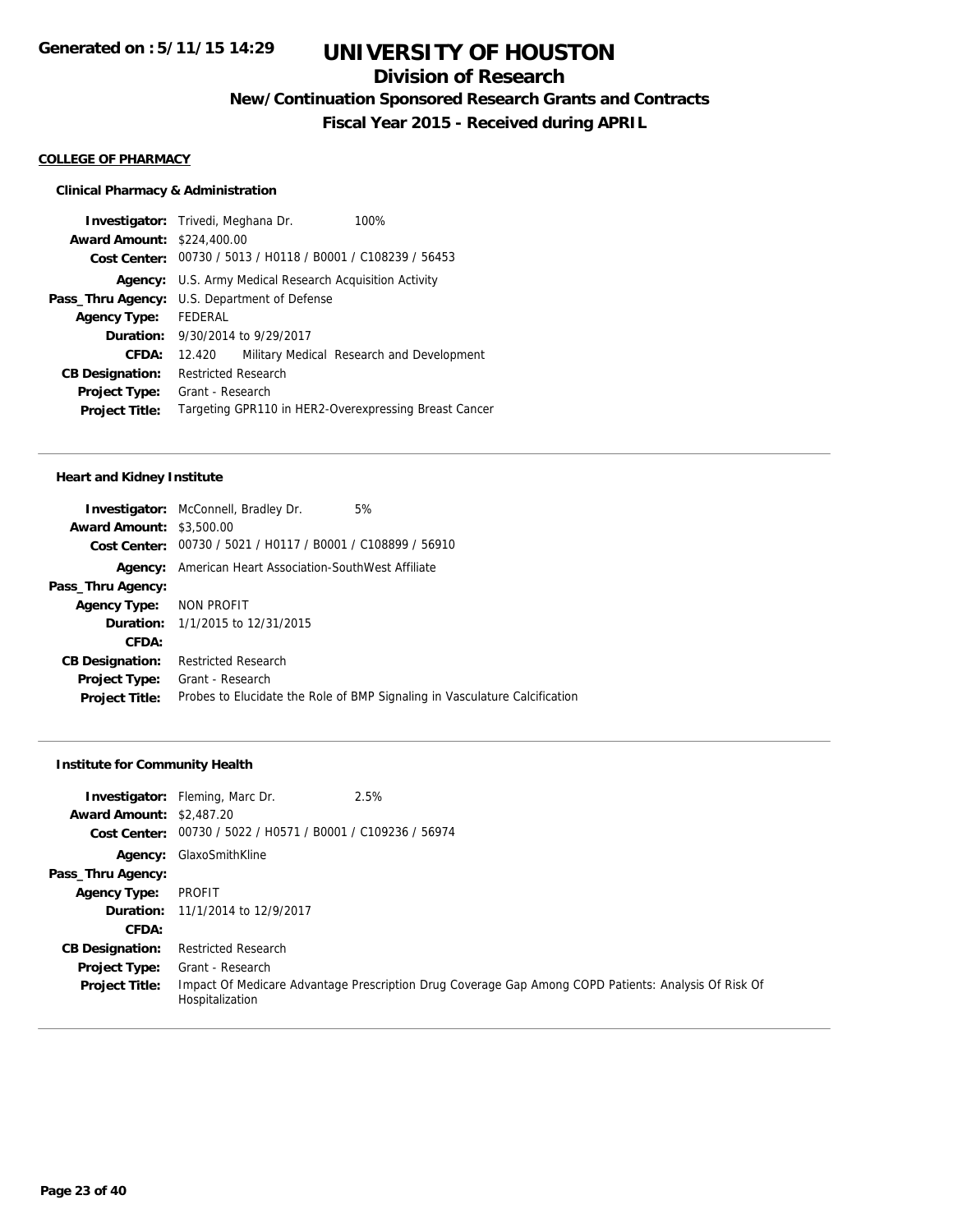# **Division of Research**

# **New/Continuation Sponsored Research Grants and Contracts**

**Fiscal Year 2015 - Received during APRIL**

#### **COLLEGE OF PHARMACY**

### **Institute for Community Health**

|                                 | 2.5%<br><b>Investigator:</b> Abughosh, Susan Dr.                                                                        |
|---------------------------------|-------------------------------------------------------------------------------------------------------------------------|
| <b>Award Amount: \$2,487.20</b> |                                                                                                                         |
|                                 | Cost Center: 00730 / 5022 / H0571 / B0001 / C109236 / 56974                                                             |
| Agency:                         | GlaxoSmithKline                                                                                                         |
| Pass_Thru Agency:               |                                                                                                                         |
| <b>Agency Type:</b>             | PROFIT                                                                                                                  |
|                                 | <b>Duration:</b> 11/1/2014 to 12/9/2017                                                                                 |
| CFDA:                           |                                                                                                                         |
| <b>CB Designation:</b>          | <b>Restricted Research</b>                                                                                              |
| <b>Project Type:</b>            | Grant - Research                                                                                                        |
| <b>Project Title:</b>           | Impact Of Medicare Advantage Prescription Drug Coverage Gap Among COPD Patients: Analysis Of Risk Of<br>Hospitalization |

|                                  | 45%<br><b>Investigator:</b> Sansgiry, Sujit Dr.                                                                         |
|----------------------------------|-------------------------------------------------------------------------------------------------------------------------|
| <b>Award Amount: \$44,769.60</b> |                                                                                                                         |
| Cost Center:                     | 00730 / 5022 / H0571 / B0001 / C109236 / 56974                                                                          |
|                                  | <b>Agency: GlaxoSmithKline</b>                                                                                          |
| Pass_Thru Agency:                |                                                                                                                         |
| <b>Agency Type:</b>              | PROFIT                                                                                                                  |
|                                  | <b>Duration:</b> 11/1/2014 to 12/9/2017                                                                                 |
| CFDA:                            |                                                                                                                         |
| <b>CB Designation:</b>           | <b>Restricted Research</b>                                                                                              |
| <b>Project Type:</b>             | Grant - Research                                                                                                        |
| <b>Project Title:</b>            | Impact Of Medicare Advantage Prescription Drug Coverage Gap Among COPD Patients: Analysis Of Risk Of<br>Hospitalization |

## **Pharm Health Outcomes & Policy**

|                                 | 2.5%<br><b>Investigator:</b> Fleming, Marc Dr.              |                                                                                                      |
|---------------------------------|-------------------------------------------------------------|------------------------------------------------------------------------------------------------------|
| <b>Award Amount: \$2,487.20</b> |                                                             |                                                                                                      |
|                                 | Cost Center: 00730 / 5022 / H0571 / B0001 / C109236 / 56974 |                                                                                                      |
|                                 | Agency: GlaxoSmithKline                                     |                                                                                                      |
| Pass_Thru Agency:               |                                                             |                                                                                                      |
| <b>Agency Type:</b>             | PROFIT                                                      |                                                                                                      |
|                                 | Duration: 11/1/2014 to 12/9/2017                            |                                                                                                      |
| CFDA:                           |                                                             |                                                                                                      |
| <b>CB Designation:</b>          | <b>Restricted Research</b>                                  |                                                                                                      |
| <b>Project Type:</b>            | Grant - Research                                            |                                                                                                      |
| <b>Project Title:</b>           | Hospitalization                                             | Impact Of Medicare Advantage Prescription Drug Coverage Gap Among COPD Patients: Analysis Of Risk Of |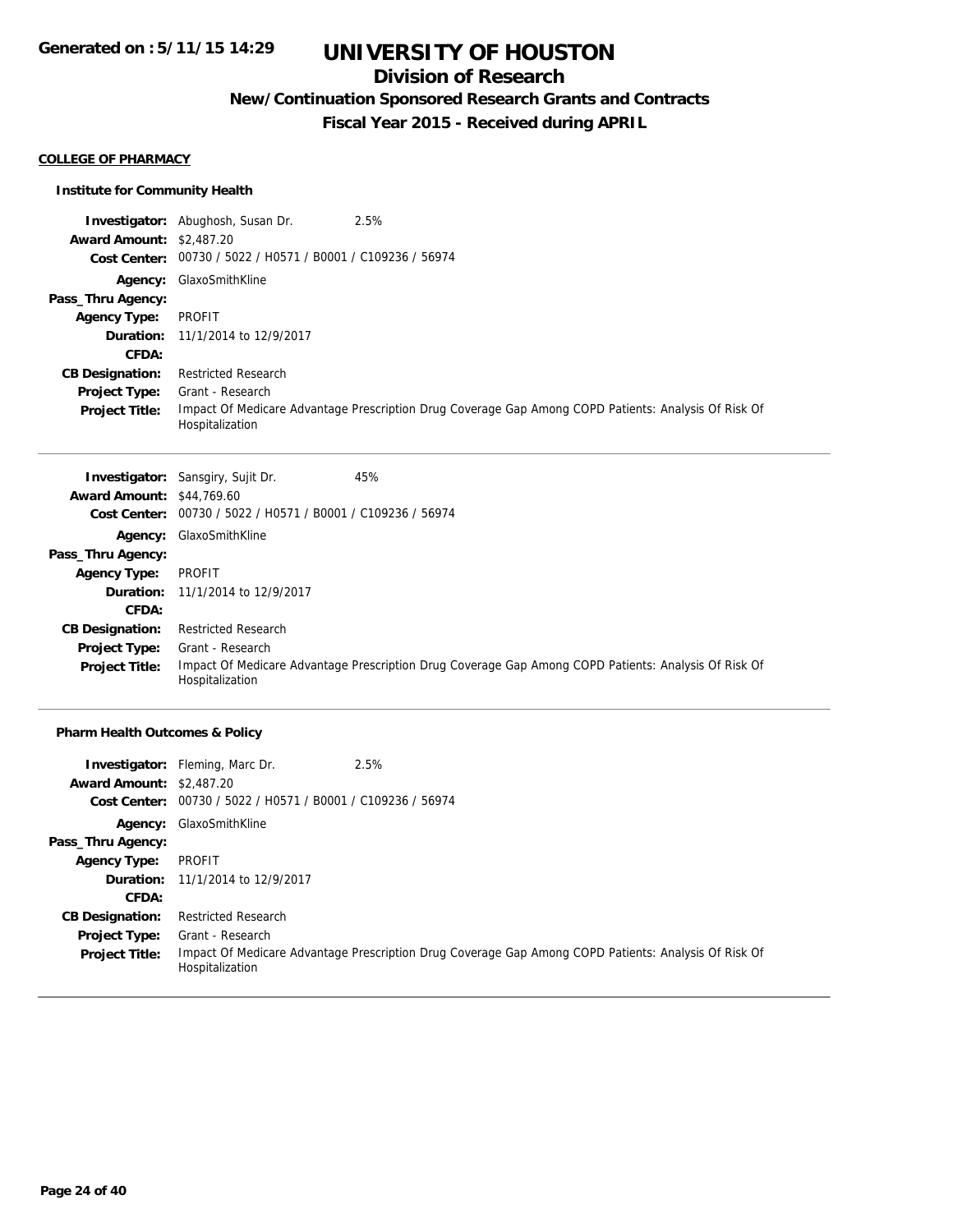# **Division of Research**

**New/Continuation Sponsored Research Grants and Contracts**

**Fiscal Year 2015 - Received during APRIL**

#### **COLLEGE OF PHARMACY**

### **Pharm Health Outcomes & Policy**

|                                  | 45%<br><b>Investigator:</b> Sansgiry, Sujit Dr.                                                                         |
|----------------------------------|-------------------------------------------------------------------------------------------------------------------------|
| <b>Award Amount: \$44,769.60</b> |                                                                                                                         |
| <b>Cost Center:</b>              | 00730 / 5022 / H0571 / B0001 / C109236 / 56974                                                                          |
| Agency:                          | GlaxoSmithKline                                                                                                         |
| Pass_Thru Agency:                |                                                                                                                         |
| <b>Agency Type:</b>              | PROFIT                                                                                                                  |
|                                  | <b>Duration:</b> 11/1/2014 to 12/9/2017                                                                                 |
| CFDA:                            |                                                                                                                         |
| <b>CB Designation:</b>           | <b>Restricted Research</b>                                                                                              |
| <b>Project Type:</b>             | Grant - Research                                                                                                        |
| <b>Project Title:</b>            | Impact Of Medicare Advantage Prescription Drug Coverage Gap Among COPD Patients: Analysis Of Risk Of<br>Hospitalization |

|                                 | 2.5%<br><b>Investigator:</b> Abughosh, Susan Dr.                                                                        |
|---------------------------------|-------------------------------------------------------------------------------------------------------------------------|
| <b>Award Amount: \$2,487.20</b> |                                                                                                                         |
| <b>Cost Center:</b>             | 00730 / 5022 / H0571 / B0001 / C109236 / 56974                                                                          |
|                                 | <b>Agency: GlaxoSmithKline</b>                                                                                          |
| Pass_Thru Agency:               |                                                                                                                         |
| <b>Agency Type:</b>             | PROFIT                                                                                                                  |
|                                 | <b>Duration:</b> 11/1/2014 to 12/9/2017                                                                                 |
| CFDA:                           |                                                                                                                         |
| <b>CB Designation:</b>          | <b>Restricted Research</b>                                                                                              |
| <b>Project Type:</b>            | Grant - Research                                                                                                        |
| <b>Project Title:</b>           | Impact Of Medicare Advantage Prescription Drug Coverage Gap Among COPD Patients: Analysis Of Risk Of<br>Hospitalization |

## **Pharmacological and Pharmaceutical Sciences**

| <b>Investigator:</b> Das, Joydip Dr. |                                                                   |  | 62.5%                                                                 |  |
|--------------------------------------|-------------------------------------------------------------------|--|-----------------------------------------------------------------------|--|
| <b>Award Amount: \$249,779.38</b>    |                                                                   |  |                                                                       |  |
|                                      |                                                                   |  | Cost Center: 00730 / 5013 / H0117 / B0001 / G108391 / 57162           |  |
|                                      | <b>Agency:</b> National Institute on Alcohol Abuse and Alcoholism |  |                                                                       |  |
| Pass_Thru Agency:                    |                                                                   |  |                                                                       |  |
| <b>Agency Type:</b>                  | FEDERAL                                                           |  |                                                                       |  |
|                                      | <b>Duration:</b> 3/20/2015 to 2/29/2016                           |  |                                                                       |  |
| <b>CFDA:</b>                         | 93.077                                                            |  | Family Smoking Prevention and Tobacco Control Act Regulatory Research |  |
| <b>CB Designation:</b>               | <b>Restricted Research</b>                                        |  |                                                                       |  |
| <b>Project Type:</b>                 | Grant - Research                                                  |  |                                                                       |  |
| <b>Project Title:</b>                |                                                                   |  | Role of Munc13-1 as a presynaptic effector of ethanol action          |  |
|                                      |                                                                   |  |                                                                       |  |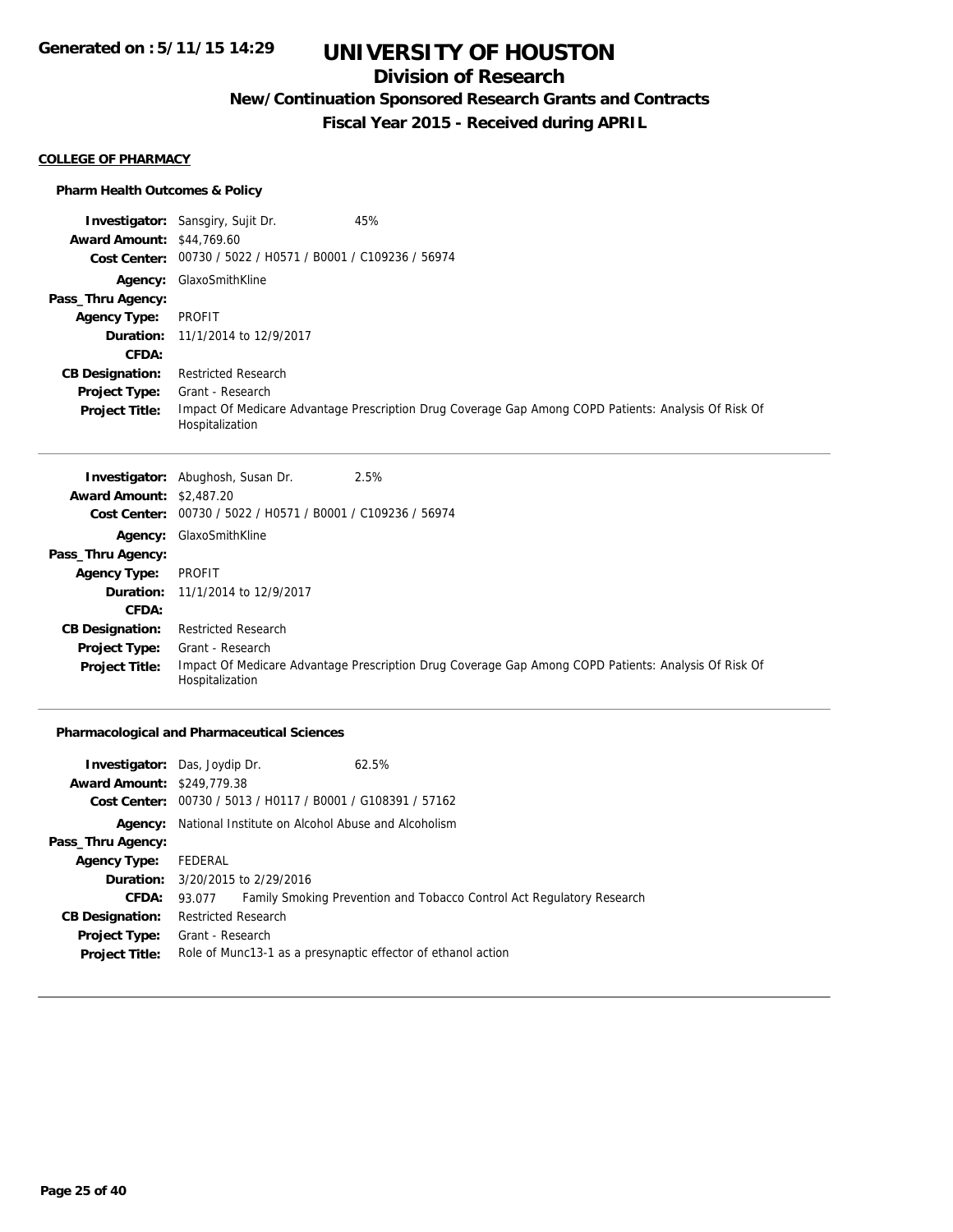# **Division of Research**

**New/Continuation Sponsored Research Grants and Contracts**

**Fiscal Year 2015 - Received during APRIL**

### **COLLEGE OF PHARMACY**

## **Pharmacological and Pharmaceutical Sciences**

| <b>Investigator:</b> Udugamasooriya, Damith<br>100%         |  |  |
|-------------------------------------------------------------|--|--|
| <b>Award Amount: \$294,707.00</b>                           |  |  |
| Cost Center: 00730 / 5013 / H0117 / B0001 / G109953 / 57161 |  |  |
| <b>Agency:</b> National Cancer Institute                    |  |  |
|                                                             |  |  |
| Agency Type: FEDERAL                                        |  |  |
| <b>Duration:</b> $4/1/2015$ to $3/31/2018$                  |  |  |
| Cancer Treatment Research<br>93.395                         |  |  |
| <b>Restricted Research</b>                                  |  |  |
| Grant - Research                                            |  |  |
| Phosphatidylerine Targeted Tumor Cell Lytic Peptoids        |  |  |
|                                                             |  |  |

|                                 | <b>Investigator:</b> McConnell, Bradley Dr.<br>5%                          |
|---------------------------------|----------------------------------------------------------------------------|
| <b>Award Amount: \$3,500.00</b> |                                                                            |
| Cost Center:                    | 00730 / 5021 / H0117 / B0001 / C108899 / 56910                             |
| Agency:                         | American Heart Association-SouthWest Affiliate                             |
| Pass_Thru Agency:               |                                                                            |
| Agency Type: NON PROFIT         |                                                                            |
|                                 | <b>Duration:</b> 1/1/2015 to 12/31/2015                                    |
| CFDA:                           |                                                                            |
| <b>CB Designation:</b>          | <b>Restricted Research</b>                                                 |
| <b>Project Type:</b>            | Grant - Research                                                           |
| <b>Project Title:</b>           | Probes to Elucidate the Role of BMP Signaling in Vasculature Calcification |
|                                 |                                                                            |

|                                  | <b>Investigator:</b> Cuny, Gregory Dr.                      | 90%                                                                        |
|----------------------------------|-------------------------------------------------------------|----------------------------------------------------------------------------|
| <b>Award Amount: \$63,000.00</b> |                                                             |                                                                            |
|                                  | Cost Center: 00730 / 5021 / H0117 / B0001 / C108899 / 56910 |                                                                            |
| Agency:                          | American Heart Association-SouthWest Affiliate              |                                                                            |
| Pass_Thru Agency:                |                                                             |                                                                            |
| Agency Type: NON PROFIT          |                                                             |                                                                            |
|                                  | <b>Duration:</b> 1/1/2015 to 12/31/2015                     |                                                                            |
| CFDA:                            |                                                             |                                                                            |
| <b>CB Designation:</b>           | <b>Restricted Research</b>                                  |                                                                            |
| <b>Project Type:</b>             | Grant - Research                                            |                                                                            |
| <b>Project Title:</b>            |                                                             | Probes to Elucidate the Role of BMP Signaling in Vasculature Calcification |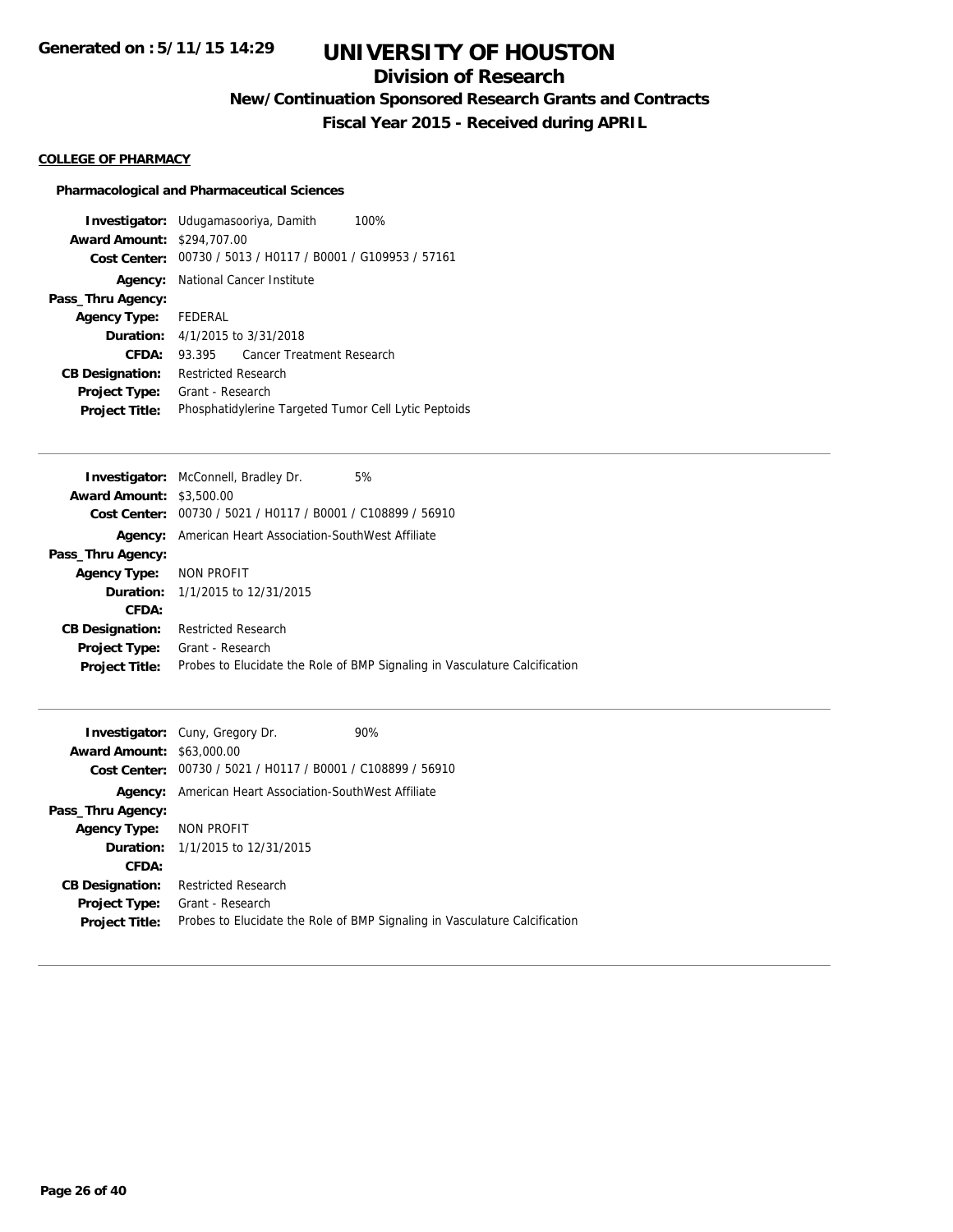# **Division of Research**

**New/Continuation Sponsored Research Grants and Contracts**

**Fiscal Year 2015 - Received during APRIL**

#### **COLLEGE OF PHARMACY**

### **Pharmacological and Pharmaceutical Sciences**

**Investigator:** Eriksen, Jason Dr. 100% **Award Amount:** \$15,000.00 **Cost Center:** 00730 / 5013 / H0117 / B0001 / G107212 / 56650 **Agency:** University of Maryland Pass\_Thru Agency: National Institute on Aging **Agency Type:** FEDERAL **Duration:** 9/1/2014 to 4/30/2015 **CFDA:** 93.866 Aging Research **CB Designation:** Restricted Research **Project Type:** Grant - Research **Project Title:** The Secretory Chaperone 7B2 as an Endogenous Regulator of Amyloid Pathology

### **COLLEGE OF TECHNOLOGY**

#### **Engineering Technology**

|                                   | <b>Investigator:</b> Taylor, Shelton Dr. | 100%                                                                            |
|-----------------------------------|------------------------------------------|---------------------------------------------------------------------------------|
| <b>Award Amount: \$350,845,00</b> |                                          |                                                                                 |
|                                   |                                          | Cost Center: 00730 / 5013 / H0139 / B0001 / G109477 / 56662                     |
| Agency:                           |                                          | National Institute on Deafness and Other Communication Disorders                |
| Pass_Thru Agency:                 |                                          |                                                                                 |
| <b>Agency Type:</b>               | FEDERAL                                  |                                                                                 |
|                                   | <b>Duration:</b> 12/24/2014 to 8/31/2015 |                                                                                 |
| CFDA:                             |                                          | 93.121 Oral Diseases and Disorders Research                                     |
| <b>CB Designation:</b>            | Restricted Research                      |                                                                                 |
| <b>Project Type:</b>              | Grant - Research                         |                                                                                 |
| <b>Project Title:</b>             |                                          | The Role of Biofilm on Margin Stability and the Development of Secondary Caries |

| <b>Investigator:</b> Pascali, Raresh Dr. |                                                                                                            |                                      | 14% |
|------------------------------------------|------------------------------------------------------------------------------------------------------------|--------------------------------------|-----|
| <b>Award Amount:</b>                     | \$89,585.30                                                                                                |                                      |     |
| Cost Center:                             | 00730 / 5013 / H0139 / H0001 / G109119 / 57021                                                             |                                      |     |
| Agency:                                  | National Science Foundation                                                                                |                                      |     |
| Pass_Thru Agency:                        |                                                                                                            |                                      |     |
| <b>Agency Type:</b>                      | FEDERAL                                                                                                    |                                      |     |
|                                          | <b>Duration:</b> 6/1/2015 to 5/31/2020                                                                     |                                      |     |
| CFDA:                                    | 47.076                                                                                                     | <b>Education and Human Resources</b> |     |
| <b>CB Designation:</b>                   | Non Research                                                                                               |                                      |     |
| <b>Project Type:</b>                     | Grant - Scholarship/Fellowship                                                                             |                                      |     |
| <b>Project Title:</b>                    | Succeed in Engineering Technology Scholars (SETS):<br>Identifying and Developing Future Technology Leaders |                                      |     |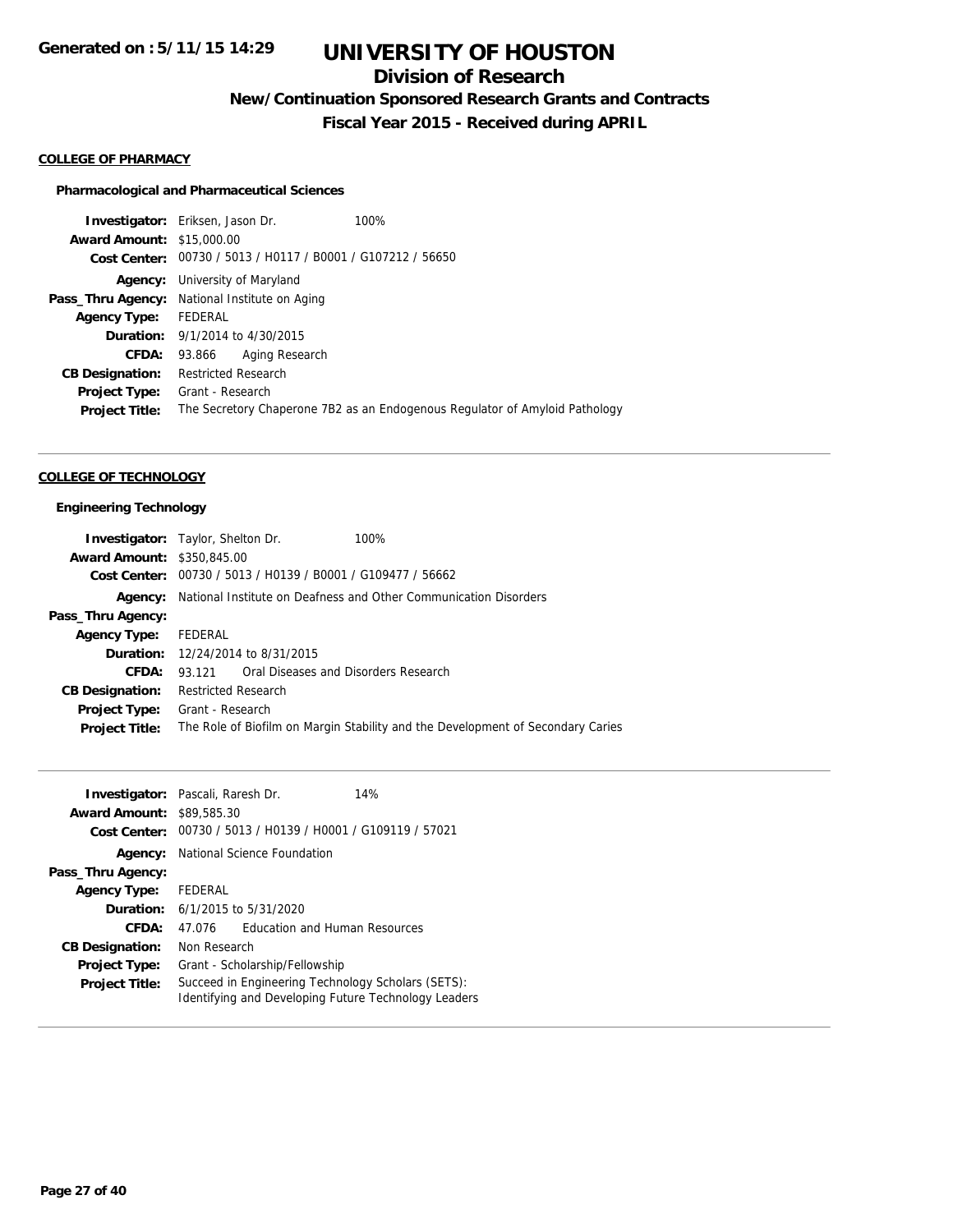# **Division of Research**

**New/Continuation Sponsored Research Grants and Contracts**

**Fiscal Year 2015 - Received during APRIL**

### **COLLEGE OF TECHNOLOGY**

## **Engineering Technology**

| Investigator:          | 14%<br>Moges, Mequanint Dr.                                                                                |  |
|------------------------|------------------------------------------------------------------------------------------------------------|--|
| <b>Award Amount:</b>   | \$89,585.30                                                                                                |  |
| <b>Cost Center:</b>    | 00730 / 5013 / H0139 / H0001 / G109119 / 57021                                                             |  |
| Agency:                | National Science Foundation                                                                                |  |
| Pass_Thru Agency:      |                                                                                                            |  |
| <b>Agency Type:</b>    | <b>FEDERAL</b>                                                                                             |  |
| Duration:              | 6/1/2015 to 5/31/2020                                                                                      |  |
| <b>CFDA:</b>           | <b>Education and Human Resources</b><br>47.076                                                             |  |
| <b>CB Designation:</b> | Non Research                                                                                               |  |
| Project Type:          | Grant - Scholarship/Fellowship                                                                             |  |
| <b>Project Title:</b>  | Succeed in Engineering Technology Scholars (SETS):<br>Identifying and Developing Future Technology Leaders |  |
| Investigator:          | El Nahas, Medhat Dr.<br>14%                                                                                |  |
| <b>Award Amount:</b>   | \$89,585.30                                                                                                |  |
| <b>Cost Center:</b>    | 00730 / 5013 / H0139 / H0001 / G109119 / 57021                                                             |  |
| Agency:                | National Science Foundation                                                                                |  |
| Pass_Thru Agency:      |                                                                                                            |  |
| <b>Agency Type:</b>    | <b>FEDERAL</b>                                                                                             |  |
| Duration:              | 6/1/2015 to 5/31/2020                                                                                      |  |
| <b>CFDA:</b>           | <b>Education and Human Resources</b><br>47.076                                                             |  |
| <b>CB Designation:</b> | Non Research                                                                                               |  |
| <b>Project Type:</b>   | Grant - Scholarship/Fellowship                                                                             |  |
| <b>Project Title:</b>  | Succeed in Engineering Technology Scholars (SETS):<br>Identifying and Developing Future Technology Leaders |  |
| Investigator:          | Attarzadeh, Farrokh Dr.<br>14%                                                                             |  |
| <b>Award Amount:</b>   | \$89,585.30                                                                                                |  |
| <b>Cost Center:</b>    | 00730 / 5013 / H0139 / H0001 / G109119 / 57021                                                             |  |
| Agency:                | National Science Foundation                                                                                |  |
| Pass_Thru Agency:      |                                                                                                            |  |
| <b>Agency Type:</b>    | <b>FEDERAL</b>                                                                                             |  |
| Duration:              | 6/1/2015 to 5/31/2020                                                                                      |  |
| CFDA:                  | <b>Education and Human Resources</b><br>47.076                                                             |  |
| <b>CB Designation:</b> | Non Research                                                                                               |  |
| Project Type:          | Grant - Scholarship/Fellowship                                                                             |  |
| <b>Project Title:</b>  | Succeed in Engineering Technology Scholars (SETS):<br>Identifying and Developing Future Technology Leaders |  |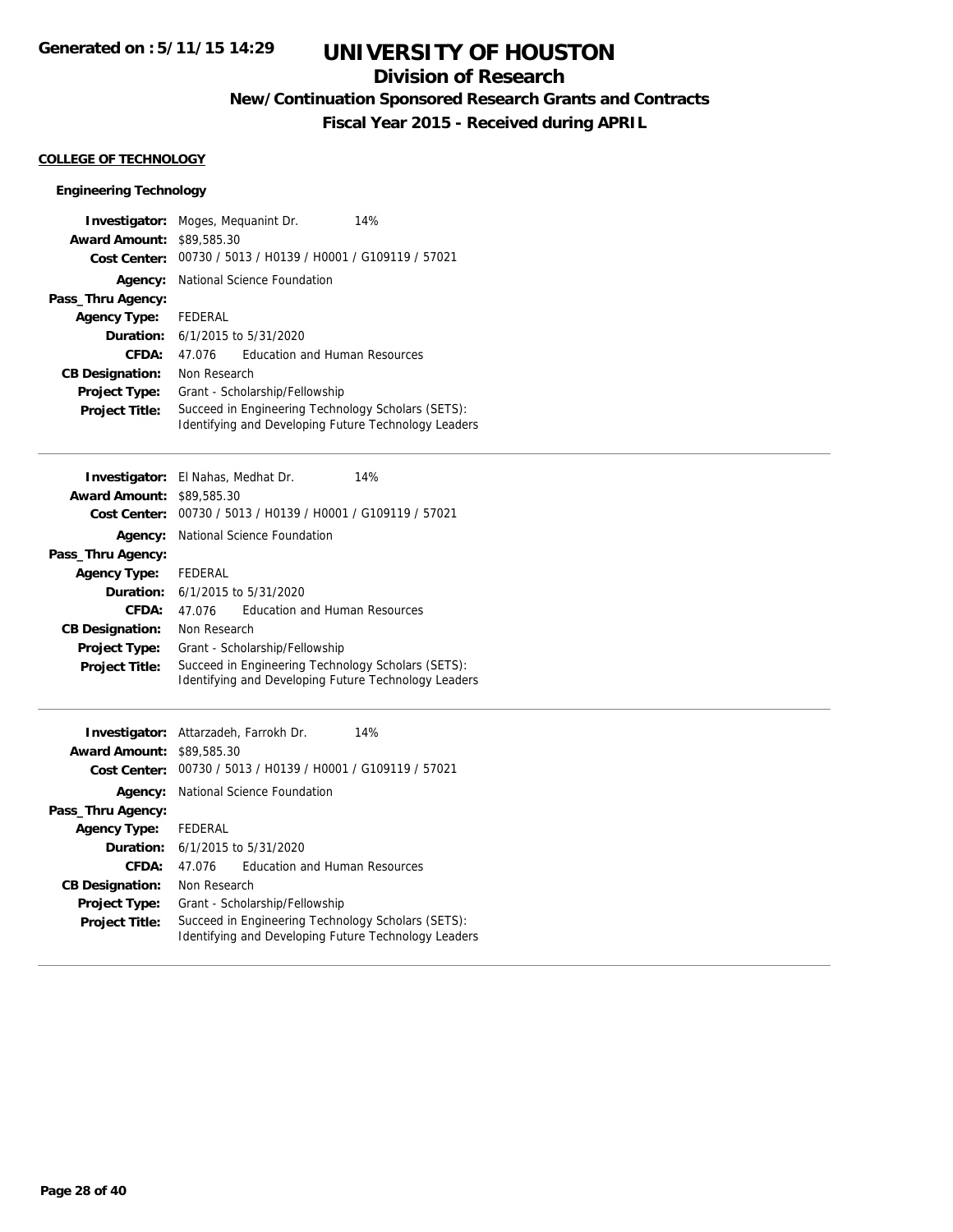# **Division of Research**

**New/Continuation Sponsored Research Grants and Contracts**

**Fiscal Year 2015 - Received during APRIL**

## **COLLEGE OF TECHNOLOGY**

## **Engineering Technology**

| Investigator:          | Yuan, Xiaojing Dr.<br>15%                                                                                  |  |  |
|------------------------|------------------------------------------------------------------------------------------------------------|--|--|
| <b>Award Amount:</b>   | \$95,984.25                                                                                                |  |  |
| <b>Cost Center:</b>    | 00730 / 5013 / H0139 / H0001 / G109119 / 57021                                                             |  |  |
| Agency:                | National Science Foundation                                                                                |  |  |
| Pass_Thru Agency:      |                                                                                                            |  |  |
| <b>Agency Type:</b>    | <b>FEDERAL</b>                                                                                             |  |  |
| Duration:              | 6/1/2015 to 5/31/2020                                                                                      |  |  |
| <b>CFDA:</b>           | 47.076<br><b>Education and Human Resources</b>                                                             |  |  |
| <b>CB Designation:</b> | Non Research                                                                                               |  |  |
| <b>Project Type:</b>   | Grant - Scholarship/Fellowship                                                                             |  |  |
| <b>Project Title:</b>  | Succeed in Engineering Technology Scholars (SETS):                                                         |  |  |
|                        | Identifying and Developing Future Technology Leaders                                                       |  |  |
|                        |                                                                                                            |  |  |
| Investigator:          | 15%<br>Malki, Heidar A. Dr.                                                                                |  |  |
| <b>Award Amount:</b>   | \$95,984.25                                                                                                |  |  |
| <b>Cost Center:</b>    | 00730 / 5013 / H0139 / H0001 / G109119 / 57021                                                             |  |  |
| Agency:                | National Science Foundation                                                                                |  |  |
| Pass_Thru Agency:      |                                                                                                            |  |  |
| <b>Agency Type:</b>    | <b>FEDERAL</b>                                                                                             |  |  |
| Duration:              | 6/1/2015 to 5/31/2020                                                                                      |  |  |
| <b>CFDA:</b>           | <b>Education and Human Resources</b><br>47.076                                                             |  |  |
| <b>CB Designation:</b> | Non Research                                                                                               |  |  |
| <b>Project Type:</b>   | Grant - Scholarship/Fellowship                                                                             |  |  |
| <b>Project Title:</b>  | Succeed in Engineering Technology Scholars (SETS):                                                         |  |  |
|                        | Identifying and Developing Future Technology Leaders                                                       |  |  |
|                        |                                                                                                            |  |  |
| Investigator:          | Robles-Hernande, Francisco Dr. 14%                                                                         |  |  |
| <b>Award Amount:</b>   | \$89,585.30                                                                                                |  |  |
| <b>Cost Center:</b>    | 00730 / 5013 / H0139 / H0001 / G109119 / 57021                                                             |  |  |
| Agency:                | National Science Foundation                                                                                |  |  |
| Pass_Thru Agency:      |                                                                                                            |  |  |
| <b>Agency Type:</b>    | FEDERAL                                                                                                    |  |  |
| Duration:              | 6/1/2015 to 5/31/2020                                                                                      |  |  |
| <b>CFDA:</b>           | <b>Education and Human Resources</b><br>47.076                                                             |  |  |
| <b>CB Designation:</b> | Non Research                                                                                               |  |  |
| Project Type:          | Grant - Scholarship/Fellowship                                                                             |  |  |
| <b>Project Title:</b>  | Succeed in Engineering Technology Scholars (SETS):<br>Identifying and Developing Future Technology Leaders |  |  |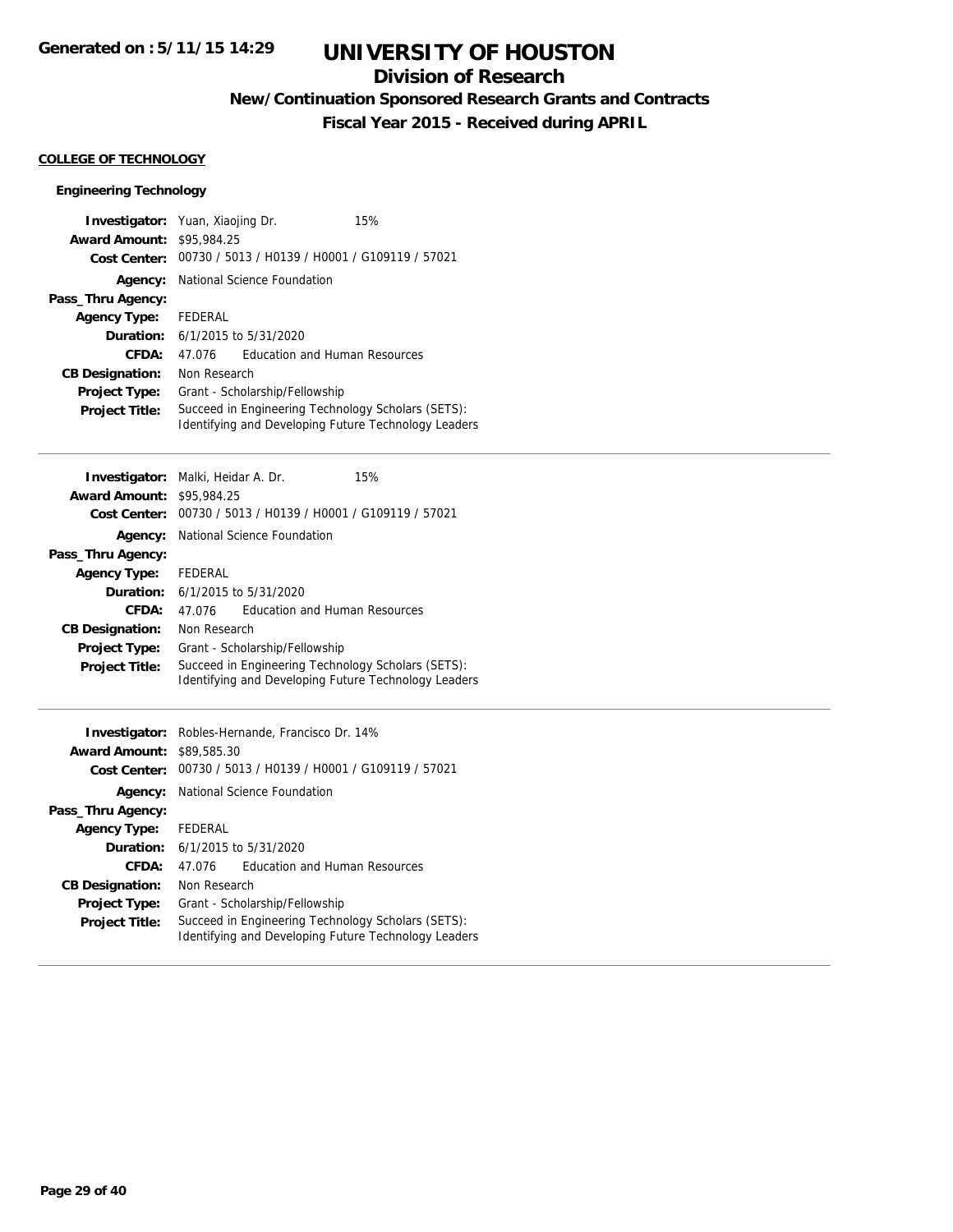# **Division of Research**

**New/Continuation Sponsored Research Grants and Contracts**

**Fiscal Year 2015 - Received during APRIL**

#### **COLLEGE OF TECHNOLOGY**

### **Human Development and Consumer Science**

**Investigator:** Hines, Andrew Dr. 100% **Award Amount:** \$6,480.00 **Cost Center:** 00730 / 5021 / H0140 / B0100 / C107983 / 54627 **Agency:** Lumina Foundation **Pass\_Thru Agency: Agency Type:** FOUNDATION **Duration:** 10/9/2013 to 9/30/2014 **CFDA: CB Designation:** Non Restricted Research **Project Type:** Grant - Research **Project Title:** Lumina Project

#### **CULLEN COLLEGE OF ENGINEERING**

#### **Chemical Engineering**

| <b>Investigator:</b> Stein, Gila Dr. |                            |                                                             | 100%                                                                |
|--------------------------------------|----------------------------|-------------------------------------------------------------|---------------------------------------------------------------------|
| <b>Award Amount: \$16,972.00</b>     |                            |                                                             |                                                                     |
|                                      |                            | Cost Center: 00730 / 5013 / H0067 / B0001 / G104102 / 50569 |                                                                     |
| Agency:                              |                            | National Science Foundation                                 |                                                                     |
| Pass_Thru Agency:                    |                            |                                                             |                                                                     |
| Agency Type: FEDERAL                 |                            |                                                             |                                                                     |
|                                      |                            | <b>Duration:</b> 6/1/2012 to 5/31/2017                      |                                                                     |
| CFDA:                                | 47.049                     | Mathematical and Physical Sciences                          |                                                                     |
| <b>CB Designation:</b>               | <b>Restricted Research</b> |                                                             |                                                                     |
| <b>Project Type:</b>                 | Grant - Research           |                                                             |                                                                     |
| <b>Project Title:</b>                |                            |                                                             | CAREER: Controlling the Morphology of Polymer/Fullerene Solar Cells |

| <b>Award Amount: \$81,069.00</b> | <b>Investigator:</b> Rimer, Jeffrey Dr.        | 100% |
|----------------------------------|------------------------------------------------|------|
| Cost Center:                     | 00730 / 5022 / H0067 / B0001 / C107559 / 54403 |      |
|                                  | <b>Agency:</b> Shell Oil Company               |      |
| Pass_Thru Agency:                |                                                |      |
| <b>Agency Type:</b>              | <b>PROFIT</b>                                  |      |
|                                  | <b>Duration:</b> 1/1/2014 to 12/31/2017        |      |
| CFDA:                            |                                                |      |
| <b>CB Designation:</b>           | Restricted Research                            |      |
| <b>Project Type:</b>             | Contract - Research                            |      |
| <b>Project Title:</b>            | <b>Tailored Zeolite Synthesis</b>              |      |
|                                  |                                                |      |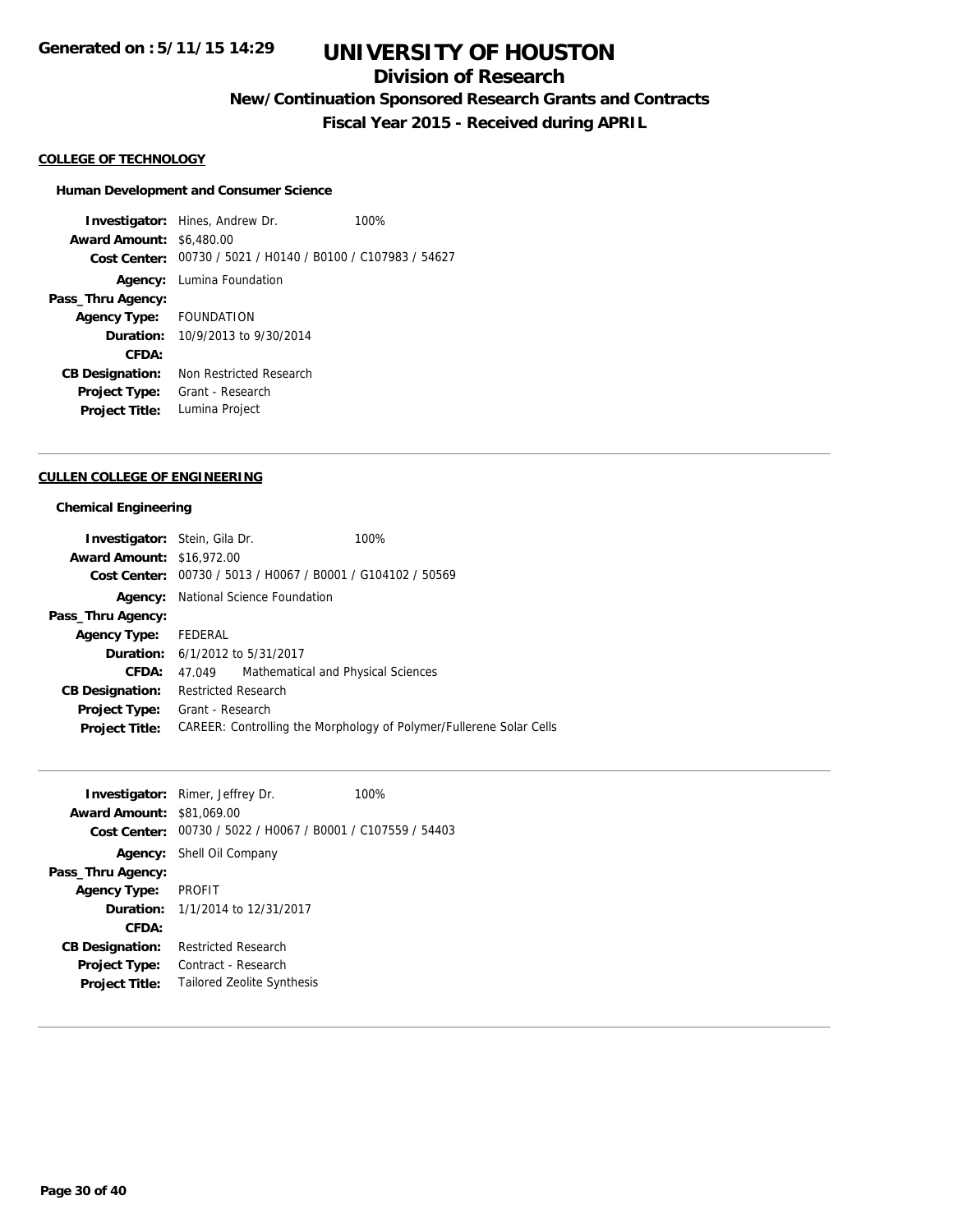# **Division of Research**

**New/Continuation Sponsored Research Grants and Contracts**

**Fiscal Year 2015 - Received during APRIL**

## **CULLEN COLLEGE OF ENGINEERING**

## **Chemical Engineering**

| <b>Investigator:</b> Donnelly, Vincent Dr.                  | 100% |
|-------------------------------------------------------------|------|
| <b>Award Amount: \$71,385,00</b>                            |      |
| Cost Center: 00730 / 5022 / H0067 / B0001 / C107484 / 54758 |      |
| <b>Agency:</b> Samsung Electronics                          |      |
|                                                             |      |
| Agency Type: PROFIT                                         |      |
| <b>Duration:</b> $2/11/2014$ to $9/30/2015$                 |      |
|                                                             |      |
| <b>Restricted Research</b>                                  |      |
| Contract - Research                                         |      |
| Investigate Plasma Wall Interactions                        |      |
|                                                             |      |

|                                  | <b>Investigator:</b> Conrad, Jacinta Dr.                    | 50%                                                                                       |
|----------------------------------|-------------------------------------------------------------|-------------------------------------------------------------------------------------------|
| <b>Award Amount: \$82,500.00</b> |                                                             |                                                                                           |
|                                  | Cost Center: 00730 / 5013 / H0067 / B0001 / G106744 / 54700 |                                                                                           |
|                                  |                                                             | Agency: NASA - National Aeronautics and Space Administration - Headquarters (Wash., D.C.) |
| Pass_Thru Agency:                |                                                             |                                                                                           |
| <b>Agency Type:</b>              | FEDERAL                                                     |                                                                                           |
|                                  | <b>Duration:</b> 1/21/2014 to 1/20/2019                     |                                                                                           |
| <b>CFDA:</b>                     | 43.003                                                      | Basic Research, Educational Outreach, or Training in the area of Exploration              |
| <b>CB Designation:</b>           | <b>Restricted Research</b>                                  |                                                                                           |
| <b>Project Type:</b>             | Grant - Research                                            |                                                                                           |
| <b>Project Title:</b>            |                                                             | Research Opportunities in Complex Fluids and Macromolecular Biophysics-NRA-NNH13ZTT001N   |
|                                  |                                                             |                                                                                           |

|                                  | 50%<br><b>Investigator:</b> Vekilov, Peter Dr.                                            |
|----------------------------------|-------------------------------------------------------------------------------------------|
| <b>Award Amount: \$82,500.00</b> |                                                                                           |
|                                  | Cost Center: 00730 / 5013 / H0067 / B0001 / G106744 / 54700                               |
|                                  | Agency: NASA - National Aeronautics and Space Administration - Headquarters (Wash., D.C.) |
| Pass_Thru Agency:                |                                                                                           |
| Agency Type:                     | FEDERAL                                                                                   |
|                                  | <b>Duration:</b> 1/21/2014 to 1/20/2019                                                   |
| <b>CFDA:</b>                     | Basic Research, Educational Outreach, or Training in the area of Exploration<br>43.003    |
| <b>CB Designation:</b>           | <b>Restricted Research</b>                                                                |
| <b>Project Type:</b>             | Grant - Research                                                                          |
| <b>Project Title:</b>            | Research Opportunities in Complex Fluids and Macromolecular Biophysics-NRA-NNH13ZTT001N   |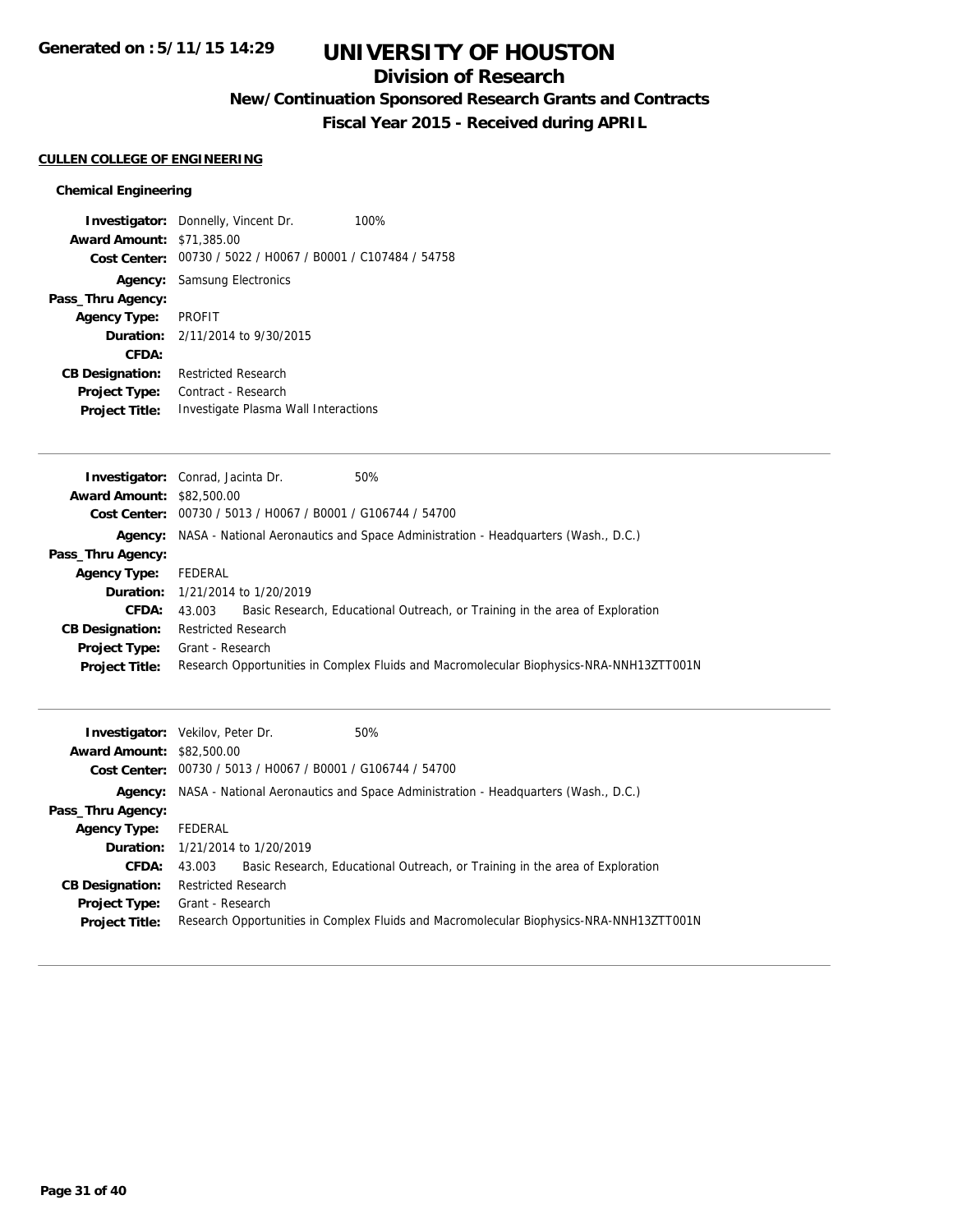# **Division of Research**

**New/Continuation Sponsored Research Grants and Contracts**

**Fiscal Year 2015 - Received during APRIL**

## **CULLEN COLLEGE OF ENGINEERING**

## **Chemical Engineering**

|                                   | <b>Investigator:</b> Willson, Richard Dr.                   | 60%                                                                    |
|-----------------------------------|-------------------------------------------------------------|------------------------------------------------------------------------|
| <b>Award Amount: \$112,875.00</b> |                                                             |                                                                        |
|                                   | Cost Center: 00730 / 5013 / H0067 / B0001 / G108761 / 56852 |                                                                        |
| Agency:                           | National Institute of Allergy and Infectious Diseases       |                                                                        |
| Pass_Thru Agency:                 |                                                             |                                                                        |
| <b>Agency Type:</b>               | FEDERAL                                                     |                                                                        |
|                                   | <b>Duration:</b> 2/1/2015 to 1/31/2017                      |                                                                        |
| <b>CFDA:</b>                      | 93.855                                                      | Allergy, Immunology, and Transplantation Research                      |
| <b>CB Designation:</b>            | <b>Restricted Research</b>                                  |                                                                        |
| <b>Project Type:</b>              | Grant - Research                                            |                                                                        |
| <b>Project Title:</b>             |                                                             | Viral nanoparticles as ultrasensitive reporters in lateral-flow assays |

| <b>Investigator:</b> Conrad, Jacinta Dr. |                                        | 20%                                                                    |
|------------------------------------------|----------------------------------------|------------------------------------------------------------------------|
| <b>Award Amount: \$37,625,00</b>         |                                        |                                                                        |
| Cost Center:                             |                                        | 00730 / 5013 / H0067 / B0001 / G108761 / 56852                         |
| Agency:                                  |                                        | National Institute of Allergy and Infectious Diseases                  |
| Pass_Thru Agency:                        |                                        |                                                                        |
| <b>Agency Type:</b>                      | FEDERAL                                |                                                                        |
|                                          | <b>Duration:</b> 2/1/2015 to 1/31/2017 |                                                                        |
| CFDA:                                    | 93.855                                 | Allergy, Immunology, and Transplantation Research                      |
| <b>CB Designation:</b>                   | <b>Restricted Research</b>             |                                                                        |
| <b>Project Type:</b>                     | Grant - Research                       |                                                                        |
| <b>Project Title:</b>                    |                                        | Viral nanoparticles as ultrasensitive reporters in lateral-flow assays |
|                                          |                                        |                                                                        |

|                                  | Investigator: Kourentzi, Ekaterini Dr.<br>10%                          |
|----------------------------------|------------------------------------------------------------------------|
| <b>Award Amount: \$18,812.50</b> |                                                                        |
|                                  | Cost Center: 00730 / 5013 / H0067 / B0001 / G108761 / 56852            |
| Agency:                          | National Institute of Allergy and Infectious Diseases                  |
| Pass_Thru Agency:                |                                                                        |
| Agency Type: FEDERAL             |                                                                        |
|                                  | <b>Duration:</b> 2/1/2015 to 1/31/2017                                 |
| <b>CFDA:</b>                     | Allergy, Immunology, and Transplantation Research<br>93.855            |
| <b>CB Designation:</b>           | <b>Restricted Research</b>                                             |
| <b>Project Type:</b>             | Grant - Research                                                       |
| <b>Project Title:</b>            | Viral nanoparticles as ultrasensitive reporters in lateral-flow assays |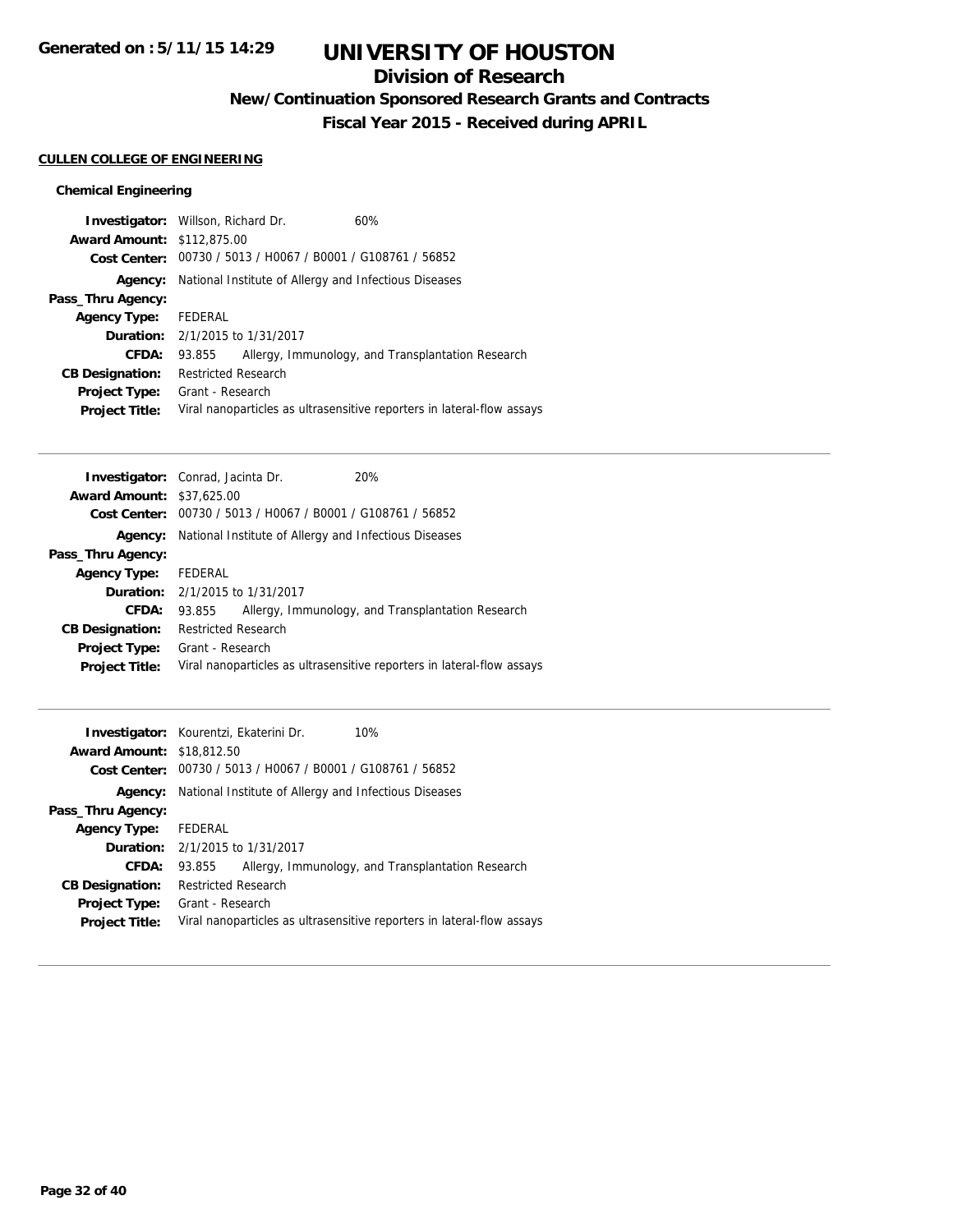# **Division of Research**

**New/Continuation Sponsored Research Grants and Contracts**

**Fiscal Year 2015 - Received during APRIL**

#### **CULLEN COLLEGE OF ENGINEERING**

### **Civil Engineering**

**Investigator:** Hu, Yandi Dr. 100% **Award Amount:** \$800.00 **Cost Center:** 00730 / 5021 / H0068 / B0100 / C109855 / 57095 **Agency:** Oak Ridge Associated Universities **Pass\_Thru Agency: Agency Type:** UNIVERSITY **Duration:** 3/1/2015 to 9/30/2015 **CFDA: CB Designation:** Non Restricted Research **Project Type:** Grant - Research **Project Title:** ORAU Travel Grants Program

|                                   | 100%<br><b>Investigator:</b> Lee, Hyongki Dr.                                                                |
|-----------------------------------|--------------------------------------------------------------------------------------------------------------|
| <b>Award Amount: \$159,607.00</b> |                                                                                                              |
|                                   | Cost Center: 00730 / 5013 / H0068 / B0001 / G105108 / 51357                                                  |
|                                   | Agency: NASA - National Aeronautics and Space Administration - Goddard Space Flight Center                   |
| Pass_Thru Agency:                 |                                                                                                              |
| Agency Type:                      | FEDERAL                                                                                                      |
|                                   | <b>Duration:</b> 5/26/2012 to 5/25/2016                                                                      |
| <b>CFDA:</b>                      | Aerospace Education Services Program<br>43.001                                                               |
| <b>CB Designation:</b>            | <b>Restricted Research</b>                                                                                   |
| <b>Project Type:</b>              | Grant - Research                                                                                             |
| <b>Project Title:</b>             | Enhancement of GRACE Temporal Gravity Field Solutions to Study Terrestrial Water Dynamics in the Congo Basin |
|                                   |                                                                                                              |

|                                  | <b>Investigator:</b> Glennie, Craig Dr.                     | 100% |
|----------------------------------|-------------------------------------------------------------|------|
| <b>Award Amount: \$96,312.00</b> |                                                             |      |
|                                  | Cost Center: 00730 / 5013 / H0068 / B0001 / G107166 / 55166 |      |
| Agency:                          | National Science Foundation                                 |      |
| Pass_Thru Agency:                |                                                             |      |
| Agency Type: FEDERAL             |                                                             |      |
|                                  | <b>Duration:</b> 4/1/2014 to 3/31/2016                      |      |
| <b>CFDA:</b>                     | Geosciences<br>47.050                                       |      |
| <b>CB Designation:</b>           | <b>Restricted Research</b>                                  |      |
| <b>Project Type:</b>             | Grant - Research                                            |      |
| <b>Project Title:</b>            | Open Source Tools for Processing of Raw LiDAR Observations  |      |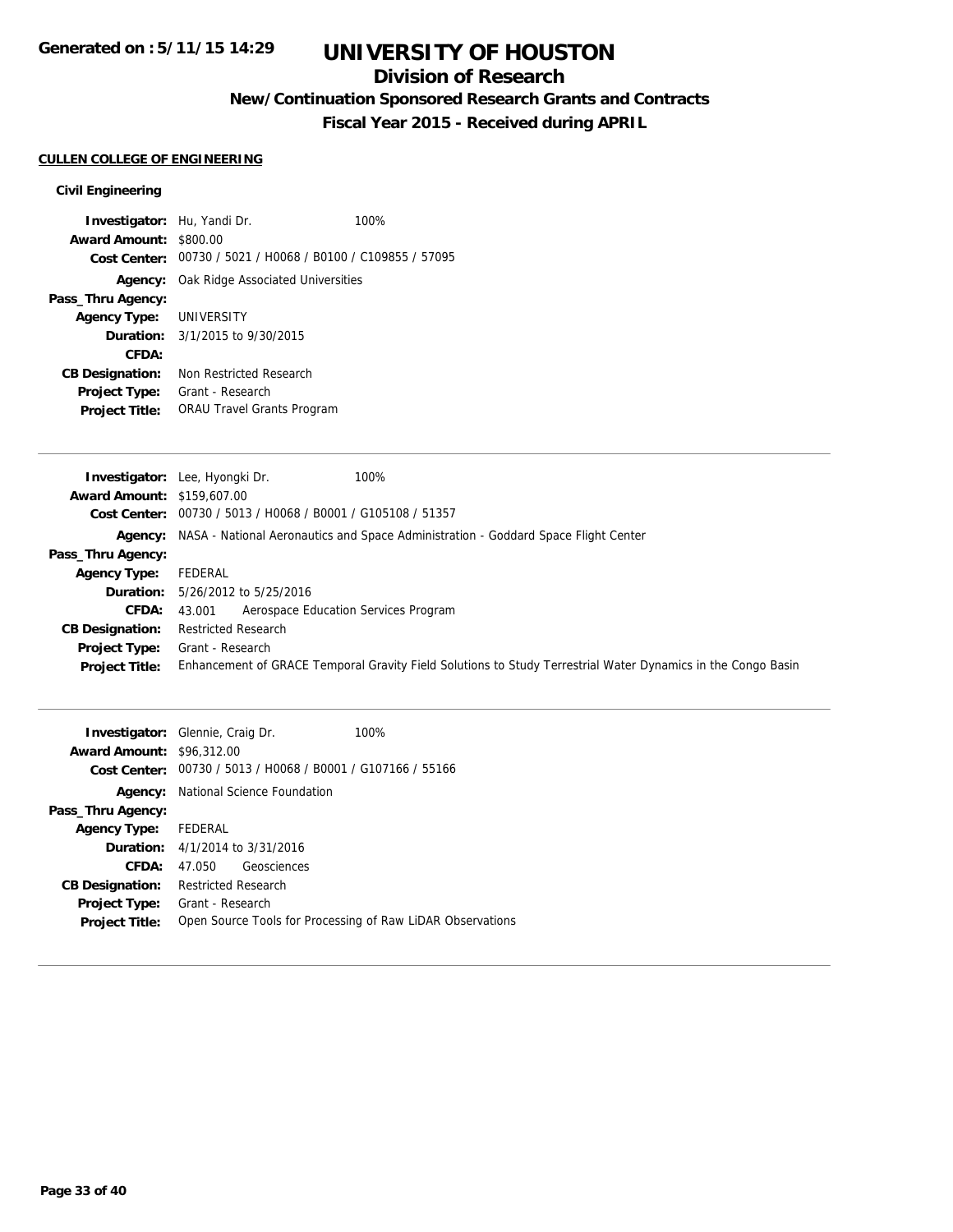# **Division of Research**

**New/Continuation Sponsored Research Grants and Contracts**

**Fiscal Year 2015 - Received during APRIL**

## **CULLEN COLLEGE OF ENGINEERING**

## **Electrical & Computer Engineering**

|                                  | <b>Investigator:</b> Prasad, Saurabh Dr.<br>100%                                                                         |
|----------------------------------|--------------------------------------------------------------------------------------------------------------------------|
| <b>Award Amount: \$89,941.00</b> |                                                                                                                          |
|                                  | Cost Center: 00730 / 5013 / H0070 / B0001 / G107380 / 55615                                                              |
|                                  | Agency: NASA - National Aeronautics and Space Administration - Goddard Space Flight Center                               |
| Pass_Thru Agency:                |                                                                                                                          |
| <b>Agency Type:</b>              | FEDERAL                                                                                                                  |
|                                  | <b>Duration:</b> 6/1/2014 to 5/30/2017                                                                                   |
| <b>CFDA:</b>                     | Aerospace Education Services Program<br>43.001                                                                           |
| <b>CB Designation:</b>           | <b>Restricted Research</b>                                                                                               |
| <b>Project Type:</b>             | Grant - Research                                                                                                         |
| <b>Project Title:</b>            | Novel Bayesian Image Analysis for Robust Multisensor Remote Sensing with Applications to Coastal Ecosystem<br>Monitoring |

## **Mechanical Engineering**

| <b>Investigator:</b> Franchek, Matthew Dr.<br>100%          |  |  |
|-------------------------------------------------------------|--|--|
| <b>Award Amount: \$37,500.00</b>                            |  |  |
| Cost Center: 00730 / 5999 / H0073 / B0100 / C109820 / 57010 |  |  |
| Texas Higher Education Coordinating Board                   |  |  |
| State of Texas                                              |  |  |
| Agency Type: STATE                                          |  |  |
| <b>Duration:</b> 3/1/2015 to 8/31/2099                      |  |  |
|                                                             |  |  |
| Non Restricted Research                                     |  |  |
| Grant - Research                                            |  |  |
| TRIP MATCH 15 - ENGINEER - NATIONAL OILWELL VARCO           |  |  |
|                                                             |  |  |

|                                   | <b>Investigator:</b> Franchek, Matthew Dr.                  | 50% |
|-----------------------------------|-------------------------------------------------------------|-----|
| <b>Award Amount: \$135,499.98</b> |                                                             |     |
|                                   | Cost Center: 00730 / 5022 / H0073 / B0001 / C109602 / 57059 |     |
|                                   | Agency: Transocean                                          |     |
| Pass_Thru Agency:                 |                                                             |     |
| Agency Type: PROFIT               |                                                             |     |
|                                   | <b>Duration:</b> 1/1/2015 to 12/31/2015                     |     |
| CFDA:                             |                                                             |     |
| <b>CB Designation:</b>            | <b>Restricted Research</b>                                  |     |
| <b>Project Type:</b>              | Grant - Research                                            |     |
| <b>Project Title:</b>             | Analysis Led Design of BOP Control Systems                  |     |
|                                   |                                                             |     |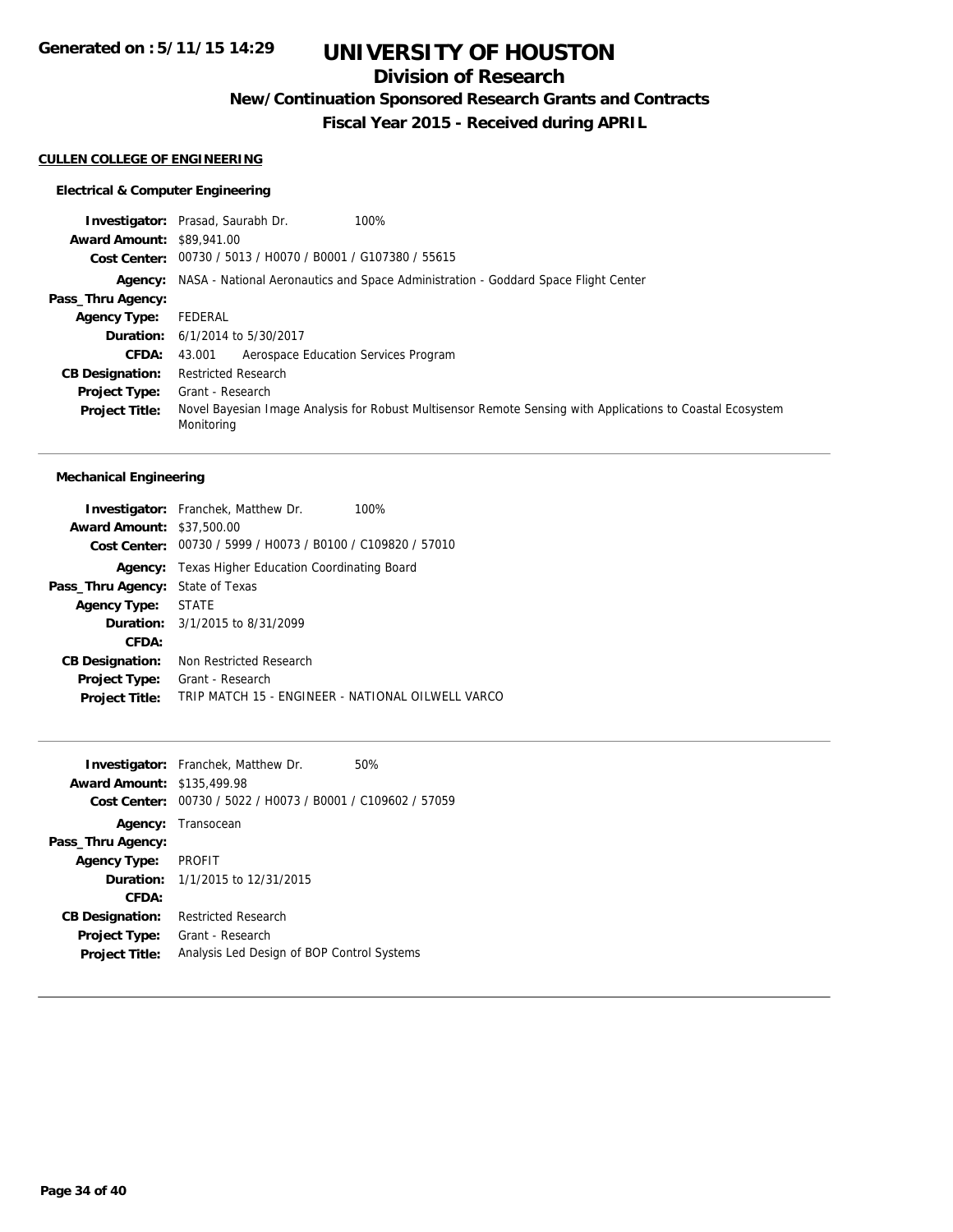# **Division of Research**

**New/Continuation Sponsored Research Grants and Contracts**

**Fiscal Year 2015 - Received during APRIL**

## **CULLEN COLLEGE OF ENGINEERING**

## **Mechanical Engineering**

|                                   | <b>Investigator:</b> Grigoriadis, Karolos M. Dr. | 50% |
|-----------------------------------|--------------------------------------------------|-----|
| <b>Award Amount: \$135,499.98</b> |                                                  |     |
| Cost Center:                      | 00730 / 5022 / H0073 / B0001 / C109602 / 57059   |     |
|                                   | <b>Agency:</b> Transocean                        |     |
| Pass_Thru Agency:                 |                                                  |     |
| <b>Agency Type:</b>               | PROFIT                                           |     |
|                                   | <b>Duration:</b> 1/1/2015 to 12/31/2015          |     |
| CFDA:                             |                                                  |     |
| <b>CB Designation:</b>            | <b>Restricted Research</b>                       |     |
| Project Type:                     | Grant - Research                                 |     |
| <b>Project Title:</b>             | Analysis Led Design of BOP Control Systems       |     |

|                                  | <b>Investigator:</b> Hadjiev, Viktor Dr.<br>30%                                                            |
|----------------------------------|------------------------------------------------------------------------------------------------------------|
| <b>Award Amount: \$9,000.00</b>  |                                                                                                            |
| <b>Cost Center:</b>              | 00730 / 5043 / H0452 / B0001 / G107520 / 54264                                                             |
|                                  | Agency: Clarkson Aerospace Corporation                                                                     |
|                                  | Pass_Thru Agency: U.S. Air Force Research Laboratory                                                       |
| <b>Agency Type:</b>              | FEDERAL                                                                                                    |
|                                  | <b>Duration:</b> 9/3/2013 to 12/31/2015                                                                    |
|                                  | <b>CFDA: 12.800</b><br>Air Force Defense Research Sciences Program                                         |
| <b>CB Designation:</b>           | <b>Restricted Research</b>                                                                                 |
| <b>Project Type:</b>             | Contract - Research                                                                                        |
| <b>Project Title:</b>            | AFRL COLLABORATION PROGRAM - MATERIALS and MANUFACTURING RESEARCH                                          |
|                                  | Raman Microscopy Characterization and Computational Simulations of Refractory Matrices and Nanocrystalline |
|                                  | Carbides                                                                                                   |
|                                  |                                                                                                            |
|                                  |                                                                                                            |
|                                  | Investigator: Selvamanickam, Venkat Dr.<br>60%                                                             |
| <b>Award Amount: \$30,000.00</b> | Cost Center: 00730 / 5013 / H0073 / B0001 / G104069 / 50171                                                |
|                                  | <b>Agency:</b> U.S. Department of Energy                                                                   |
| Pass_Thru Agency:                |                                                                                                            |
| <b>Agency Type:</b>              | FEDERAL                                                                                                    |
|                                  | <b>Duration:</b> 1/1/2012 to 6/30/2015                                                                     |
| <b>CFDA:</b>                     | Advanced Research and Projects Agency - Energy Financial<br>81.135                                         |
| <b>CB Designation:</b>           | <b>Restricted Research</b>                                                                                 |
| <b>Project Type:</b>             | Co-Op Agreement - Research                                                                                 |
| <b>Project Title:</b>            | High Performance, Low Cost Superconducting Wires and Coils for High Power Wind Generators                  |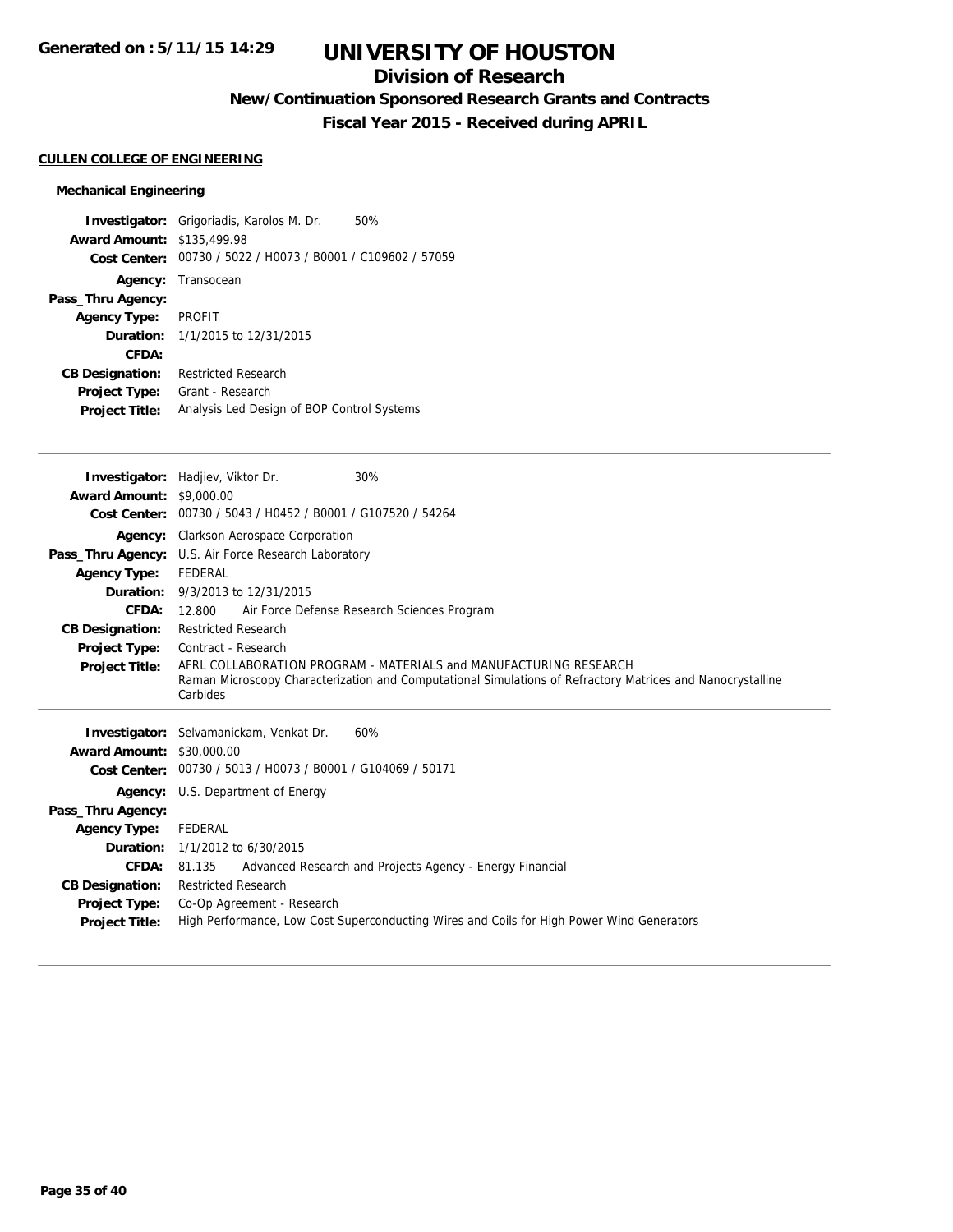# **Division of Research**

**New/Continuation Sponsored Research Grants and Contracts**

**Fiscal Year 2015 - Received during APRIL**

#### **DIVISION OF RESEARCH**

### **Center for Advanced Computing and Data Systems**

**Investigator:** Chapman, Barbara M. Dr. 50% **Award Amount:** \$70,000.00 **Cost Center:** 00730 / 5021 / H0246 / B0001 / G106248 / 53943 **Agency:** UT-Battelle, LLC **Pass\_Thru Agency: Agency Type:** NON PROFIT **Duration:** 11/1/2012 to 10/31/2015 **CFDA: CB Designation:** Restricted Research **Project Type:** Contract - Research **Project Title:** OpenSHMEM Support

#### **Houston Coastal Center**

| <b>Award Amount: \$10,546.13</b><br>Cost Center: 00730 / 5013 / H0104 / B0001 / G109352 / 56466<br><b>Agency:</b> University of Georgia<br>Pass_Thru Agency: National Science Foundation<br>FEDERAL<br><b>Agency Type:</b><br><b>Duration:</b> 9/1/2014 to 11/30/2015<br>CFDA:<br>47.050 Geosciences<br><b>Restricted Research</b><br><b>CB Designation:</b><br>Grant - Research<br><b>Project Type:</b><br>LTER: Georgia Coastal Ecosystems-III<br><b>Project Title:</b> | <b>Investigator:</b> Pennings, Steve Dr. | 37.5% |  |  |
|---------------------------------------------------------------------------------------------------------------------------------------------------------------------------------------------------------------------------------------------------------------------------------------------------------------------------------------------------------------------------------------------------------------------------------------------------------------------------|------------------------------------------|-------|--|--|
|                                                                                                                                                                                                                                                                                                                                                                                                                                                                           |                                          |       |  |  |
|                                                                                                                                                                                                                                                                                                                                                                                                                                                                           |                                          |       |  |  |
|                                                                                                                                                                                                                                                                                                                                                                                                                                                                           |                                          |       |  |  |
|                                                                                                                                                                                                                                                                                                                                                                                                                                                                           |                                          |       |  |  |
|                                                                                                                                                                                                                                                                                                                                                                                                                                                                           |                                          |       |  |  |
|                                                                                                                                                                                                                                                                                                                                                                                                                                                                           |                                          |       |  |  |
|                                                                                                                                                                                                                                                                                                                                                                                                                                                                           |                                          |       |  |  |
|                                                                                                                                                                                                                                                                                                                                                                                                                                                                           |                                          |       |  |  |
|                                                                                                                                                                                                                                                                                                                                                                                                                                                                           |                                          |       |  |  |
|                                                                                                                                                                                                                                                                                                                                                                                                                                                                           |                                          |       |  |  |

### **TcSUH**

|                                  | 70%<br><b>Investigator:</b> Hadjiev, Viktor Dr.                                                                        |
|----------------------------------|------------------------------------------------------------------------------------------------------------------------|
| <b>Award Amount: \$21,000.00</b> |                                                                                                                        |
|                                  | Cost Center: 00730 / 5043 / H0452 / B0001 / G107520 / 54264                                                            |
|                                  | Agency: Clarkson Aerospace Corporation                                                                                 |
|                                  | <b>Pass_Thru Agency:</b> U.S. Air Force Research Laboratory                                                            |
| <b>Agency Type:</b>              | FEDERAL                                                                                                                |
|                                  | <b>Duration:</b> 9/3/2013 to 12/31/2015                                                                                |
| <b>CFDA:</b>                     | Air Force Defense Research Sciences Program<br>12.800                                                                  |
| <b>CB Designation:</b>           | <b>Restricted Research</b>                                                                                             |
| <b>Project Type:</b>             | Contract - Research                                                                                                    |
| <b>Project Title:</b>            | AFRL COLLABORATION PROGRAM - MATERIALS and MANUFACTURING RESEARCH                                                      |
|                                  | Raman Microscopy Characterization and Computational Simulations of Refractory Matrices and Nanocrystalline<br>Carbides |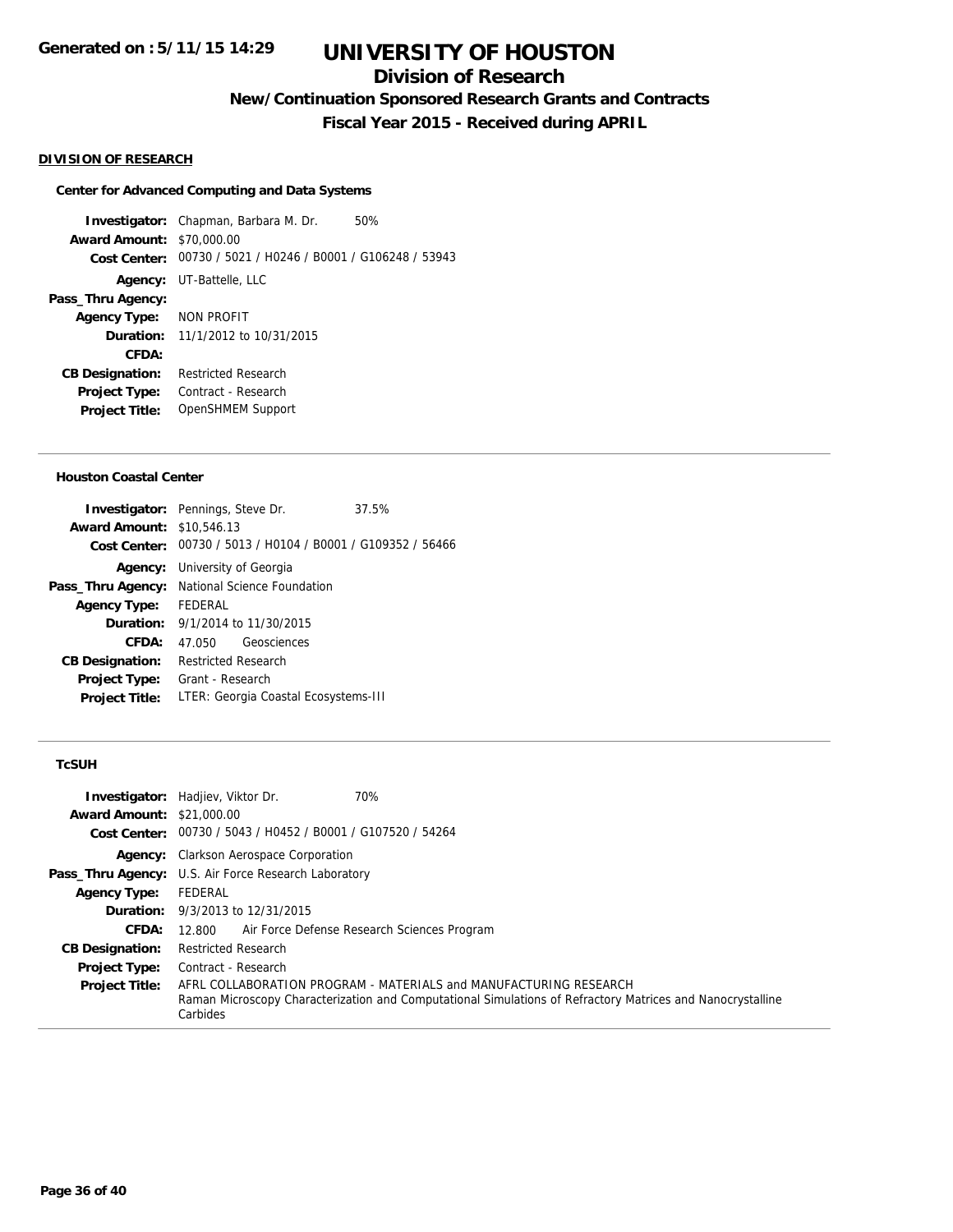# **Division of Research**

# **New/Continuation Sponsored Research Grants and Contracts**

**Fiscal Year 2015 - Received during APRIL**

### **DIVISION OF RESEARCH**

## **TcSUH**

|                                  | <b>Investigator:</b> Selvamanickam, Venkat Dr.<br>40%                                     |
|----------------------------------|-------------------------------------------------------------------------------------------|
| <b>Award Amount: \$20,000.00</b> |                                                                                           |
|                                  | Cost Center: 00730 / 5013 / H0073 / B0001 / G104069 / 50171                               |
|                                  | <b>Agency:</b> U.S. Department of Energy                                                  |
| Pass_Thru Agency:                |                                                                                           |
| <b>Agency Type:</b>              | FEDERAL                                                                                   |
|                                  | <b>Duration:</b> $1/1/2012$ to $6/30/2015$                                                |
| <b>CFDA:</b>                     | Advanced Research and Projects Agency - Energy Financial<br>81.135                        |
| <b>CB Designation:</b>           | <b>Restricted Research</b>                                                                |
| <b>Project Type:</b>             | Co-Op Agreement - Research                                                                |
| <b>Project Title:</b>            | High Performance, Low Cost Superconducting Wires and Coils for High Power Wind Generators |
|                                  |                                                                                           |
|                                  | <b>Investigator:</b> Chen, Shuo Dr.<br>16.5%                                              |
| A                                |                                                                                           |

|                                  | $\frac{1}{1!}$                                                                           |
|----------------------------------|------------------------------------------------------------------------------------------|
| <b>Award Amount: \$37,950.00</b> |                                                                                          |
|                                  | Cost Center: 00730 / 5043 / H0452 / B0001 / G106483 / 52950                              |
|                                  | <b>Agency:</b> U.S. Air Force Academy                                                    |
| Pass_Thru Agency:                |                                                                                          |
| <b>Agency Type:</b>              | FEDERAL                                                                                  |
|                                  | <b>Duration:</b> 5/1/2013 to 4/30/2018                                                   |
| <b>CFDA:</b>                     | 12.800 Air Force Defense Research Sciences Program                                       |
| <b>CB Designation:</b>           | <b>Restricted Research</b>                                                               |
|                                  | <b>Project Type:</b> Grant - Research                                                    |
| <b>Project Title:</b>            | Vibration Spectrometer for Detecting Single Atoms Using Carbon Nanotube Resonator Arrays |
|                                  |                                                                                          |

| <b>Award Amount: \$115,000.00</b> | 50%<br><b>Investigator:</b> Ren, Zhifeng Dr.<br>Cost Center: 00730 / 5043 / H0452 / B0001 / G106483 / 52950 |
|-----------------------------------|-------------------------------------------------------------------------------------------------------------|
|                                   |                                                                                                             |
|                                   | <b>Agency:</b> U.S. Air Force Academy                                                                       |
| Pass_Thru Agency:                 |                                                                                                             |
| <b>Agency Type:</b>               | FEDERAL                                                                                                     |
|                                   | <b>Duration:</b> $5/1/2013$ to $4/30/2018$                                                                  |
| <b>CFDA:</b>                      | 12.800 Air Force Defense Research Sciences Program                                                          |
| <b>CB Designation:</b>            | <b>Restricted Research</b>                                                                                  |
| <b>Project Type:</b>              | Grant - Research                                                                                            |
| <b>Project Title:</b>             | Vibration Spectrometer for Detecting Single Atoms Using Carbon Nanotube Resonator Arrays                    |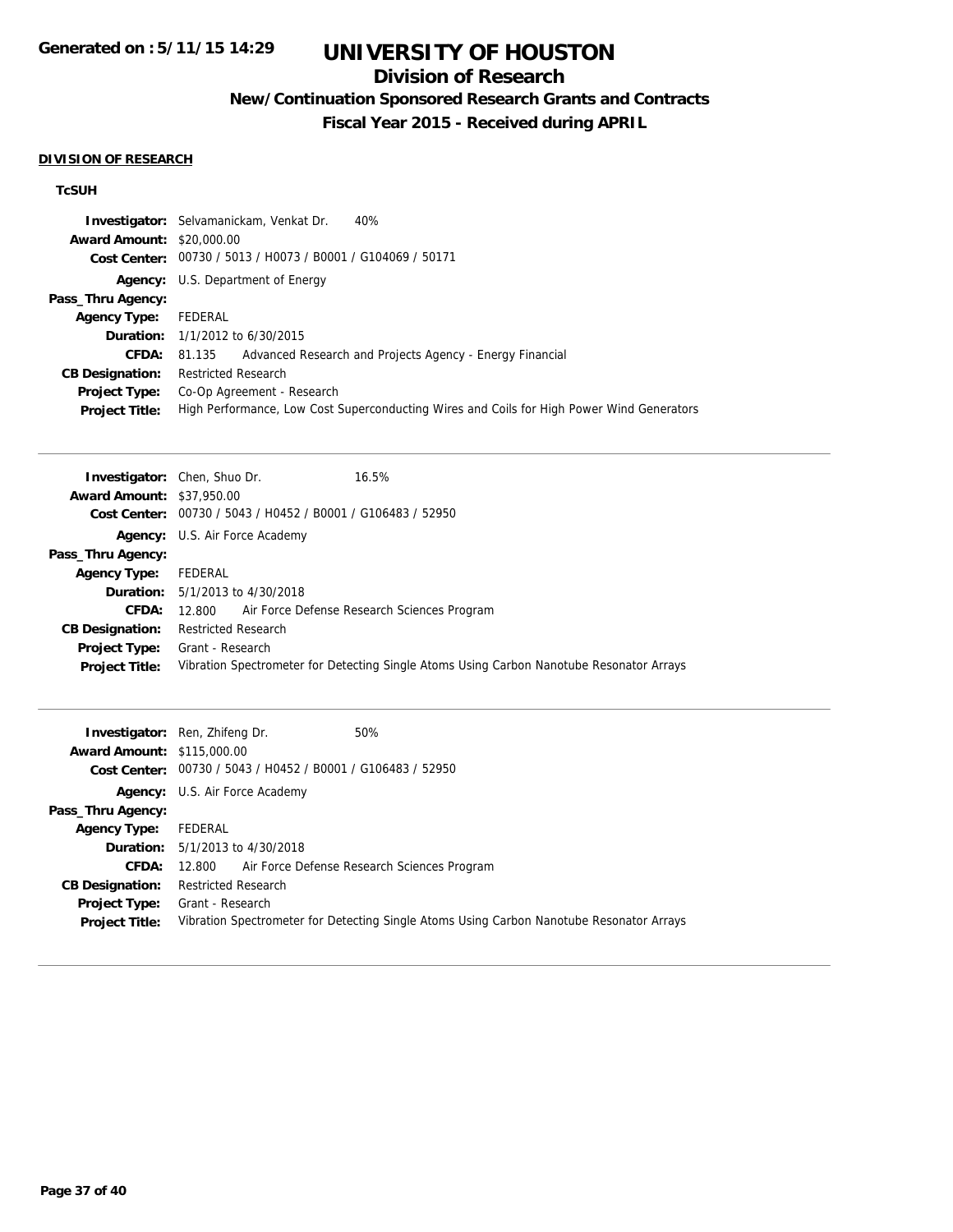# **Division of Research**

**New/Continuation Sponsored Research Grants and Contracts**

**Fiscal Year 2015 - Received during APRIL**

#### **DIVISION OF RESEARCH**

## **TIMES**

|                        | <b>Investigator:</b> Pavlidis, Ioannis Dr.      | 50% |  |
|------------------------|-------------------------------------------------|-----|--|
| <b>Award Amount:</b>   | \$85,099.00                                     |     |  |
| Cost Center:           | 00730 / 5022 / H0288 / B0001 / G106793 / 55148  |     |  |
| Agency:                | Toyota Motor Corporation                        |     |  |
| Pass_Thru Agency:      | <b>Texas Transportation Institute</b>           |     |  |
| <b>Agency Type:</b>    | <b>STATE</b>                                    |     |  |
|                        | <b>Duration:</b> 1/17/2014 to 1/17/2017         |     |  |
| CFDA:                  |                                                 |     |  |
| <b>CB Designation:</b> | <b>Restricted Research</b>                      |     |  |
| <b>Project Type:</b>   | Contract - Research                             |     |  |
| <b>Project Title:</b>  | Toyota Economic Loss Settlement Safety Research |     |  |

| <b>Investigator:</b> Barr, Christopher Dr. |                                                             |                            | 80%                                                   |
|--------------------------------------------|-------------------------------------------------------------|----------------------------|-------------------------------------------------------|
| <b>Award Amount: \$36,870.40</b>           |                                                             |                            |                                                       |
|                                            | Cost Center: 00730 / 5013 / H0288 / B0001 / G109063 / 56124 |                            |                                                       |
|                                            | <b>Agency:</b> University of Miami                          |                            |                                                       |
|                                            | <b>Pass_Thru Agency:</b> U.S. Department of Education       |                            |                                                       |
| Agency Type: FEDERAL                       |                                                             |                            |                                                       |
| <b>Duration:</b> 9/1/2014 to 2/28/2015     |                                                             |                            |                                                       |
| <b>CFDA:</b>                               | 84.324                                                      | Special Education Research |                                                       |
| <b>CB Designation:</b>                     | <b>Restricted Research</b>                                  |                            |                                                       |
| <b>Project Type:</b>                       | Grant - Research                                            |                            |                                                       |
| <b>Project Title:</b>                      |                                                             |                            | Reading Achievement Multi-Component Program (RAMP-UP) |

## **GRADUATE COLLEGE OF SOCIAL WORK**

#### **Community Projects - Social Work**

| <b>Award Amount: \$1,311.75</b> | <b>Investigator:</b> Steinberg, Catherine Dr.                                       | 25%                                                     |  |  |
|---------------------------------|-------------------------------------------------------------------------------------|---------------------------------------------------------|--|--|
|                                 | Cost Center: 00730 / 5015 / H0087 / B0001 / G106839 / 52975                         |                                                         |  |  |
|                                 | <b>Agency:</b> University of Texas Medical School at Houston                        |                                                         |  |  |
|                                 | <b>Pass_Thru Agency:</b> Health Resources and Services Administration               |                                                         |  |  |
| <b>Agency Type:</b>             | FEDERAL                                                                             |                                                         |  |  |
|                                 | <b>Duration:</b> 7/1/2012 to 6/30/2015                                              |                                                         |  |  |
| CFDA:                           | 93.110                                                                              | Maternal and Child Health Federal Consolidated Programs |  |  |
| <b>CB Designation:</b>          | <b>Restricted Research</b>                                                          |                                                         |  |  |
| <b>Project Type:</b>            | Grant - Research                                                                    |                                                         |  |  |
| <b>Project Title:</b>           | LoneStar Leadership Education in Neurodevelopmental and Related Disabilities (LEND) |                                                         |  |  |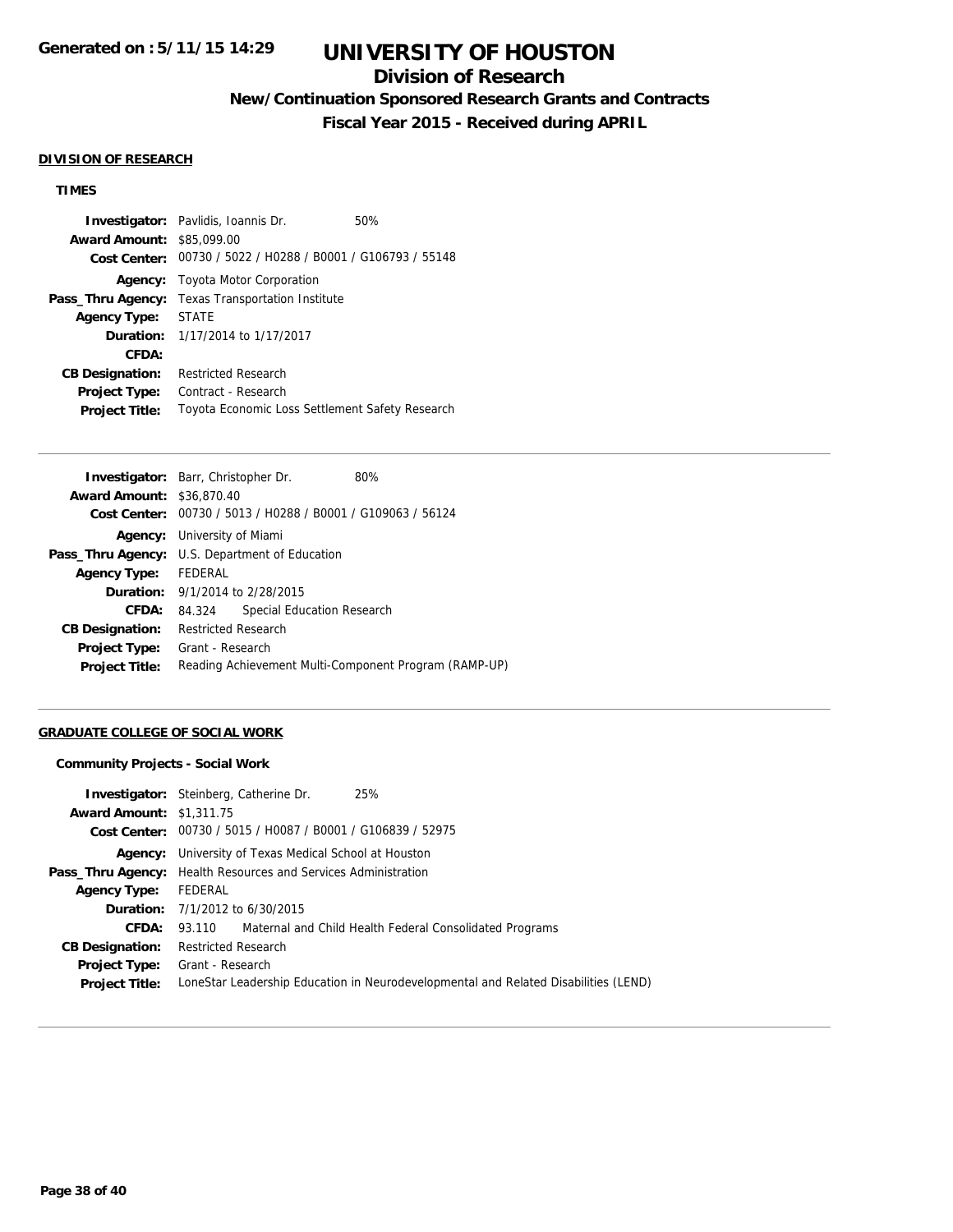# **Division of Research**

**New/Continuation Sponsored Research Grants and Contracts**

**Fiscal Year 2015 - Received during APRIL**

### **GRADUATE COLLEGE OF SOCIAL WORK**

### **Dean, Social Work**

| <b>Investigator:</b> Colby, Ira Dr. | 10%                                                                                 |  |  |
|-------------------------------------|-------------------------------------------------------------------------------------|--|--|
| <b>Award Amount: \$524.70</b>       |                                                                                     |  |  |
|                                     | Cost Center: 00730 / 5015 / H0087 / B0001 / G106839 / 52975                         |  |  |
|                                     | <b>Agency:</b> University of Texas Medical School at Houston                        |  |  |
|                                     | <b>Pass_Thru Agency:</b> Health Resources and Services Administration               |  |  |
| <b>Agency Type:</b>                 | FEDERAL                                                                             |  |  |
|                                     | <b>Duration:</b> 7/1/2012 to 6/30/2015                                              |  |  |
| CFDA:                               | 93.110 Maternal and Child Health Federal Consolidated Programs                      |  |  |
| <b>CB Designation:</b>              | <b>Restricted Research</b>                                                          |  |  |
| <b>Project Type:</b>                | Grant - Research                                                                    |  |  |
| <b>Project Title:</b>               | LoneStar Leadership Education in Neurodevelopmental and Related Disabilities (LEND) |  |  |
|                                     |                                                                                     |  |  |

### **UH LAW CENTER**

# **Law-UH**

| <b>Investigator:</b> Roberts, Jessica Dr.<br>10%                                    |  |  |
|-------------------------------------------------------------------------------------|--|--|
| Award Amount: \$524.70                                                              |  |  |
| Cost Center: 00730 / 5015 / H0087 / B0001 / G106839 / 52975                         |  |  |
| <b>Agency:</b> University of Texas Medical School at Houston                        |  |  |
| <b>Pass_Thru Agency:</b> Health Resources and Services Administration               |  |  |
| Agency Type: FEDERAL                                                                |  |  |
| <b>Duration:</b> 7/1/2012 to 6/30/2015                                              |  |  |
| 93.110 Maternal and Child Health Federal Consolidated Programs                      |  |  |
| <b>Restricted Research</b>                                                          |  |  |
| <b>Project Type:</b> Grant - Research                                               |  |  |
| LoneStar Leadership Education in Neurodevelopmental and Related Disabilities (LEND) |  |  |
|                                                                                     |  |  |